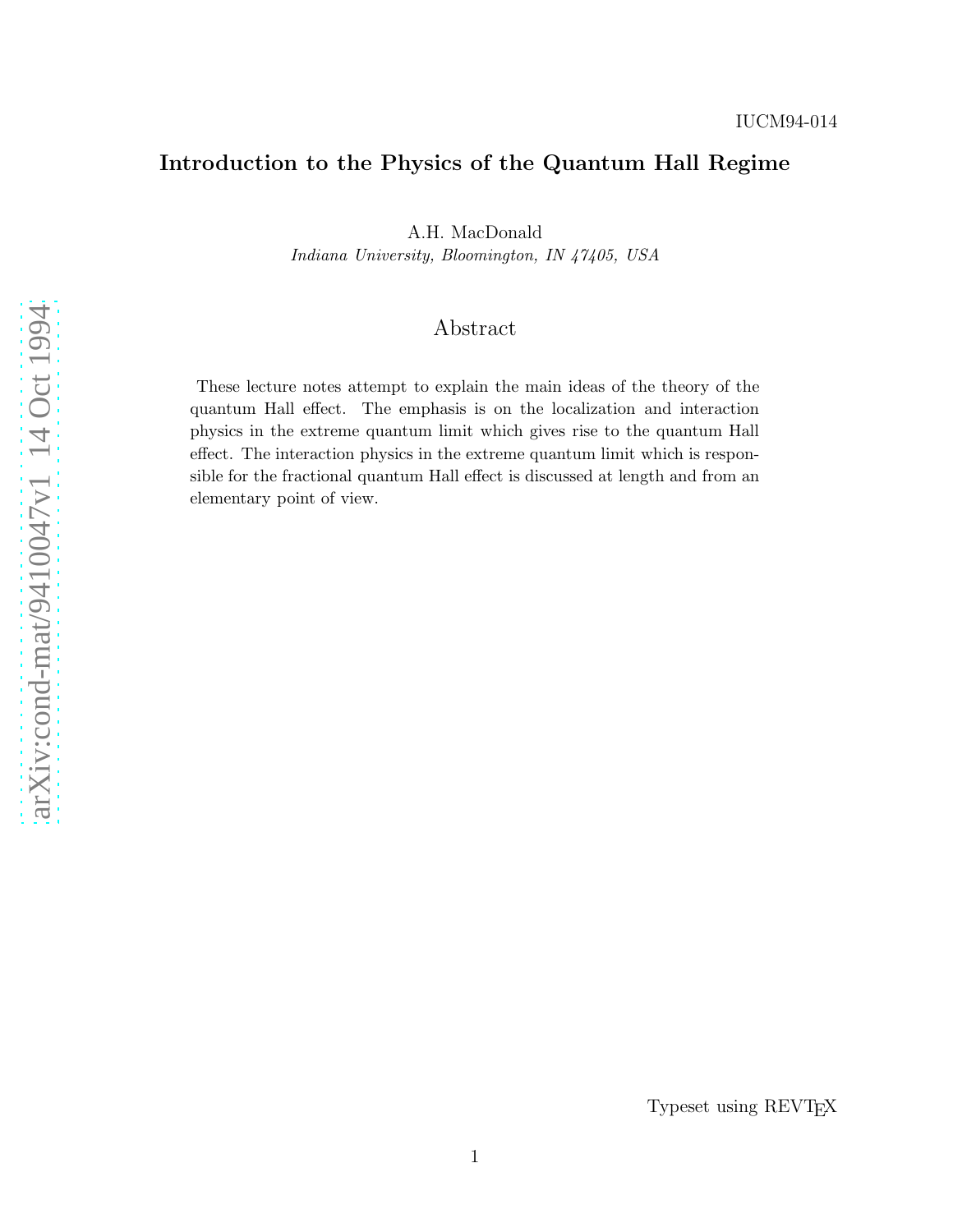## I. WHAT IS THE QUANTUM HALL EFFECT?

The quantum Hall effect occurs in two-dimensional electron systems in the limit of strong perpendicular magnetic fields. Two-dimensional electron gas systems may be realized at the interface between semiconductors and insulators or at the interface between two different semiconductors as illustrated in Fig.[[1\]](#page-48-0). The theory of the quantum Hall effect now takes as its subject all physical properties of two-dimensional electron systems in the limit where the magnetic field is so strong that the mixing of Landau levels by disorder or by electronelectron interactions may be considered as a weak perturbation. I will refer to this limit as the quantum Hall regime. Qualitatively [\[1](#page-44-0)], physical properties then depend only on the ratio of the disorder potential to the electron-electron interaction potential. These systems have unusual and interesting properties because there is no energy scale, like the band width of a periodic solid or the Fermi energy of an electron liquid in the absence of a magnetic field, which is associated with a simple one-body term in the Hamiltonian and can be used as the basis of a perturbation theory. Disorder and interactions, and in the general case both disorder *and* interactions have to be accounted for using some non-perturbative approach. Neither interactions nor disorder can ever be considered to be weak. The ratio between the energy scales corresponding to these two interactions is, however, important. The limit where the disorder potential is much stronger, is referred to as the *integer* quantum Hall regime whereas the limit where the interaction potential is much stronger, is referred to as the fractional quantum Hall regime. (A given sample may be in the integer quantum Hall regime at one magnetic field strength and in the fractional quantum Hall regime at another magnetic field strength.)

One of the challenges in probing the properties of a two-dimensional electronic systems experimentally is in isolating it from its three-dimensional semiconducting or insulating host. This isolation is most easily achieved in measurements of the electrical transport properties and this type of measurement has been the most widely used technique for studying two-dimensional electron systems. The quantum Hall effect was discovered[[2\]](#page-44-0) by Klaus von Klitzing, nearly fifteen years ago now, while performing measurements of the electrical transport properties of a two-dimensional electron gas system at the strong magnetic field facility in Grenoble. The experimental setup for these measurements is illustrated schematically in Fig. [\[2\]](#page-48-0). At weak magnetic fields the magnetotransport properties of two-dimensional electron gas are well described by the simple Drude theory, outlined in the following section. According to this theory the dissipative resistance  $R$  of the two-dimensional electron gas system should be proportional to  $n^{-1}$  where n is the areal density of the two-dimensional electron system, while the Hall resistance  $R_H$  should be proportional to  $B/n$ . What von Klitzing saw was dramatically different. His discovery signaled the occurrence of novel physical phenomena in the quantum Hall regime and engendered a large body of work which has led to a fairly complete understanding of many phenomena which had not even been anticipated prior to his experiments. These notes attempt to review a portion of that new knowledge.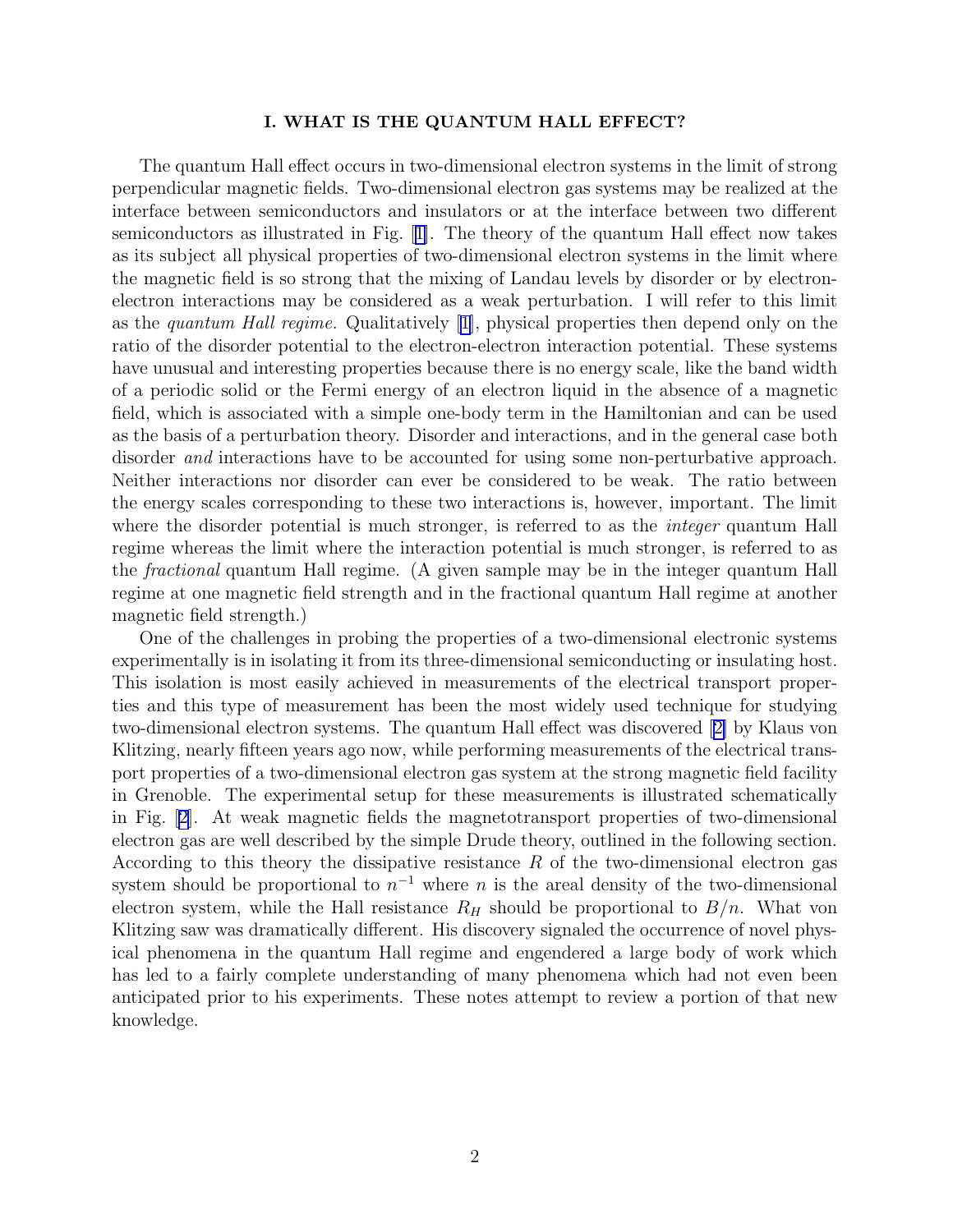## II. DRUDE THEORY OF MAGNETOTRANSPORT

Before discussing what von Klitzing actually observed we briefly review the Drude theory [\[3](#page-44-0)] of magnetotransport in two-dimensions. The Drude theory gives results which are qualitatively correct outside of the quantum Hall regime. In the simplest version of this theory it is assumed that the electrons of the two-dimensional electron gas are accelerated by external forces between scattering events to reach a drift velocity,

$$
\vec{v}_D = \frac{\vec{F}\tau}{m^*} \n= -\frac{e\tau}{m^*} \left[ \vec{E} + \frac{\vec{v}_D}{c} B \times \hat{z} \right]
$$
\n(1)

where  $\vec{F}$  is the force experienced by the electrons,  $m^*$  is the effective mass of the electrons and  $\tau$  is the time between scattering events. The magnetic field enters this theory through the appearance of the Lorentz force on the moving electrons. In the Drude theory it is assumed that all electrons drift together so that the current density is related to the electronic drift velocity by

$$
\vec{j} = -ne \ \vec{v}_D. \tag{2}
$$

Given these equations it is possible to solve for the electric fields present in the twodimensional electron system given a uniform current density:

$$
\vec{E} = \frac{m^*}{ne^2 \tau} \vec{j} + \frac{B}{nec} \hat{z} \times \vec{j}
$$
 (3)

The dissipative resistivity  $\rho_{xx}$  (or for a square sample in two-dimensions the resistance R) is given by the ratio of the electric field in the direction of current flow to the current density while the Hall resistivity  $\rho_{xy}$  (and the Hall resistance  $R_H$ ) is given by the ratio of the electric-field component perpendicular to the direction of current flow to the current density. Notice that in the Drude theory  $\rho_{xx}$  is independent of magnetic field while  $\rho_{xy}$  is proportional to magnetic field. Similar results are obtained with more sophisticated semiclassical theories of electrical transport [\[3](#page-44-0)], with the added benefit that explicit expressions capable of quantitative accuracy are obtained for the scattering time,  $\tau$ .

These theoretical results may be compared with typical experimental results obtained in the quantum Hall regime which are illustrated in Fig. [\[3](#page-48-0)] and Fig.[[4\]](#page-48-0). For fields below  $\sim$  0.1Tesla the Drude theory works well. At stronger fields, however, the Hall resistivity becomes nearly constant over certain finite intervals of magnetic field. Over the same magnetic field intervals the dissipative resistivity becomes very small. These features are labeled in Fig.[[4\]](#page-48-0) by a set of integers and fractions with odd denominators which we will presently see correspond to Landau level filling factors. In what follows I will attempt to explain why these anomalies in the transport properties of two-dimensional electron systems occur. We'll find that the quantum Hall effect reflects both novel disorder physics and novel interaction physics in the quantum Hall regime.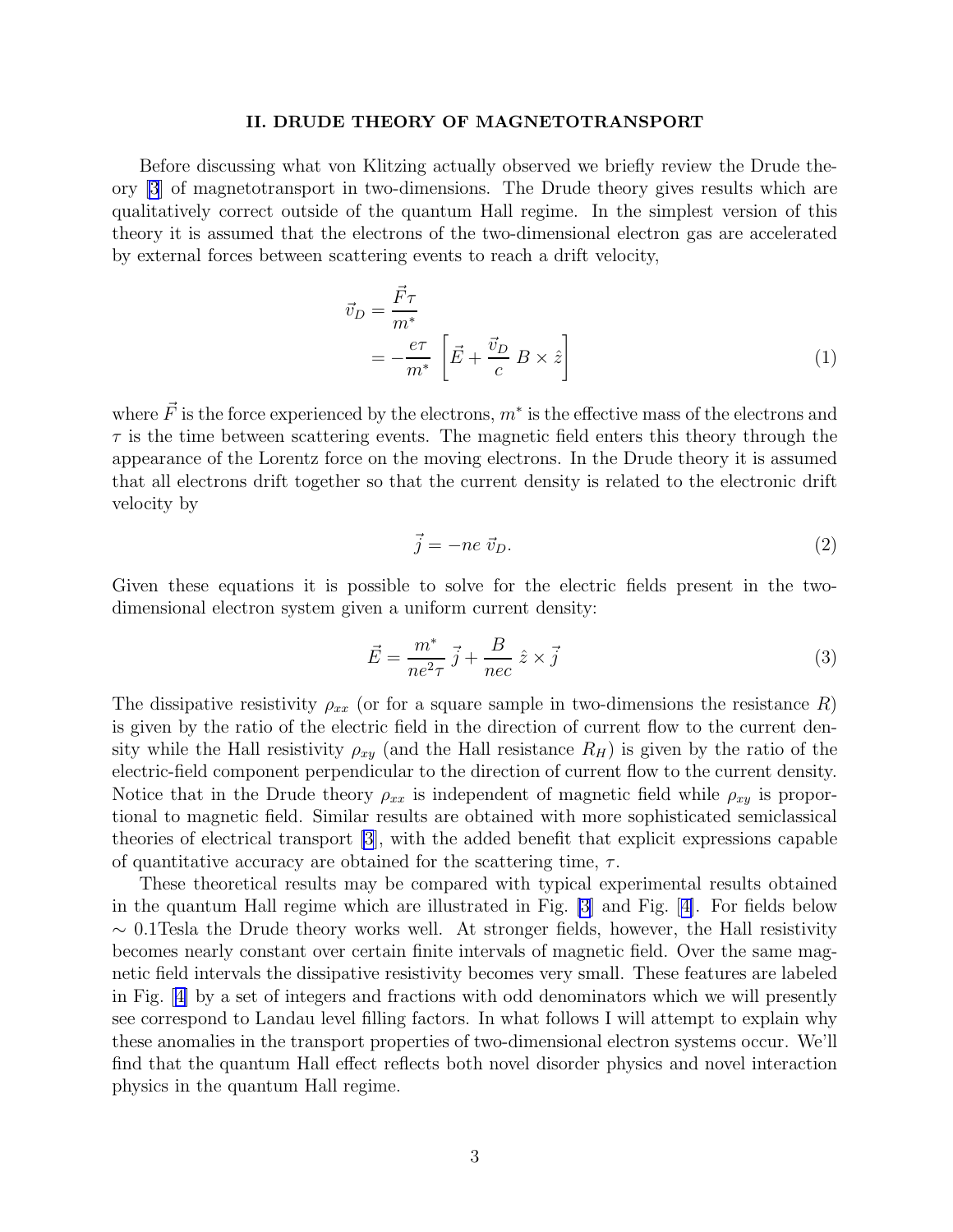## III. FREE 2D ELECTRON IN A MAGNETIC FIELD

Since the quantum Hall regime is defined by Landau quantization of the kinetic energy, any discussion of the quantum Hall effect must begin with the quantum mechanics of a single free-particle moving in two-dimensions in a perpendicular magnetic field. We'll find it useful to discuss the motion of classical particles in a magnetic field first.

## A. Classical Solution

I start with the solution of the classical equations of motion. Here and throughout much of these notes it is convenient to use a complex number notation for two-dimensional vectors. In particular we'll let  $z = x + iy$  represent the two-dimensional position vector and the complex number  $v = v_x + iv_y$  represent the two-dimensional velocity vector. The classical equations of motion take a compact form when the complex number notation is used:

$$
\begin{array}{c}\nm\ddot{x} = -\frac{e}{c}\dot{y} \\
m\ddot{y} = \frac{e}{c}\dot{x}\n\end{array}\n\bigg\}\n\ddot{z} = i\omega_c\dot{z}\n\tag{4}
$$

Integrating twice we obtain

$$
\dot{z} = v_0 e^{i\omega_c t} \tag{5}
$$

$$
z = C - \frac{i v_0 e^{i\omega_c t}}{\omega_c} \tag{6}
$$

where  $v_0$  is the complex number representing the velocity at time  $t = 0$ . Classical particles moving in two-dimensions in the presence of a perpendicular magnetic field execute circular (cyclotron) motion with an angular frequency  $\omega_c = eB/m^*c$ . The tangential velocity  $v_c$  and the radius for the cyclotron orbits are related by  $R_c = v_c/\omega_c$ . In Eq. (6) C is a complex integration constant which specifies the position vector for the center of the cyclotron orbit. Cyclotron orbit motion is illustrated in Fig. [\[5](#page-48-0)].

#### B. Quantum Solution

The Hamiltonian for an electron moving in two-dimensions in a perpendicular magnetic field is given by

$$
H = \frac{\vec{\pi}^2}{2m^*} \tag{7}
$$

where the kinetic momentum is given in a coordinate representation by

$$
\vec{\pi} = -i\hbar \vec{\nabla} + \frac{e\vec{A}}{c}.
$$
 (8)

For a uniform magnetic field  $\hat{z} \cdot (\vec{\nabla} \times \vec{A}) = B$  so that the vector potential  $\vec{A}$  is a linear function of the spatial coordinates. It follows that  $H$  is a generalized two-dimensional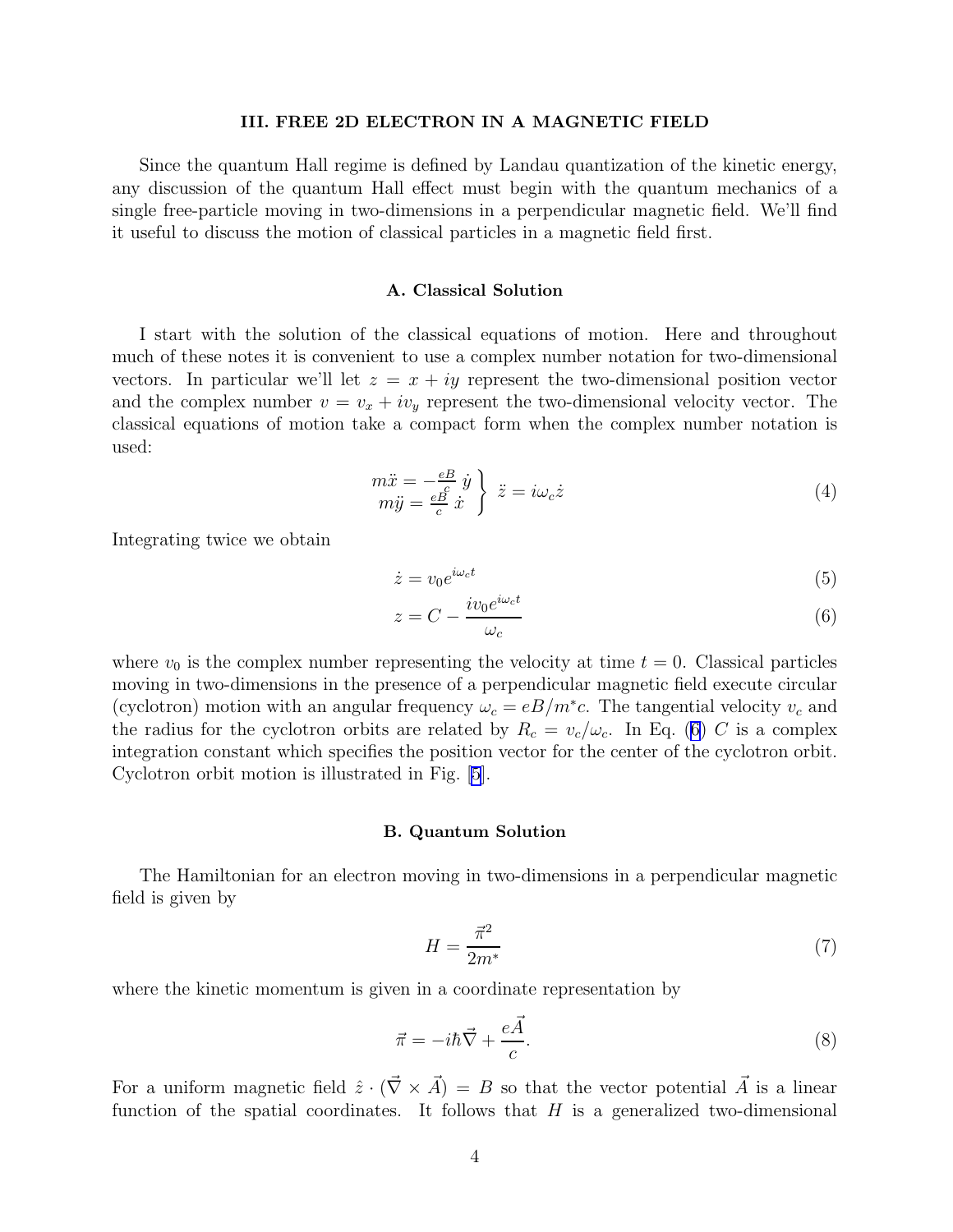harmonic oscillator Hamiltonian which is quadratic in both the spatial coordinates and in the canonical momentum  $\vec{p} = -i\hbar\vec{\nabla}$ . The eigenstates and eigenvalues of this Hamiltonian may be obtained by a convenient algebraic method, analogous to the 'ladder operator' solution of the one-dimensional harmonic oscillator. The algebraic solution facilitates many calculations we will outline later in these notes. I start from the observation that the  $x$  and y components of the kinetic momentum are canonically conjugate coordinates:

$$
[\pi_x, \pi_y] = \frac{-i\hbar e}{c} \hat{z} \cdot (\vec{\nabla} \times \vec{A}) = \frac{-i\hbar^2}{\ell^2}
$$
 (9)

where  $\ell^2 = \hbar c/eB$ .  $\ell$  is known as the magnetic length and is the natural length unit in the quantum Hall regime. In these notes we will always take  $\ell$  as the unit of length although it will frequently be exhibited explicitly for clarity. Note that  $\ell$  is related to the magnetic flux quantum by

$$
2\pi \ell^2 B = \Phi_0 \tag{10}
$$

I define the first set of ladder operators as follows:

$$
a^{\dagger} \equiv \frac{\ell/\hbar}{\sqrt{2}} (\pi_x + i\pi_y) \tag{11}
$$

so that

$$
[a, a^{\dagger}] = 1 \tag{12}
$$

and

$$
H = \frac{\hbar\omega_c}{2}(aa^\dagger + a^\dagger a). \tag{13}
$$

It follows from Eq.  $(13)$  that the eigenenergies for the Schrödinger equation of a free particle are  $\hbar\omega_c(n+1/2)$ . However, just as the classical kinetic energy is independent of the center coordinate for the cyclotron orbit we might expect that each of these quantum eigenenergies will be degenerate. The degeneracy is revealed by constructing ladder operators from the quantum orbit-center operators:

$$
C = z + \frac{i\pi}{m^*\omega_c}.\tag{14}
$$

I first note that the  $x$  and  $y$  components of the cyclotron orbit centers are canonically conjugate coordinates:

$$
[C_x, C_y] = i\ell^2. \tag{15}
$$

This allows us to define a ladder operator by

$$
b \equiv \frac{1}{\sqrt{2}\ell}(C_x + iC_y) \tag{16}
$$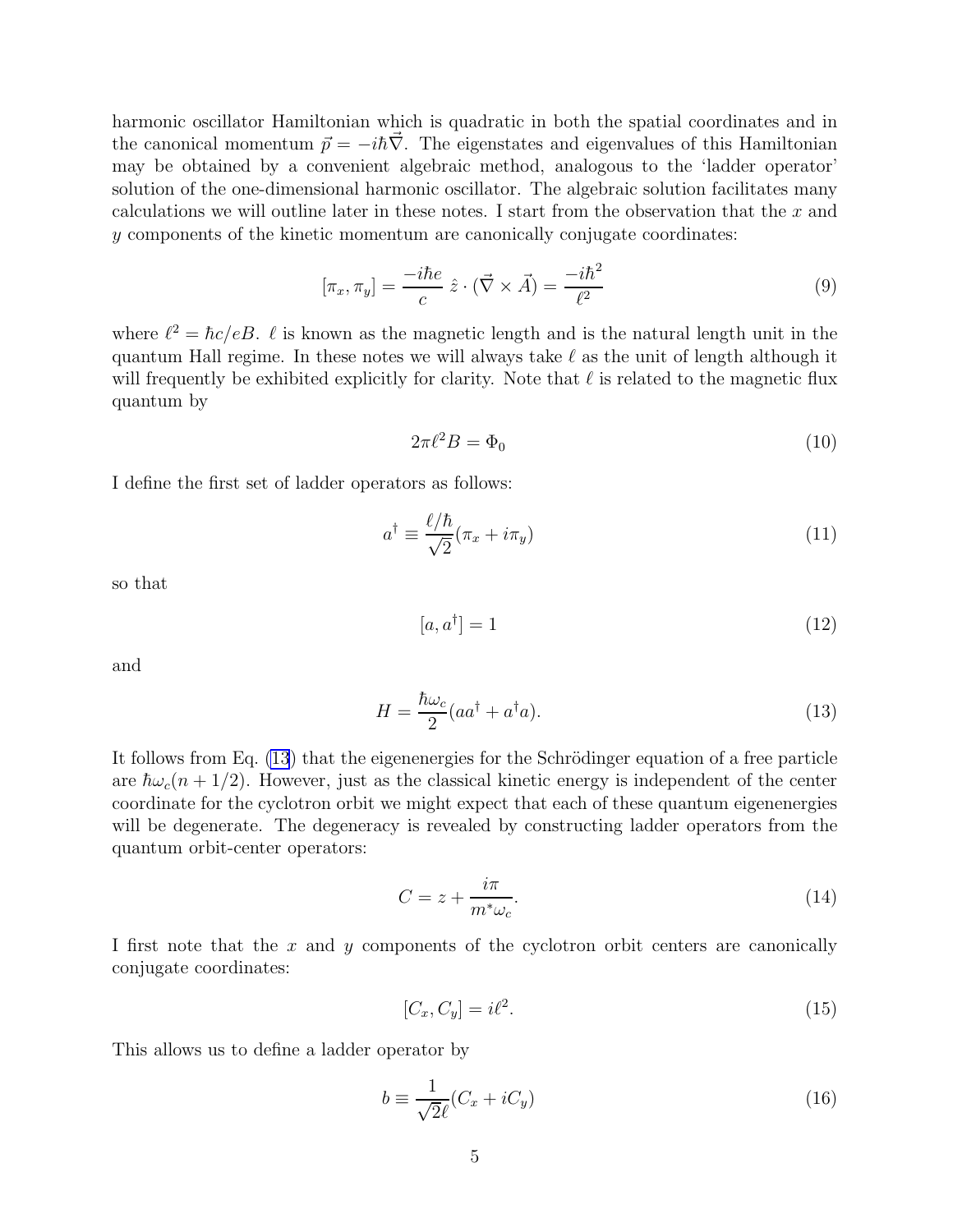<span id="page-5-0"></span>It is readily verified that

$$
[b, b^{\dagger}] = 1 \tag{17}
$$

and that

$$
[a, b] = [a\dagger, b] = [H, b] = 0.
$$
\n(18)

The cyclotron-orbit-center ladder operators produce a set of degenerate eigenstates of the one-body kinetic energy operator. The set of all eigenstates with a given allowed kinetic energy is called a Landau level. The full set of eigenstates can be generated by using raising operators starting from the bottom of the ladder:

$$
|n,m\rangle = \frac{(a^{\dagger})^n (b^{\dagger})^m}{\sqrt{n!m!}} |0,0\rangle
$$
  

$$
\varepsilon_n = \hbar \omega_c (n + \frac{1}{2}).
$$
 (19)

For many calculations it is useful to choose a specific gauge for the vector potential. In the symmetric gauge,

$$
\vec{A} = \frac{B}{2}(-y, x, 0)
$$
\n(20)

and the ladder operators may be written in the form,

$$
b = \frac{1}{\sqrt{2}} \left( \frac{z}{2\ell} + 2\ell \frac{\partial}{\partial \bar{z}} \right)
$$
 (21)

$$
b^{\dagger} = \frac{1}{\sqrt{2}} \left( \frac{\bar{z}}{2\ell} - 2\ell \frac{\partial}{\partial z} \right) \tag{22}
$$

$$
a^{\dagger} = \frac{i}{\sqrt{2}} \left( \frac{z}{2\ell} - 2\ell \frac{\partial}{\partial \bar{z}} \right)
$$
 (23)

$$
a = \frac{-i}{\sqrt{2}} \left( \frac{\bar{z}}{2\ell} + 2\ell \frac{\partial}{\partial z} \right).
$$
 (24)

(Throughout these notes we use an overbar to indicate complex conjugation.) It follows that the orbital wavefunction at the bottom of both the kinetic-momentum and orbit-center ladder operator chains, *i.e.*, the one which is annihilated by both  $a$  and  $b$  is

$$
\psi_{0,0} = \frac{1}{\sqrt{2\pi\ell^2}} e^{-z\bar{z}/4\ell^2}.
$$
\n(25)

The set of single-particle orbitals in the lowest Landau level can then be generated by repeated application of  $b^{\dagger}$ :

$$
\psi_{0,m} = \frac{\bar{z}^m e^{-z\bar{z}/4\ell^2}}{\sqrt{2\pi\ell^2 2^m m!}}.
$$
\n(26)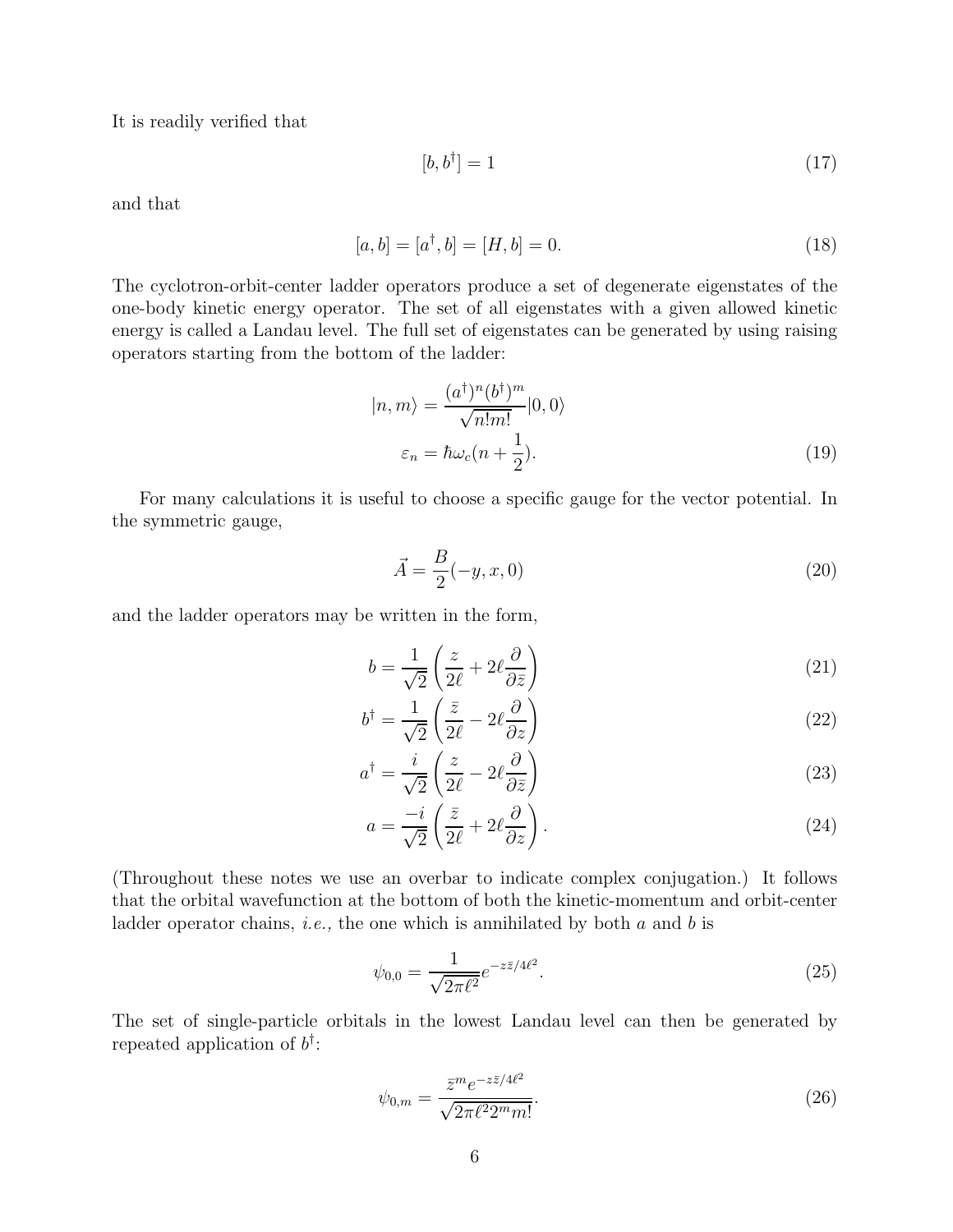<span id="page-6-0"></span>For the symmetric gauge it is convenient to change definitions and drop the factors of i and  $-i$  which appear in the expressions for a and  $a^{\dagger}$ ; this simply changes the phase convention for the higher Landau level wavefunctions.

I will make frequent use of these symmetric gauge wavefunctions and the ladder operator approach we used to obtain them. I start here by deriving an expression for the number of states per unit area in a single Landau level. I first note that the complex coordinates for the position vector can be expressed in terms of ladder operators as follows:

$$
z = \sqrt{2}\ell(b + a^{\dagger})\tag{27}
$$

$$
\bar{z} = \sqrt{2}\ell(b^\dagger + a). \tag{28}
$$

It follows that

$$
\pi \langle n, m | \bar{z} z | n, m \rangle = 2\pi \ell^2 (m + n + 1). \tag{29}
$$

For large m these orbitals are strongly localized to within  $\sim \ell$  of a ring with an radius  $r_{m,n} = \ell \sqrt{2(m+n+1)}$  as can be verified by calculating  $\langle n,m|\bar{z}^2z^2|n,m\rangle$  and comparing with the above result. When the lowest Landau level is filled by occupying all single-particle states with  $n = 0$  and  $m = 0, \dots, N-1$  it follows from Eq. (29) that in the thermodynamic limit the area occupied per electron is  $2\pi l^2$ . Each Landau level contains one single-particle state per magnetic flux quantum penetrating the area occupied by the electrons. It is the macroscopic Landau level degeneracy which creates the opportunity for unique physical phenomena in the strong magnetic field limit. Another way to obtain the same result is to note that

$$
\sum_{m=0}^{N-1} |\psi_{0,m}(z)|^2 = (2\pi \ell^2)^{-1} \sum_{m=0}^{N-1} \frac{x^m}{m!} \exp(-x) \to (2\pi \ell^2)^{-1}
$$
(30)

with  $x \equiv |z|^2/2\ell^2$ .

## C. Useful Identities for Symmetric-Gauge Free-Particle Eigenfunctions

I now pause to mention and sketch the derivations of a number of identities involving the symmetric gauge free-particle eigenfunctions which will enter concrete calculations later in these notes. This section of the notes can be skipped on a first reading. Plane Wave Matrix Elements

The matrix element of a plane wave  $\exp(-i\vec{k}\cdot\vec{r})$  can be evaluated by expressing the position in term of ladder operators:

$$
\langle n', m'|e^{-i\vec{k}\cdot\vec{r}}|n, m\rangle
$$
  
=  $\langle n', m'|e^{-i\vec{k}(b+a^{\dagger})/\sqrt{2}}e^{-ik(b^{\dagger}+a)/\sqrt{2}}|n, m\rangle$   
=  $e^{-|k|^2/2}\langle n'|e^{-i\vec{k}a^{\dagger}/\sqrt{2}}e^{-ika/\sqrt{2}}|n\rangle\langle m'|e^{-ikb^{\dagger}/\sqrt{2}}e^{-i\vec{k}b/\sqrt{2}}|m\rangle$  (31)

The matrix element may be written as the product of a factor associated with the kineticmomentum ladder operators and a factor associated with the orbit-center ladder operators.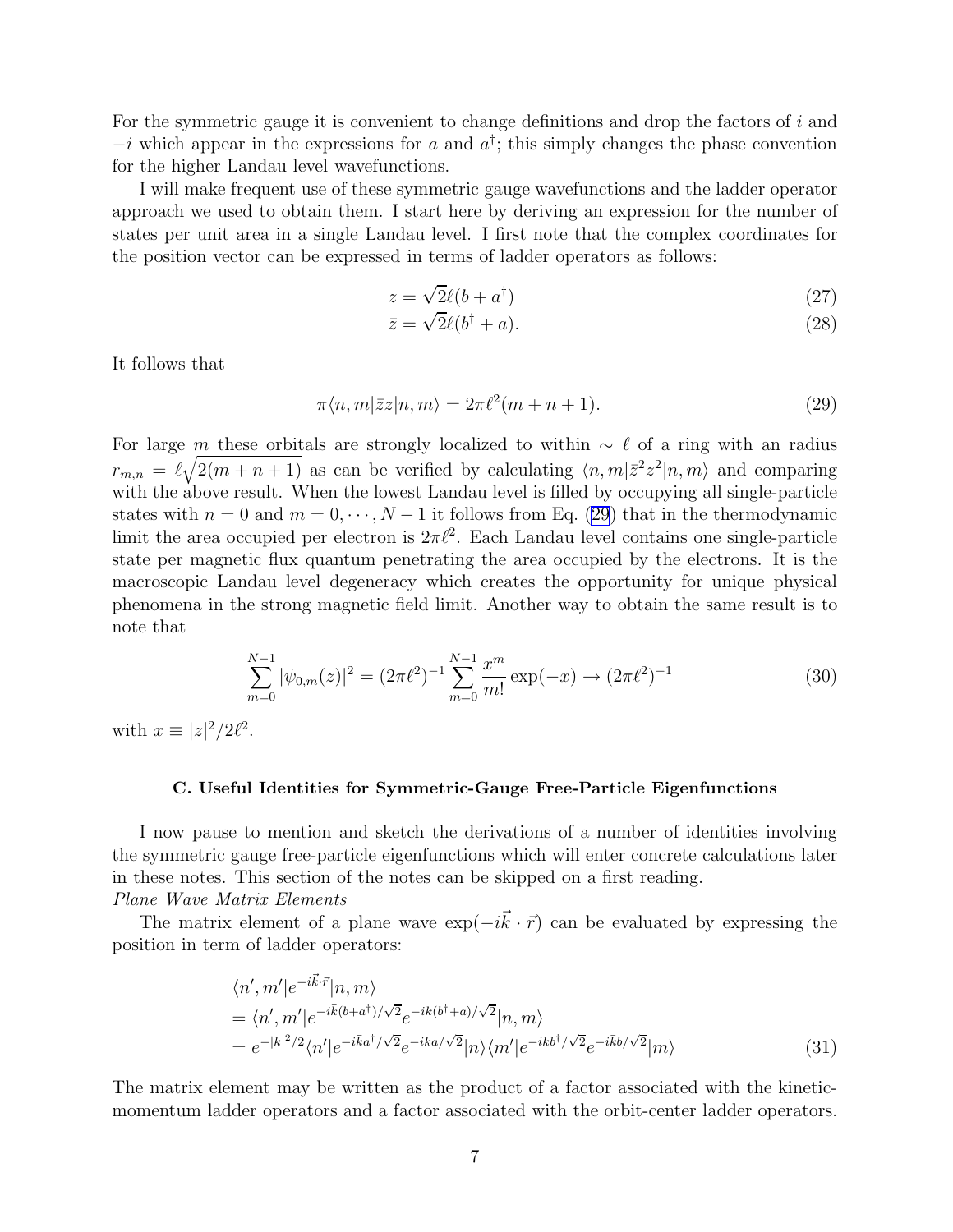<span id="page-7-0"></span>This factorization of operators is frequently possible in the quantum Hall regime and we will find occasion to exploit it. Each factor may be evaluated using the algebra of the ladder operators. For example,

$$
\langle m'|e^{-ikb^{\dagger}/\sqrt{2}}e^{-i\bar{k}b/\sqrt{2}}|m\rangle \equiv G_{m',m}(k)
$$

$$
= \left(\frac{m!}{m'!}\right)^{1/2} \left(\frac{-ik}{\sqrt{2}}\right)^{m'-m} L_m^{m'-m} \left(\frac{k\bar{k}}{2}\right)
$$
(32)

where  $L_m^{m'-m}$  is a generalized Laguerre polynomial. The second equality in Eq. (32) follows (for  $m' > m$ ) after noting that non-zero matrix elements will arise only when the lowering operator acts no more than m times and the raising operator acts  $m'-m$  times more often than the lowering operator. The result is a sum of  $m$  terms which can be compared with the definition of the generalized Laguerre polynomials. With this definition we have the result

$$
\langle n', m'|e^{-i\vec{k}\cdot\vec{r}}|n, m\rangle = \exp(-|k|^2/2)G_{n',n}(\bar{k})G_{m',m}(k). \tag{33}
$$

It is also useful to note from the above definitions that the projection ofa plane wave onto the lowest  $(n = 0)$  Landau level is

$$
e^{-i\bar{k}b/\sqrt{2}}e^{-ikb^{\dagger}/\sqrt{2}} \equiv B(k). \tag{34}
$$

Except for the factor of  $\exp(-|k|^2/2)$  which comes from interchanging the orders of the raising and lowering factors in Eq. (34) we see that  $G_{n,m}(k)$  is the symmetric gauge singleparticle eigenstate representation of the projected plane-wave operator. Inversion

From the explicit form of Eq. (32) it follows that

$$
G_{m',m}(-k) = (-)^{m'-m} G_{m',m}(k)
$$
\n(35)

## Symmetric Gauge Wavefunctions

By letting the two raising operators act repeatedly on  $\phi_{0,0}(\vec{r})$  we find that

$$
\langle \vec{r} | n, m \rangle \equiv \varphi_{n,m} = \frac{e^{-|z|^2/4}}{\sqrt{2\pi}} G_{m,n}(i\bar{z})
$$
\n(36)

The similarity of the plane-wave matrix elements and the orbital wavefunctions is reminiscent of the position-space, momentum-space duality which occurs for the one-dimensional harmonic oscillator.

*Matrix Products* We can derive an expression for the product of two  $G_{m,m'}(k)$  matrices with different wavevector arguments by using the completeness of the ladder operator eigenstates:

$$
\sum_{\ell} G_{m',\ell}(k_1) G_{\ell,m}(k_2) = \sum_{\ell} \langle m' | e^{-ik_1 b^{\dagger}/\sqrt{2}} e^{-i\bar{k}_1 b/\sqrt{2}} | \ell \rangle
$$

$$
\times \langle \ell | e^{-ik_2 b^{\dagger}/\sqrt{2}} e^{-i\bar{k}_2 b/\sqrt{2}} | m \rangle
$$

$$
= e^{-\bar{k}_1 k_2/2} G_{m',m}(k_1 + k_2).
$$
(37)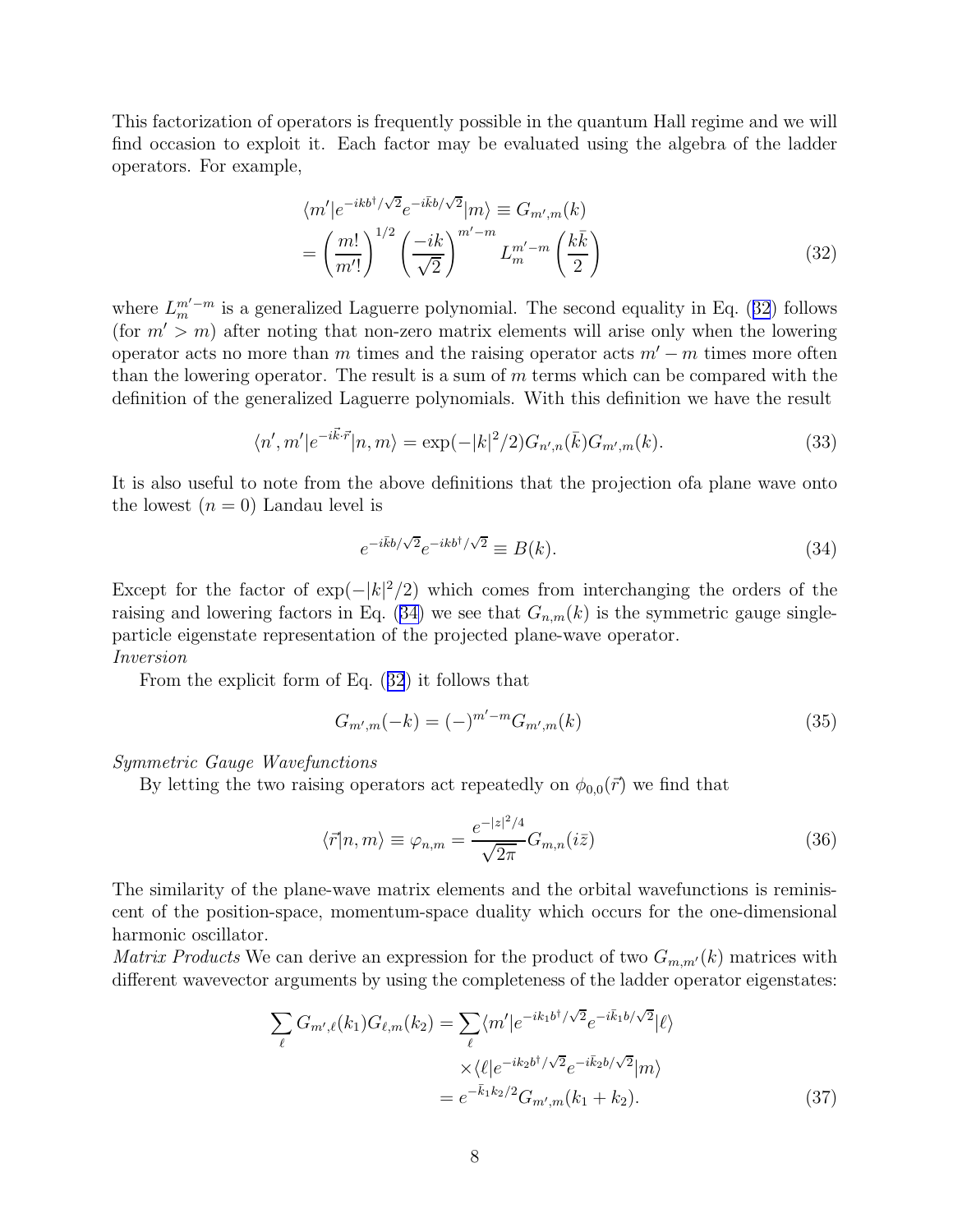<span id="page-8-0"></span>The additional factor in Eq. ([37](#page-7-0)) comes from interchanging raising and lowering factors after invoking completeness.

## Hermitian Conjugate

Taking the complex conjugate of Eq. ([32\)](#page-7-0) we find immediately that

$$
\bar{G}_{m',m}(k) = G_{m,m'}(-k) = (-)^{m-m'} G_{m,m'}(k)
$$
\n(38)

This result is also obvious from the explicit expression for  $G_{n,m}(k)$  in term of Laguerre polynomials.

## Landau Level Degeneracy

I have previously derived a result for the number of states per unit area in the lowest Landau level. This result can be generalized to arbitrary Landau level using Eq. ([37\)](#page-7-0) and Eq. ([36\)](#page-7-0):

$$
\sum_{m} |\varphi_{n,m}|^2 = \frac{e^{-|z|^2/2}}{2\pi} \sum_{m} G_{n,m}(-i\bar{z}) G_{m,n}(i\bar{z})
$$

$$
= \frac{1}{2\pi\ell^2} G_{n,n}(0) = \frac{1}{2\pi\ell^2}.
$$
(39)

This implies that the number of states per unit area per Landau level is  $N_{\phi} = BA/\Phi_0$ , the number of flux quanta which pass through the area of the system.

Full Landau Level Rule

The fact that the charge density of a full Landau level is a constant gives us a result for the trace of the plane-wave matrix elements:

$$
\sum_{m=0}^{\infty} G_{m,m}(k) = \int d\vec{r} e^{-i\vec{k}\cdot\vec{r}} e^{|k|^2/2} (2\pi \ell^2)^{-1} = N_{\phi} \delta_{\vec{k},0}.
$$
 (40)

## Orthogonality

We will have occasion to expand quantities of physical interest in terms of the plane-wave matrix elements. The following orthogonality relationship will be useful:

$$
\int d^2 \vec{k} e^{-|k|^2/2} G_{m',m}(k) G_{n',n}(\bar{k}) = \bar{\varphi}_{n',m'}(0) \varphi_{n,m}(0)
$$

$$
= \frac{\delta_{m',n'} \delta_{m,n}}{2\pi}.
$$
(41)

This equation can be understood by recognizing the left-hand side as the Fourier expansion of the matrix element of  $\delta(\vec{r})$  between symmetric gauge eigenstates. The second equality follows from Eq. ([36\)](#page-7-0) and the observation that  $G_{n,m}(0) = 0$  for  $n \neq m$ .

## IV. INCOMPRESSIBILITY

## A. What is incompressibility?

In this section of the notes we will argue that incompressibility at zero temperature in the absence of disorder is a necessary condition for the occurrence of the quantum Hall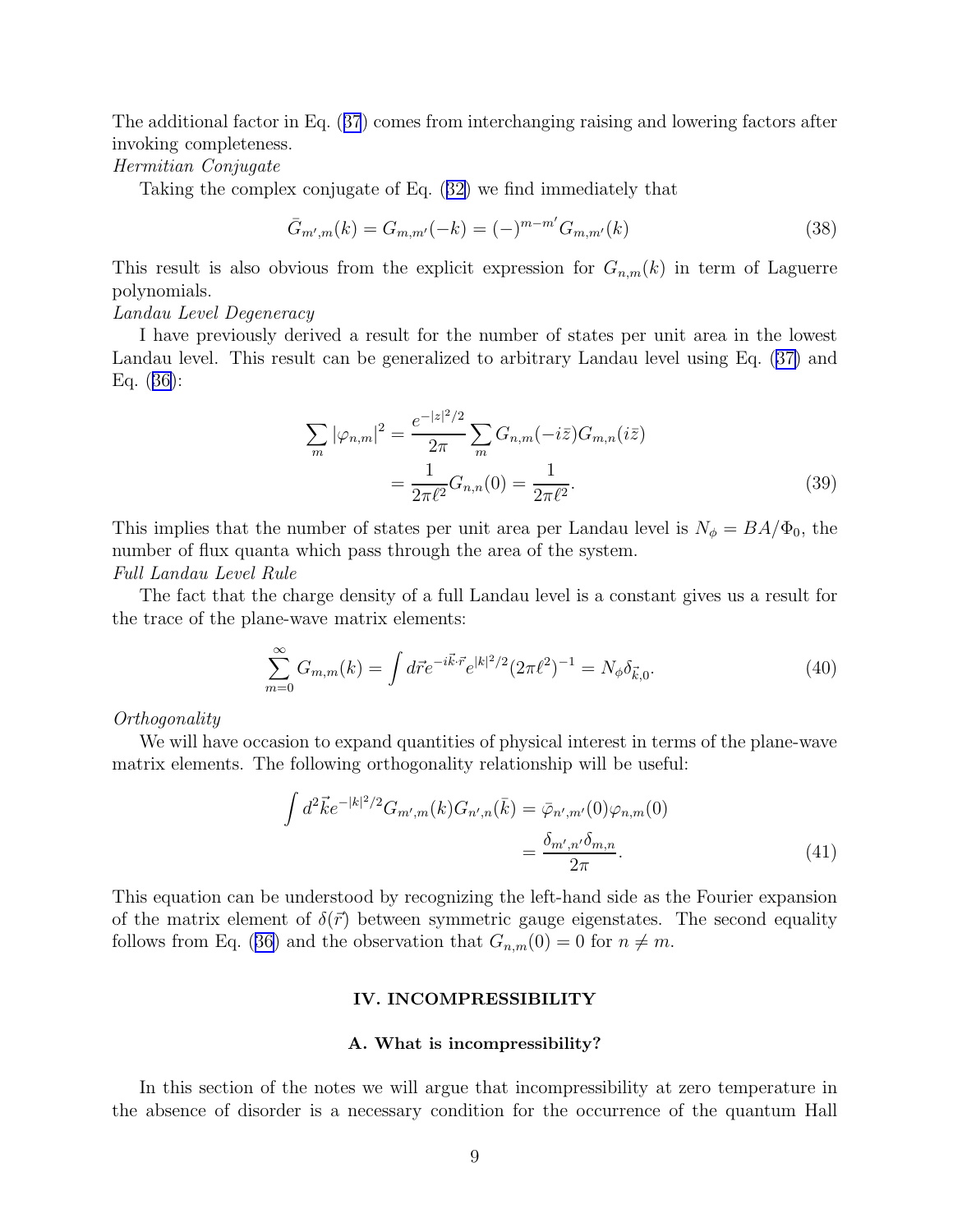<span id="page-9-0"></span>effect. Before beginning, however, it is useful to state more precisely what we mean by incompressibility. The compressibility (for a two-dimensional system at zero temperature) is defined as the relative area decrease per unit increase in pressure;

$$
\kappa \equiv -\frac{1}{V} \frac{\partial V}{\partial P} \tag{42}
$$

It is usually more convenient to calculate thermodynamic properties as a function of area rather than as a function of pressure so that the following expression is often more useful:

$$
\kappa^{-1} \equiv -V \frac{\partial P}{\partial V} = V \frac{\partial^2 E}{\partial V^2}.
$$
\n(43)

For systems of many particles the energy in the thermodynamic limit is an extensive quantity and the energy per particle depends on the area and the particle number only through the particle density,  $E = N\epsilon(n)$  where  $n = N/A$  is the areal density. This relationship allow us to connect the compressibility with the chemical potential;  $\mu = \partial E/\partial N = d(n\epsilon(n))/dn$ . Comparing with Eq. (43) we find that

$$
\kappa^{-1} = n^2 \frac{d\mu}{dn} \tag{44}
$$

When we say that the system is incompressible we mean that  $\kappa = 0$ . This occurs whenever the chemical potential of the system increases discontinuously as a function of density. That is what we really mean by incompressibility. I argue below that the quantum Hall effect can occur whenever the system is incompressible in the absence of disorder at magnetic field dependent densities.

Whenever the ground state is incompressible the increase in energy when a particle is added to the system and the decrease in energy when a particle is removed from the system differ even in the thermodynamic limit. It follows that it costs a finite energy to create particle-hole pairs which are not bound to each other and are therefore able to carry current. In this circumstance we say that the system has a 'charge gap'. At this point we might be tempted to conclude that the chemical potential discontinuity can be measured by studying the temperature dependence of activated transport processes in the system. For several reasons this conclusion would be only partially correct. I will return to this point below.

#### B. Incompressibility Implies Quantization

I now present an argument for the following conclusion: *Incompressibility at*  $T=0$  in the absence of disorder is a necessary condition for the occurrence of the quantum Hall effect. Incompressibility at a magnetic-field dependent density always leads to gapless excitations localized at the edges of the system. When such an incompressibility exists in the absence of disorder, the quantum Hall effect will occur if any gapless excitations which occur in the bulk of the system are localized on a length scale small compared to the system size and disorder is not too strong. Our argument is closely related to the thermodynamic argument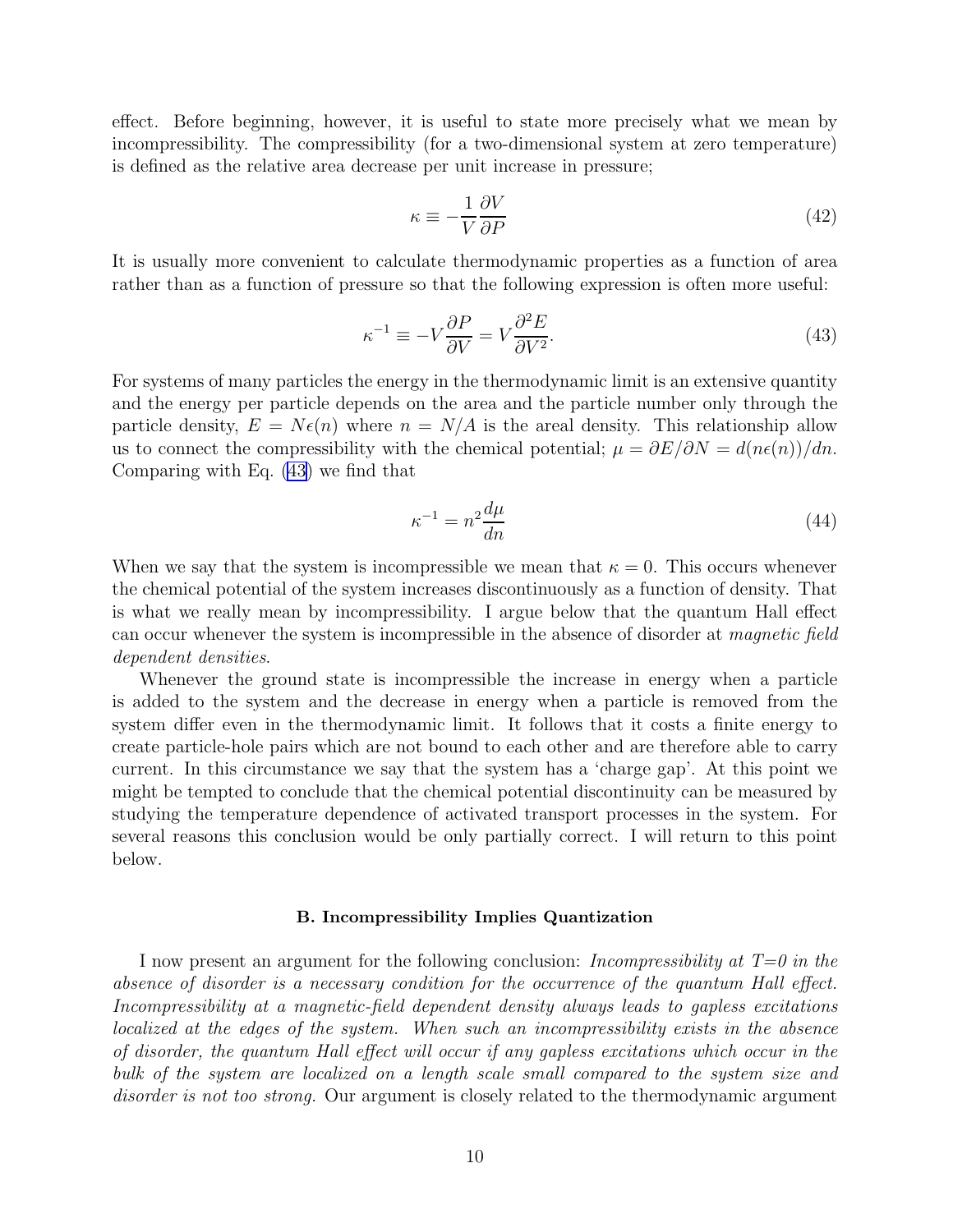<span id="page-10-0"></span>of Widom[[4](#page-44-0)] and related arguments due to Laughlin [\[5](#page-44-0)] and Halperin [\[6\]](#page-44-0). At least for noninteracting electrons, similar conclusions follow from treatments based on linear response theory [\[7\]](#page-44-0). I believe that there are also close connections between the following argument and the beautiful topological quantum number picture of the fractional quantum Hall effect[[8\]](#page-44-0), although we don't have the space to pursue these connections here. There are difficulties with the argument which follows, and we will touch on some of these difficulties and how they might be circumvented later. However it is our belief that what follows is the essence of the quantum Hall effect.

I first consider a large but finite two-dimensional electron gas at zero temperature, as illustrated in Fig.[[6](#page-48-0)], at a chemical potential which would fall in a 'charge gap'in the thermodynamic limit. I want to consider the change in the equilibrium local currents, present in the system because of the breaking of time-reversal-invariance by the magnetic field, when we make an infinitesimal change in the chemical potential,  $\delta \mu$ . I argue that because  $\mu$  lies in a gap the change in the local current density anywhere in the bulk of the system must be zero. The current density can change, if it does anywhere, only at the edge of the system. It follows from charge conservation that, if there is a change in the current flowing along the edge of the system, it must be constant as we move along the edge. We can relate this change in current to the change in the orbital magnetization:

$$
\delta I = -\frac{c}{A} \delta M. \tag{45}
$$

Eq. (45) is just the equation for the magnetic moment of a current loop. However,

$$
\delta M = \frac{\partial M}{\partial \mu}|_B \delta \mu = \frac{\partial N}{\partial B}|_\mu \delta \mu.
$$
\n(46)

The second equality in Eq. (46) follows from a Maxwell relation. Combining Eq. (45) and Eq. (46) we obtain the following result for the rate at which the equilibrium edge current changes with chemical potential when the chemical potential lies in a charge gap:

$$
\frac{\delta I}{\delta \mu} = c \frac{\partial n}{\partial B} |_{\mu}.\tag{47}
$$

Notice that whenever the charge gap occurs at a density which depends on magnetic field, there must be gapless excitations at the edge of the system. (These edge states form a chiral one-dimensional electron system with many interesting properties, especially in the fractional case[[9–11](#page-44-0)]. Unfortunately space does not permit us to review that aspect of the fractional quantum Hall effect theory here.) From a more microscopic point of view, Eq. (47) arises because the edge currents are related to the way in which the spectrum evolves with changes in the the vector potential and hence in the magnetic field [\[6](#page-44-0)]. The density at which a charge gap occurs can depend on magnetic field only if states localized at the edge of the system cross the Fermi level as a function of magnetic field.

This property of the edge states is expected to persist even if the chemical potential lies only in a mobility gap and not in a true gap, as illustrated schematically in Fig.[[7\]](#page-48-0). A net current can be carried from source to drain across the system by changing the local chemical potentials only at the edges and having different chemical potentials along the two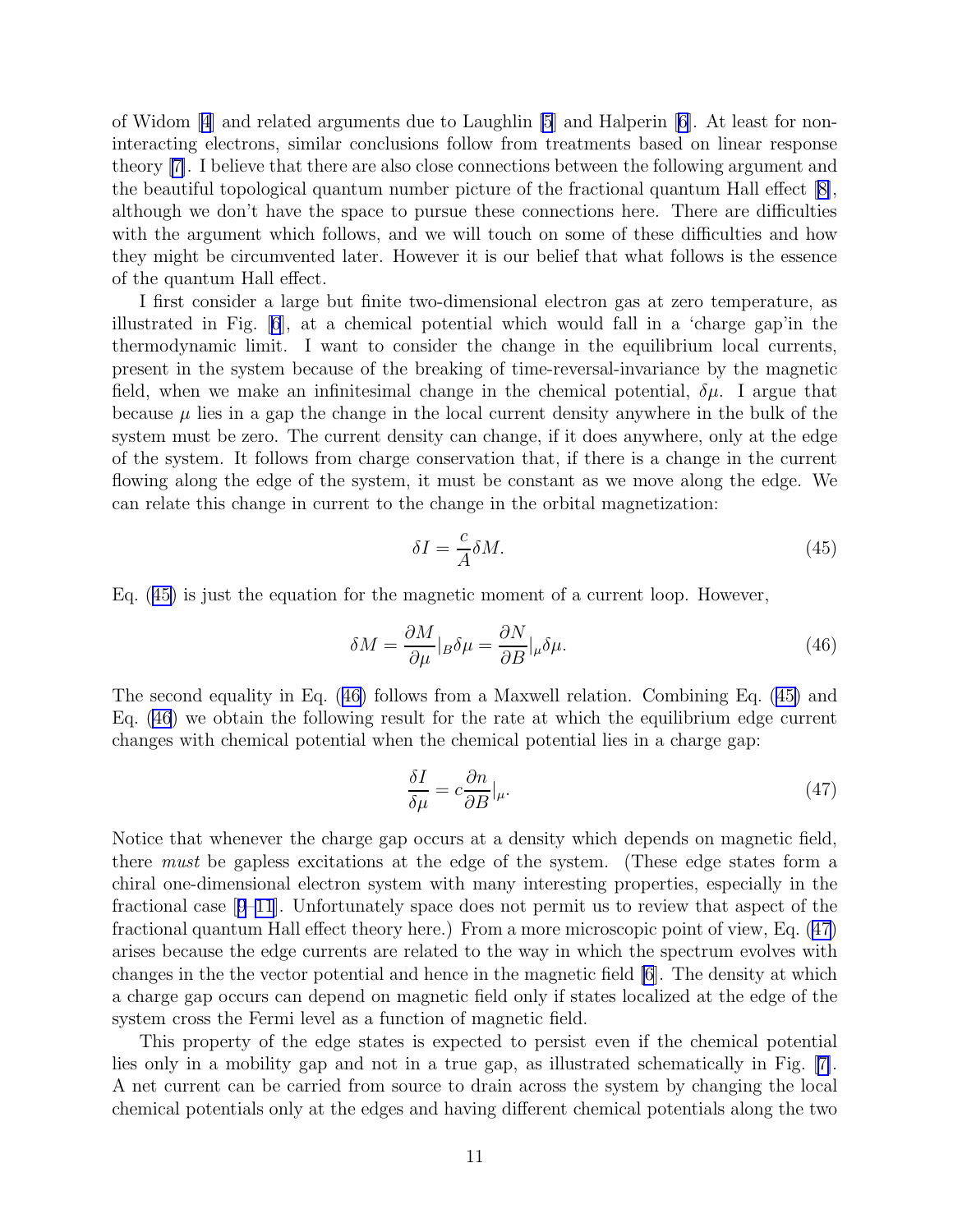edges connecting source and drain. Because of localization the two edges and the bulk are effectively decoupled from each other. Eq. [\(47\)](#page-10-0) also relates the chemical potential difference between the two edges, equal to  $eV_H$ , and the net current carried through the system. There is no voltage drop along an edge since each edge is in local equilibrium. Eq. [\(47](#page-10-0)), often called the Streda formula or the Widom-Streda formula, was first derived from the Kubo formula expression for the Hall conductivity by Streda and Smrcka[[12\]](#page-44-0) prior to the experimental discovery of the quantum Hall effect. However, its robustness over finite ranges of field when localization occurs was appreciated only after von Klitzing's discovery.

There are difficulties with this argument, most of which are shared with the elegant Landauer-Buttiker[[13\]](#page-44-0) edge-state picture of transport in the quantum Hall regime. (The two pictures are essentially equivalent except that our argument removes unnecessary details specific to the case of non-interacting electrons. On the other hand the Landauer-Buttiker picture allows for a natural description of deviations from the quantum Hall effect in finitesize non-interacting electron systems.) The principle difficulty with this explanation is that it would appear to break down when  $eV_H$  becomes comparable to the charge gap or the mobility gap. We know that this is not the case, since accurately quantized Hall conductances are seen experimentally when  $eV_H$  is hundreds of times larger than  $\hbar\omega_c$ . Furthermore, the argument appears at first sight to depend on the assumption that all the transport current flows at the edges of the system, an assumption which is certainly not correct in general[[14\]](#page-44-0). These apparent deficiencies can be explained away by appealing to locality properties[[15\]](#page-44-0) of the conductivity when the Fermi level lies in a region of localized states.

The fact that it is possible to offer various seemingly different explanations of the quantum Hall effect often creates some confusion. In closing this section, we wish to emphasize that the different explanations are really different points of view on the same physics. For example, the quantization of the Hall conductance is often discussed in terms of the dependence of properties of the system on boundary conditions or on Aharanov-Bohm fluxes in different geometries. Because of localization at edges dependencies on flux are equivalent to dependencies on magnetic field. For states localized at a particular edge of the system dependencies on flux are indistinguishable from changes in the magnetic field strength. A thorough discussion of the connections between the various approaches taken to explain the quantum Hall effect would be a good subject for another set of lectures. However that is not the main subject of these lectures. Instead, we want to emphasize what the occurrence of the quantum Hall effect tells us about the electronic properties of a two-dimensional system in which it occurs. It tells us that the system has an incompressibility at a magneticfield-dependent density in the absence of disorder and that on the Hall plateau all gapless excitations in the bulk are localized.

## V. INTEGER QUANTUM HALL REGIME

The main focus of these notes will be on the fractional Hall regime. I first briefly summarize some highlights of the physics of the integer quantum Hall regime. In the integer quantum Hall regime electron-electron interactions are weak compared to the electron-disorder interaction. Experimentally it appears that interactions do not play an essential role except in the extremely high mobility samples where the fractional quantum Hall effect occurs, so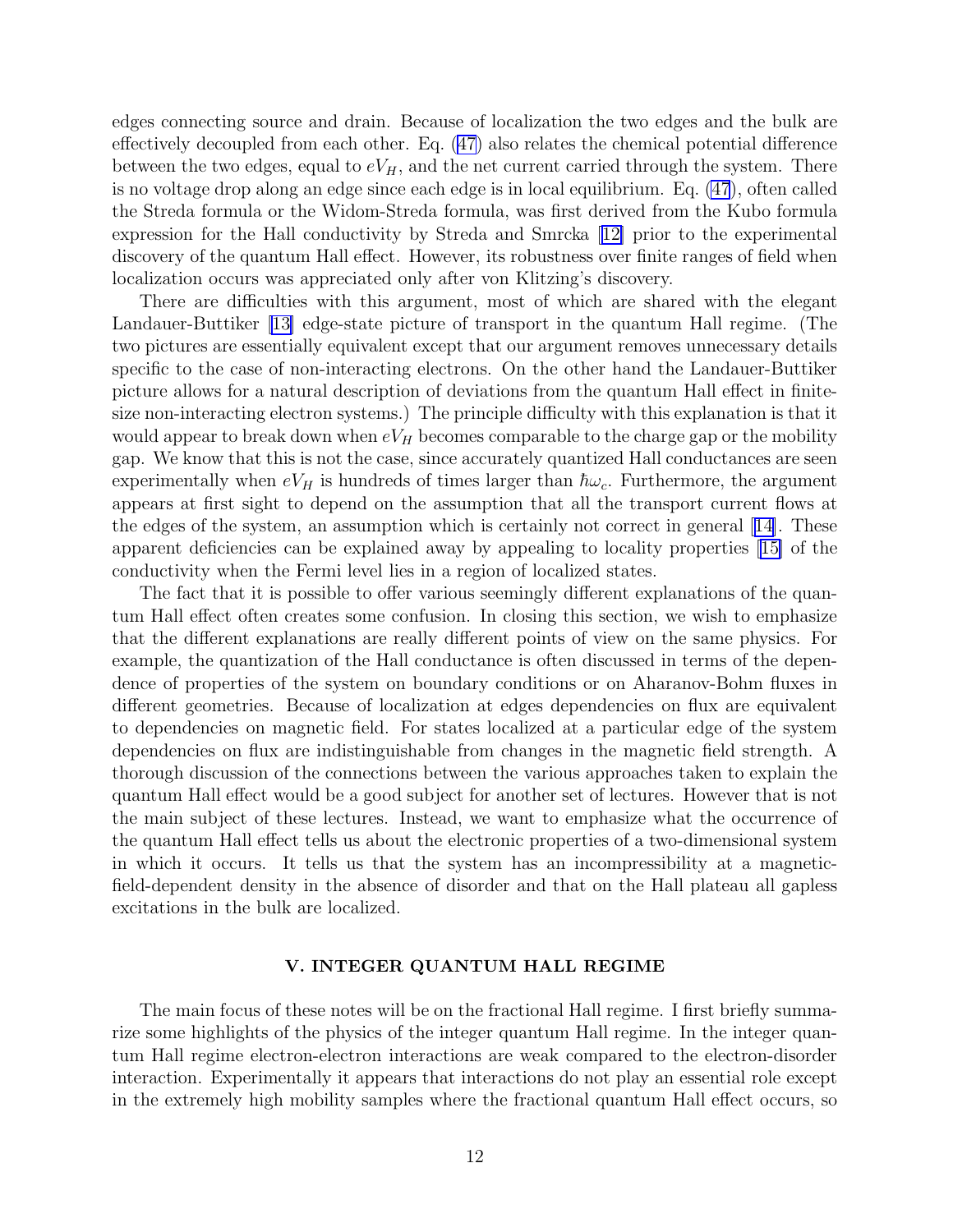the integer quantum Hall regime is certainly realizable experimentally. I have considered the non-interacting problem in the absence of disorder in detail in a previous section. We found that the single-particle energies are grouped into macroscopically degenerate Landau levels. The kinetic eigenenergy for states in the n-th Landau level is  $\hbar\omega_c(n+1/2)$  and the number of states per unit area in the n-th Landau level is  $(2\pi l^2)^{-1}$ . It is usual and customary in the quantum Hall regime to measure the charge density in terms of the charge density of a single Landau level. The Landau level filling factor is defined by

$$
\nu \equiv 2\pi \ell^2 n. \tag{48}
$$

In the absence of disorder discontinuities occur in the chemical potential of a system of non-interacting electrons at the magnetic-field-dependent densities corresponding to integer values of  $\nu$ .

I have argued in ([IV B\)](#page-9-0) that at zero temperature the Hall conductance will be quantized at  $V_H/I \equiv G_H = \frac{je^2}{h}$  and that the dissipative conductance will be zero over the range of filling factors surrounding  $\nu = j$  where the localization length is finite. Thus experiments on the integerquantum Hall effect tell us first of all that there is an incompressibility at a magnetic field dependent density in the absence of disorder and from the width of the Hall plateau they tell us the range of filling factors over which states at the Fermi level are localized. The fact that the Hall conductance is finite tells us that in contrast to the zero magnetic field situation not all states are localized. Very early experiments[[16\]](#page-44-0) by Paalanen *et. al.* showed that in the integer Hall regime the plateau width approaches the full width of the Landau level as the temperature approaches zero, implying that extended states occur at a single critical energy  $E_c$  within each Landau level. Later experiments [\[17,18](#page-44-0)] pioneered by Wei and collaborators were able to extract information about the way in which the localization length,  $\xi$ , diverges at the critical energy,  $E_c$  within each Landau level. The experiments are actually performed in samples with essentially constant density and the position of the Fermi energy within a Landau level is altered by changing the magnetic field so that what is studied is

$$
\xi(E_F, B) \sim (B - B_c(E_F))^{-\nu}.
$$
\n(49)

(Here  $\nu$  is not the filling factor. If you are bothered by this unfortunate notation you may be consoled by reflecting on the rich weaving of strands in the tapestry of physical theory which it reflects. Since  $E_c$  is a linear function of B the same critical exponent applies for the dependence of the localization length on energy at fixed field.) The analysis of these experiments is based on the notion that at finite temperature electron-electron or electronphonon scattering introduces another relevant length scale  $L_{\phi}$  which is expected to diverge with a power law as the temperature goes to zero:

$$
L_{\phi} \sim T^{-p/2} \tag{50}
$$

As indicated by the notation used  $L_{\phi}$  is usually thought of as a phase coherence length of diffusing electrons, although this notion is not as precise here as it is at weak magnetic fields where it plays an equally important role in the theory of quantum corrections to Boltzmann transport properties[[19\]](#page-44-0). In this picture the time between inelastic scattering events which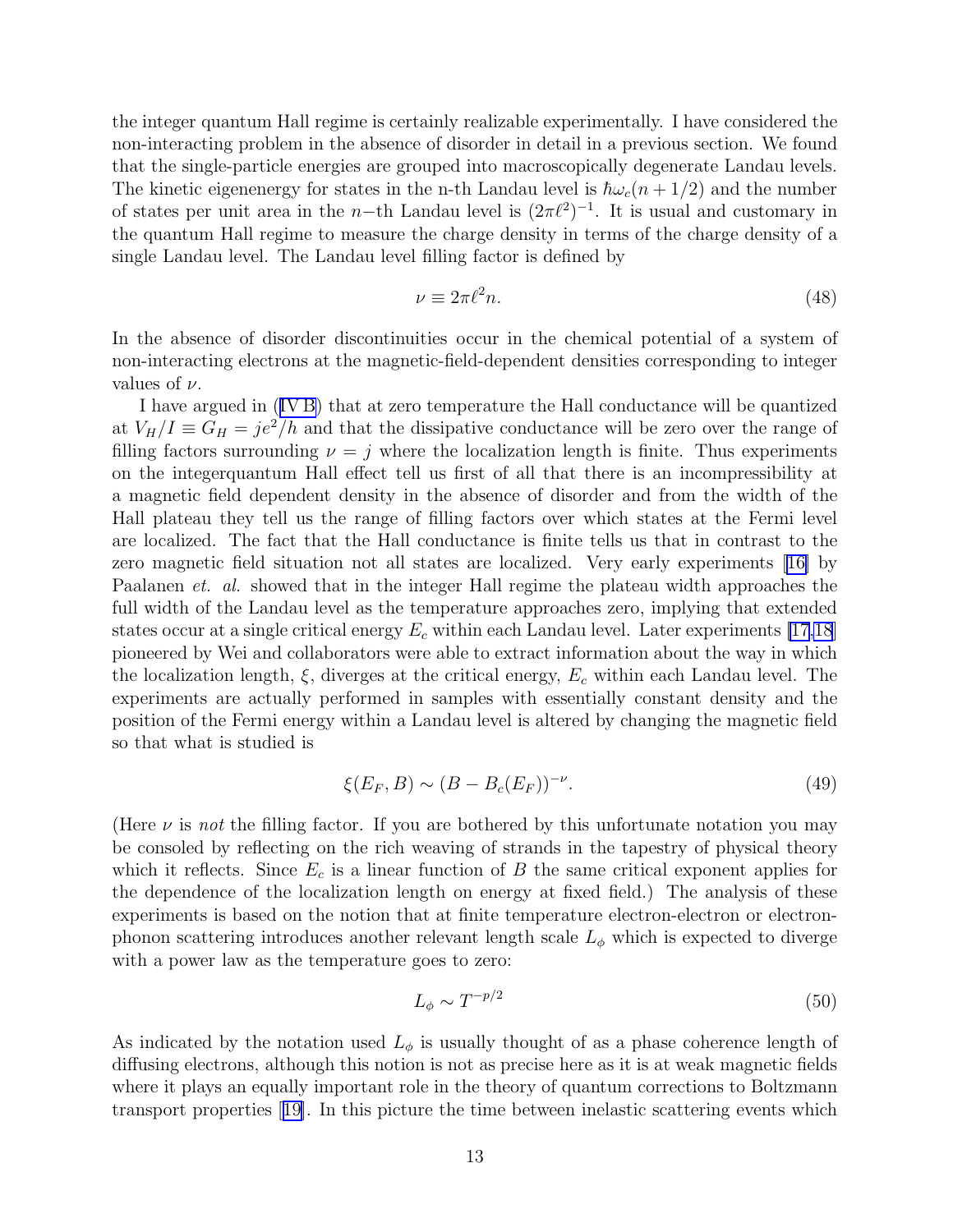destroy phase coherence diverges as  $T^{-p}$  at low temperatures. At finite temperature, dissipation is expected to occur and the Hall conductance is expected to vary with electron density or with field only when  $\xi(E_F)$  exceeds  $L_{\phi}$ . The experiments [\[17\]](#page-44-0) of Wei *et. al.* showed that the width of field regime where dissipation occurs vanishes like  $T^{\kappa}$  where  $\kappa \approx 0.42$ . The result from experiment, then, is that

$$
\kappa = p/2\nu \approx 0.42. \tag{51}
$$

The principle theoretical problem in the integer Hall regime has been to understand these experimental results. The fact that extended states occurred at a single energy with each Landau level was initially explained[[20–23](#page-44-0)] by considering the limit of disorder potentials which are smooth on the scale of the magnetic length. In this limit the eigenstates are localized along equipotential contours and the localization length is the typical size of a closed equipotential contour. At low energies the equipotential contours will surround minima in the random potential which is assumed to have some finite correlation length. The equipotentials are most easily visualized by considering the energy of interest as a Fermi energy so that the equipotential surrounds regions which have been filled by lower energy electrons. For a given finite system an energy,  $E_c^-$  must eventually be reached where the filled region first extends from one side of the sample to the other and the localization length therefore reaches the sample size. We can perform a similar analysis starting from high energies where the equipotentials at the Fermi energy surround areas where the electron states are unoccupied and the localization length is finite. As the Fermi energy is lowered an energy,  $E_c^+$  must eventually be reached where the unoccupied region extends across the sample so that the localization length reaches the sample size. It is clear that  $E_c^+ \ge E_c^-$  since the occupied area and the unoccupied area together comprise the entire area of the sample. One or the other must extend from one side of the sample to the other. For  $E_c^ < E_F < E_c +$ there exist both regions of unoccupied states and regions of occupied states which extend from one side of the sample to the other. It is clear that this is possible only when the sample size is comparable to the size of typical equipotential contour. In the limit of an infinite sample  $E_c^- = E_c^+ = E_c$ . Using results from percolation theory Trugman has shown that the size of the typical equipotential contour  $\xi \sim |E - E_c|^{-\nu}$  with  $\nu = 4/3$ .

The diverging localization length at  $E_c$  suggests that the localization behavior can be viewed as a quantum  $(T = 0)$  critical phenomenon and that it should therefore be independent of microscopic details such as the nature of the disorder potential. On the scale of the diverging localization length any disorder potential eventually appears to be rough. This observation has motivated field-theoretical[[24](#page-44-0)] treatments of transport at low temperatures near  $\nu = 1/2$ . The above results, although they were derived for a smooth disorder potential, should apply for any disorder potential. Numerical calculations have been able to test this hypotheses in considerable detail although serious questions remain. Early work by Ando[[25\]](#page-44-0) convincingly established that even for zero correlation length disorder potentials the localization length diverges at a single energy within each Landau level. Paradoxically the numerical calculations have been most convincing for short correlation length disorder potentials rather than for smooth disorder potentials, presumably because the localization length in the latter case exceeds the system sizes at which calculations are possible. Later finite-size-scaling analyses [\[26,27](#page-45-0)] were able to convincingly establish that the localization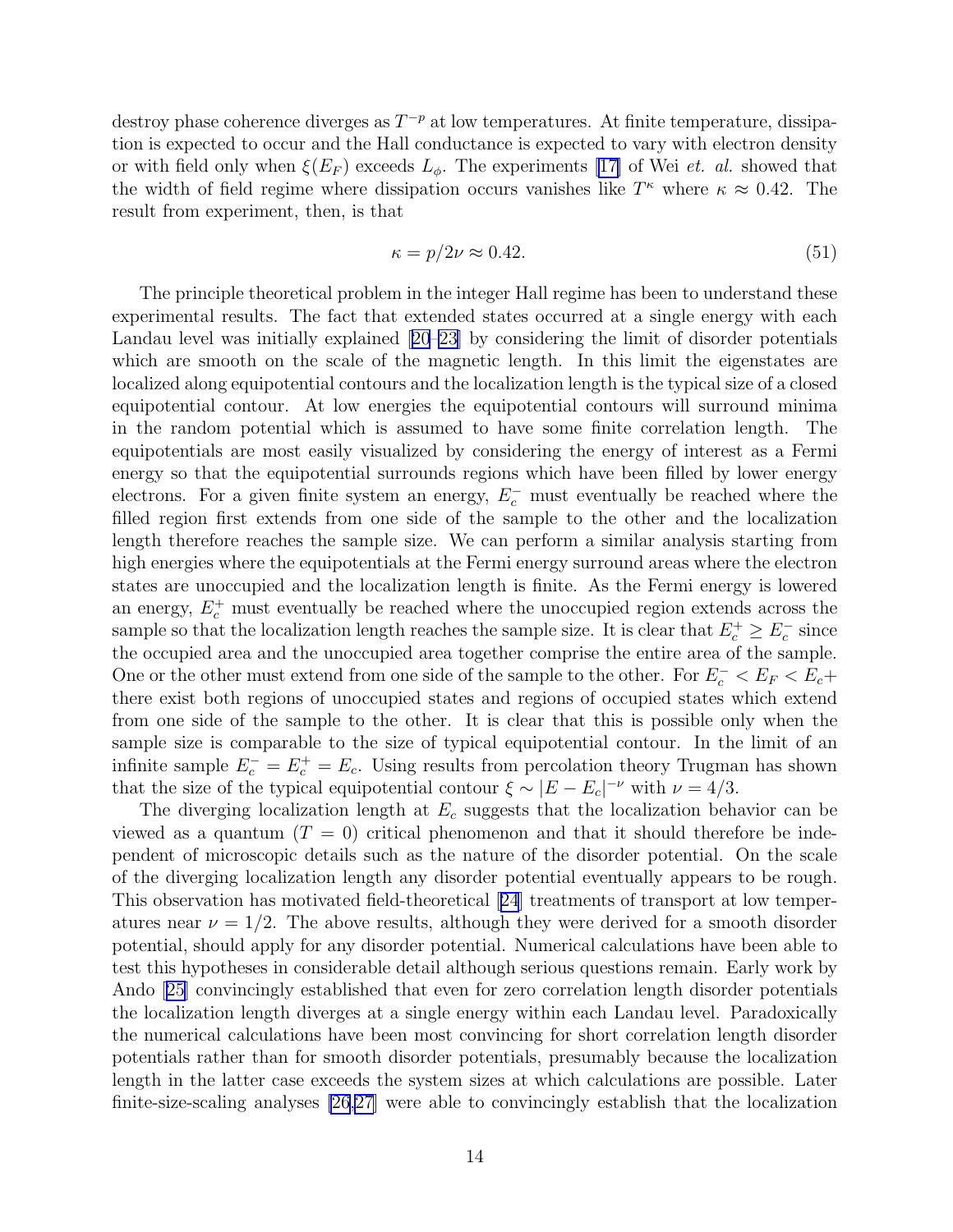<span id="page-14-0"></span>length diverges with critical exponent  $\nu = 7/3$ , in disagreement with the percolation theory results. It is possible to explain[[28](#page-45-0)] the discrepancy as a correction due the possibility of tunneling between equipotential contours near saddle points.

## VI. INCOMPRESSIBILITY AT FRACTIONAL FILLING FACTORS

We are interested in understanding how electron-electron interactions give rise to incompressibilities at fractional values of the Landau level filling factor  $\nu$ . We need to learn to treat interactions between electrons which are confined to a single Landau level, usually the lowest  $(n = 0)$  Landau level. It turns out that some important lessons arise from analyzing the two-body problem in the fractional Hall regime and so we will start there. All of the discussion in this section is based on the symmetric gauge discussed previously. I will assume in these notes that the electrons have been completely spin-polarized by the magnetic field. The physics of spin or other discrete additional degrees of freedom in the fractional quantum Hall regime forms a large and interesting subject[[29\]](#page-45-0) which we are not able to review here.

## A. Two body problem: Haldane pseudopotentials

We want to find the spectrum of the two-body Hamiltonian. The two-body wavefunctions could be expanded in terms of  $N = 2$  Slater determinants formed from antisymmetric products of two single-particle states. If the electrons are confined to a finite area containing  $N_{\phi}$  units of magnetic flux the number of two-body eigenstates is ~  $N_{\phi}^2/2$ . In the absence of interactions each eigenstate has an eigenvalue  $\hbar\omega_c$ ; since the kinetic energy per particle is trivial constant we usually absorb this constant into the zero of energy and the Hamiltonian then consists of only the interaction term which lifts the degeneracy of all two-body states. To solvethe interacting two-body problem it is useful to transform from the representation of free individual particle wavefunctions to the representation of free center-of-mass and relative eigenstates. Using the complex number representation of two-dimensional coordinates

$$
Z \equiv (z_1 + z_2)/2 \tag{52}
$$

$$
z \equiv z_1 - z_2. \tag{53}
$$

Here and below we use the upper case for quantities associated with the center-of-mass coordinate and the lower case for quantities associated with the relative coordinate. I define [\[30](#page-45-0)] orbit center ladder operators for the center-of-mass and relative states by

$$
b_R^{\dagger} = \frac{b_1^{\dagger} - b_2^{\dagger}}{\sqrt{2}}
$$
  

$$
b_r^{\dagger} = \frac{b_1^{\dagger} - b_2^{\dagger}}{\sqrt{2}}
$$
 (54)

so that  $[b_r, b_r^{\dagger}] = [b_R, b_R^{\dagger}] = 1$  and  $[b_r, b_R^{\dagger}] = [b_r, b_R^{\dagger}] = 0$ . It is easy to verify from Eq. [\(24](#page-5-0)) that  $b_R$  involves only Z and that its coordinate space form is identical to that of the individual particle eigenstates except for the replacements  $z_i \to Z$  and  $\ell \to \ell_R \equiv \ell/\sqrt{2}$ . Similarly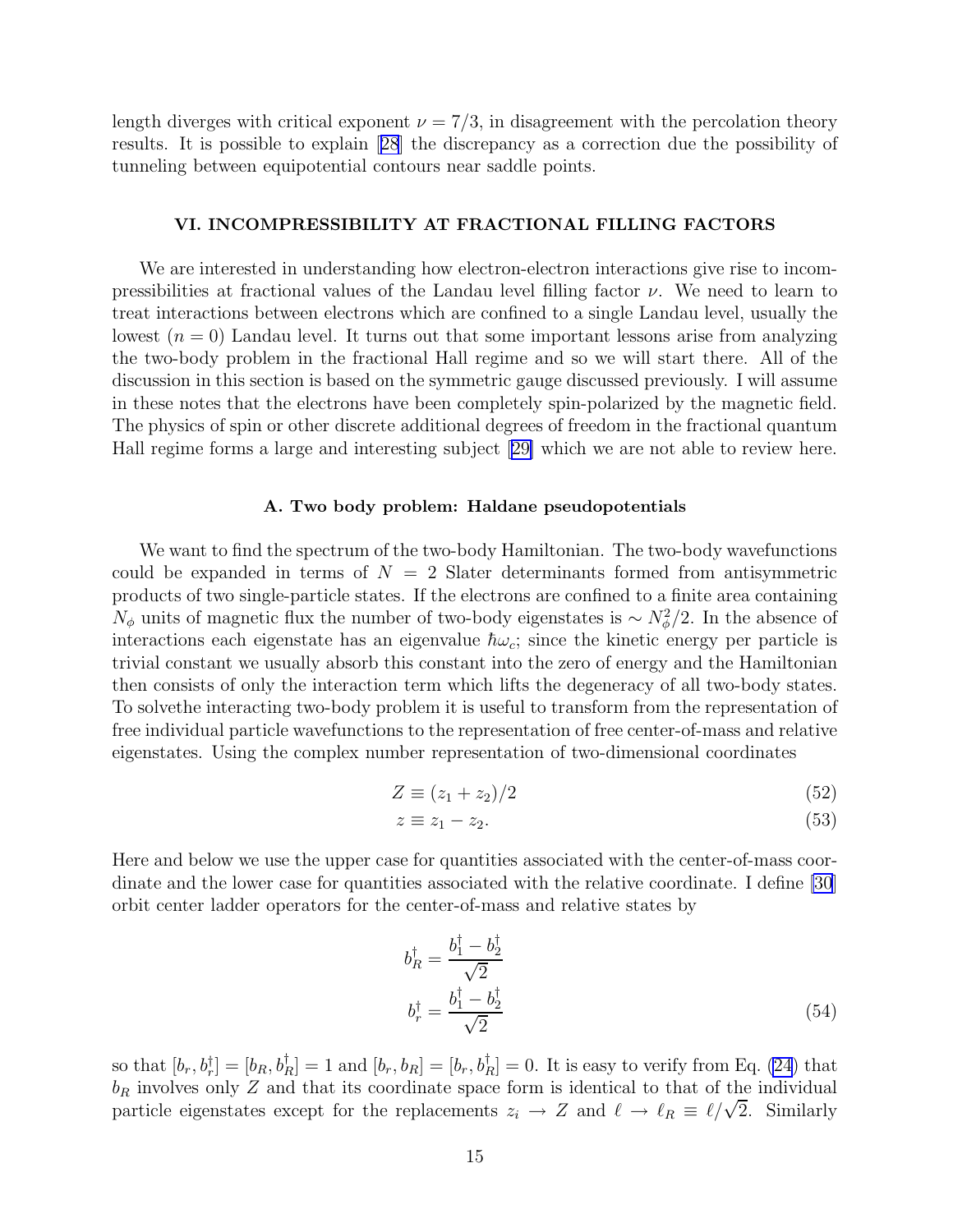$b_r$  involves only z and the effective magnetic length for the relative motion eigenstates is  $\ell_r = \sqrt{2}\ell$ . The two-body state in the lowest Landau level with center-of-mass angular momentum  $M$  and relative angular momentum  $m$  is:

$$
|M\rangle_R|m\rangle_r = \frac{(b_R^{\dagger})^M (b_r^{\dagger})^m}{\sqrt{M!m!}}|0,0\rangle
$$
\n(55)

Comparing Eq. ([19\)](#page-5-0), Eq. (55) and Eq. ([54](#page-14-0)) it is easy to derive an explicit expression for the unitary transformation relating the two representations for the two-body problem. Including the kinetic energy part, the two-body Hamiltonian may be written as

$$
\mathcal{H} = \hbar\omega_c (1 + a_1^{\dagger} a_1 + a_2^{\dagger} a_2) + V(\vec{r}_1 - \vec{r}_2)
$$
  
\n
$$
\hbar\omega_c (1 + a_R^{\dagger} a_R + a_r^{\dagger} a_r) + \sum_{m}^{\prime} |m\rangle_{rr} \langle m|V|m\rangle_{rr} \langle m|
$$
  
\n
$$
\equiv \sum_{m}^{\prime} V_m P_m^{1,2}.
$$
\n(56)

Here  $P_m^{1,2}$  projects particles 1 and 2 onto a state of relative angular momentum m. (Note that the electrons are restricted to states of odd relative angular momentum by the antisymmetry requirement on the two-body wavefunction.) The second form for the right-hand side of Eq. (56) follows from the observation that the interaction term in the Hamiltonian acts only on the relative-motion degree-of-freedom. From the assumption that the interactions are isotropic, there is no coupling between states of different total angular momenta. We see that the Hamiltonian is completely specified by a set of numbers  $V_m$  which are simply the interaction energies for pairs of particles with relative angular momentum  $m$ . This parameterization of the Hamiltonian was first introduced by Haldane[[31\]](#page-45-0) and these numbers are known as Haldane pseudopotentials. As we will discuss further below, most of the physics of interacting electrons in the lowest Landau level is controlled by the few smallest pseudopotentials and the fractional quantum Hall effect occurs when we have sufficiently short-ranged repulsive interactions. Thus the problem of interacting electrons depends on a finite number of distinct important energy scales and it is this property which opens up the possibility of chemical potential jumps due to electron-electron interactions. For shortrange repulsive interactions  $V_m > 0$  and  $V_{m'} < V_m$  for  $m' > m$  since larger relative angular momenta relative wavefunctions are peaked at larger values of the relative coordinate where the interaction is weaker. We will find it useful in what follows to discuss what for many purposes can be considered as the ideal fractional quantum Hall system, the hard core model, for which  $V_1 \neq 0$  and  $V_i = 0$  for  $i \neq 1$ .

With interactions, then, the two-body spectrum consists of a set of eigenvalues  $E_i = V_{2i-1}$ with degeneracy  $g_i = 1 + 2(N_\phi - i)$  for  $i = 1, 2, \dots, N_\phi$ . The degeneracy  $g_i$  is determined by the requirement that the sum of the relative angular momentum and the single-particle angular momentum cannot exceed  $2N_{\phi}$ . It is readily verified that the total number of states is  $\sim N_\phi^2/2$ .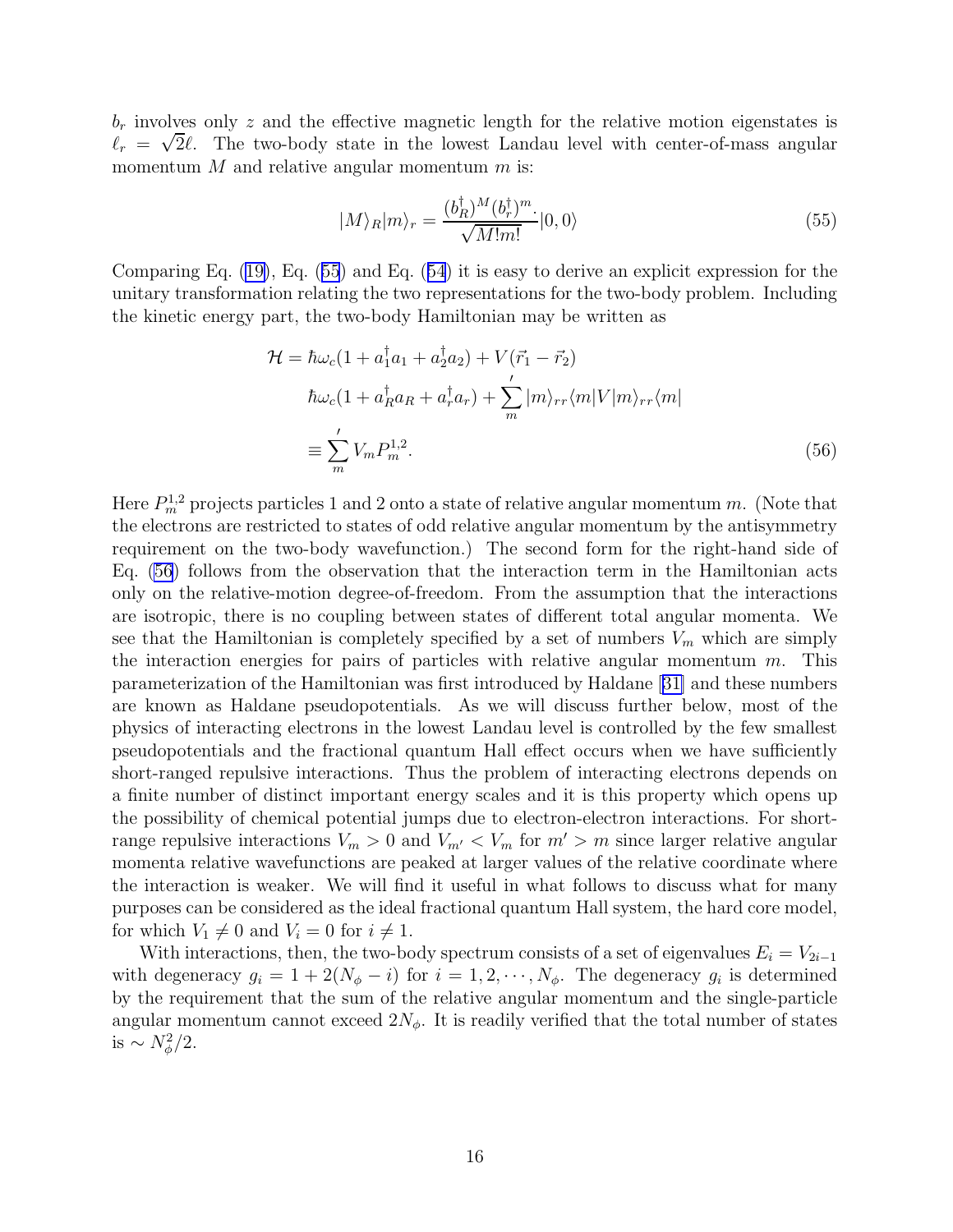#### B. Some properties of Haldane pseudopotentials

<span id="page-16-0"></span>I pause here to establish some useful relations involving Haldane pseudopotentials. Firstly we note that it is possible to derive an explicit expression for the Haldane pseudopotentials in terms of the Fourier transform of the electron-electron interaction.

$$
V_m \equiv r \langle m | V | m \rangle_r = \int \frac{d^2 \vec{q}}{(2\pi)^2} V(\vec{q}) r \langle m | e^{i \vec{q} \cdot \vec{r}} | m \rangle_r
$$

$$
= \int \frac{d^2 \vec{q}}{(2\pi)^2} V(\vec{q}) e^{-q^2} L_m(q^2). \tag{57}
$$

The final form for the right-hand side of Eq. (57) follows from Eq. [\(32](#page-7-0)) and the observation that the center of mass and relative wavefunctions are identical apart from the replacement  $\ell \to \ell_r = \sqrt{2}\ell$ . For the case of an ideal two-dimensional electron gas  $V(q) = 2\pi e^2/q$  and from Eq. (57)

$$
V_m = \frac{e^2}{\ell} \sqrt{\frac{\pi}{4}} \frac{(2m-1)!!}{2^m m!}.
$$
\n(58)

(This result is actually most easily obtained by doing the integral for the pseudopotential directly in real space.) Note that for large m the Coulomb  $V_m$  approaches  $(e^2/\ell)/2\sqrt{m}$ as expected since the relative wavefunction for large  $m$  is strongly peaked at a relative separation of  $2\ell\sqrt{m}$ . Eq. (57) can be inverted to obtain an expression for  $V(\vec{q})$  in term of the Haldane pseudopotentials by using a special case of Eq. ([41\)](#page-8-0);

$$
V(\vec{q}) = 4\pi \sum_{m} V_m L_m(q^2). \tag{59}
$$

This equation is often useful for realizing the hard-core model in numerical calculations.

In these notes we discuss explicitly only the case of the fractional quantum Hall effect in the lowest Landau level of a semiconductor with an isotropic band structure and in a magnetic field which is perpendicular to the two-dimensional layer. It is not, in fact, necessary to be so restrictive. For example the fractional quantum Hall effect can occur when the  $n-1$  lowest Landau levels are completely filled and we need to consider the effect of electron-electron interactions among electrons confined to the  $n$ -th Landau level. The interaction terms are then completely specified by the two-body matrix elements in the  $n-th$  Landau level. Looking at a particular Fourier component of the interaction potential we note that

$$
\langle n, m'_1 : n, m'_2 | e^{i \vec{q} \cdot (\vec{r}_1 - \vec{r}_2)} | n, m_1 : n, m_2 \rangle
$$
  
= 
$$
[L_n(q^2/2)]^2 \langle m'_1, m'_2 | e^{i \vec{q} \cdot (\vec{r}_1 - \vec{r}_2)} | m_1, m_2 \rangle
$$
 (60)

where the  $n = 0$  Landau level index is left implicit on the right hand side. Thus the fractional quantum Hall effect in the *n*-th Landau level with interaction potential  $V(\vec{q})$  is equivalent to the fractional quantum Hall effect in the  $n = 0$  Landau level with interaction potential $(L_n(q^2/2))^2 V(\vec{q})$ . Anisotropy in the band structure [[32,33\]](#page-45-0), and the complications associated with the degeneracy[[34](#page-45-0)] at the top of the valence band in GaAs can be accounted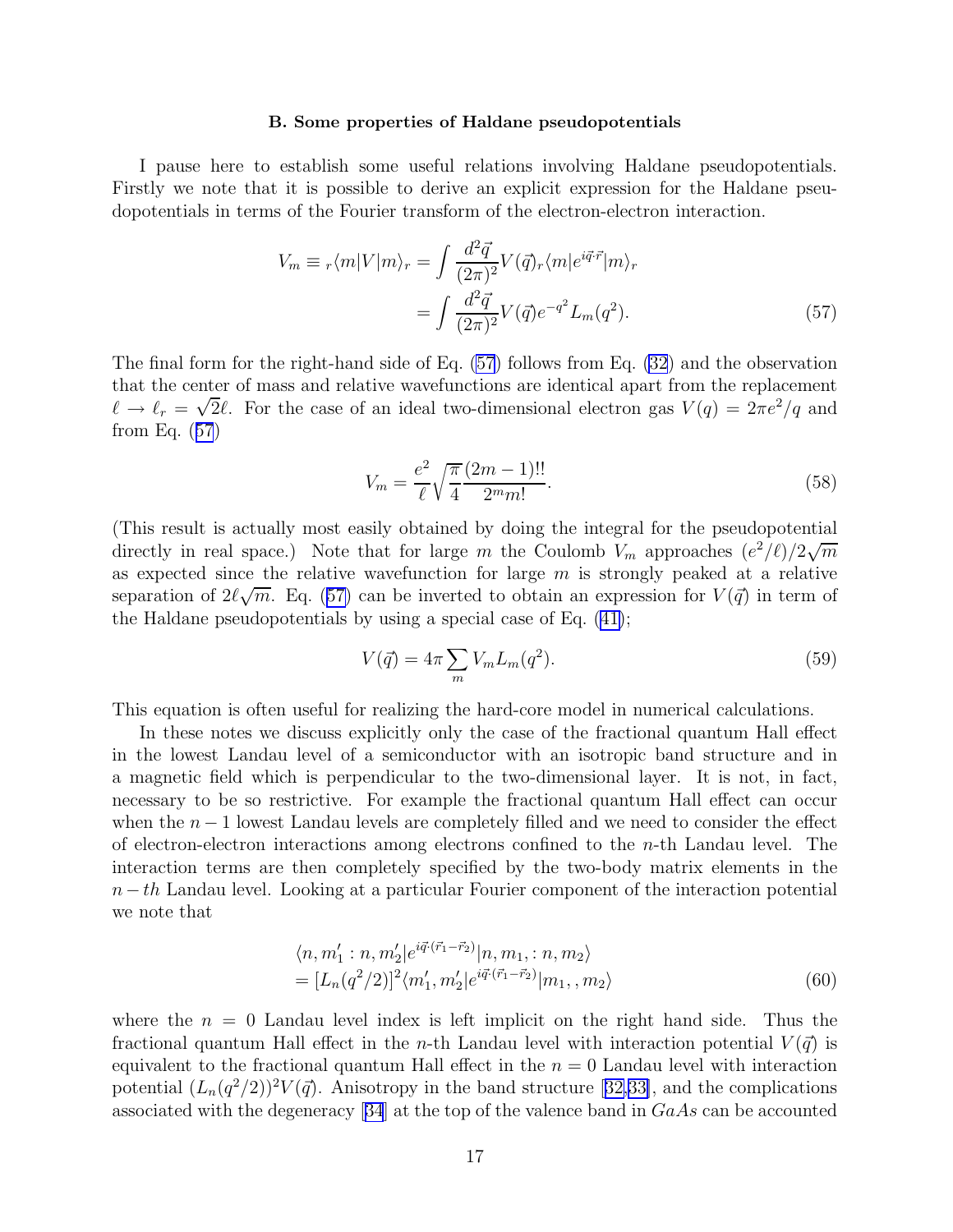<span id="page-17-0"></span>for with similar ease. An interesting example of the quantum Hall effect occurs when the magnetic field is tilted away from the normal to the two-dimensional layer. In this case [\[35\]](#page-45-0), the system is equivalent to a system with a perpendicular magnetic field but with a non centro-symmetric interaction. The concept of a Haldane pseudopotential must then be generalized to allow matrix elements which are not diagonal in relative angular momentum and one might hope that the physics would be changed in important ways. However, there have been numerous experimental studies [\[36\]](#page-45-0) of the fractional quantum Hall effect in tilted magnetic fields and nothing very dramatic occurs as long as the spin degree of freedom does not play a role.

## C. Incompressibility in the Hard-Core Model and Laughlin Wavefunctions

Now we are in a position to consider many interacting electrons. The Hamiltonian is

$$
H = \sum_{i < j} \sum_{m} V_m P_m^{ij} \tag{61}
$$

The occurrence of chemical potential jumps at fractional Landau level filling factors (nearly) follows from the following statement. In the thermodynamic limit the ground state energy of the hard-core model is zero for  $\nu \leq 1/3$  and non-zero for  $\nu > 1/3$ . The proof of this statement follows.

Any many-body wavefunction formed completely from electrons in the lowest Landau level must be a sum of products of the lowest Landau level one-body wavefunctions. It follows that many-body wavefunctions must take the form:

$$
\Psi[z] = P(z_1, z_2, \cdots, z_N) \prod_k \exp(-|z_k|^2/4)
$$
\n(62)

where  $P[z]$  is a polynomial in each of the electronic coordinates. The hard-core model Hamiltonian is non-negative so that its lowest possible eigenenergy is zero. Let's assume that  $\Psi[z]$  is an eigenstate of the hard-core model with eigenenergy zero. Then  $\Psi[z]$  must be an eigenstate of  $P_1^{ij}$  with eigenvalue zero for any pair of particles i and j. The dependence of  $\Psi[z]$  on  $z_i$  and  $z_j$  can be reexpressed in terms of the relative and center-of-mass coordinates for this pair of particles:

$$
z_{ij} \equiv z_i - z_j
$$
  
\n
$$
Z_{ij} \equiv (z_i + z_j)/2
$$
\n(63)

We can expand

$$
P[z] = \sum_{m} z_{ij}^{m} F_m \tag{64}
$$

where  $F_m$  depends on  $Z_{ij}$  and on the positions of all the other particles. Only odd values of m appear in the sum. In order for  $\Psi[z]$  to be annihilated by the hard-core model  $F_1$  must be identically zero. It follows that  $z_{ij}^3$  is a factor of  $P[z]$  so that

$$
P[z] \propto (z_1 - z_2)^3 (z_1 - z_3)^3 \cdots (z_{N-1} - z_N)^3 \tag{65}
$$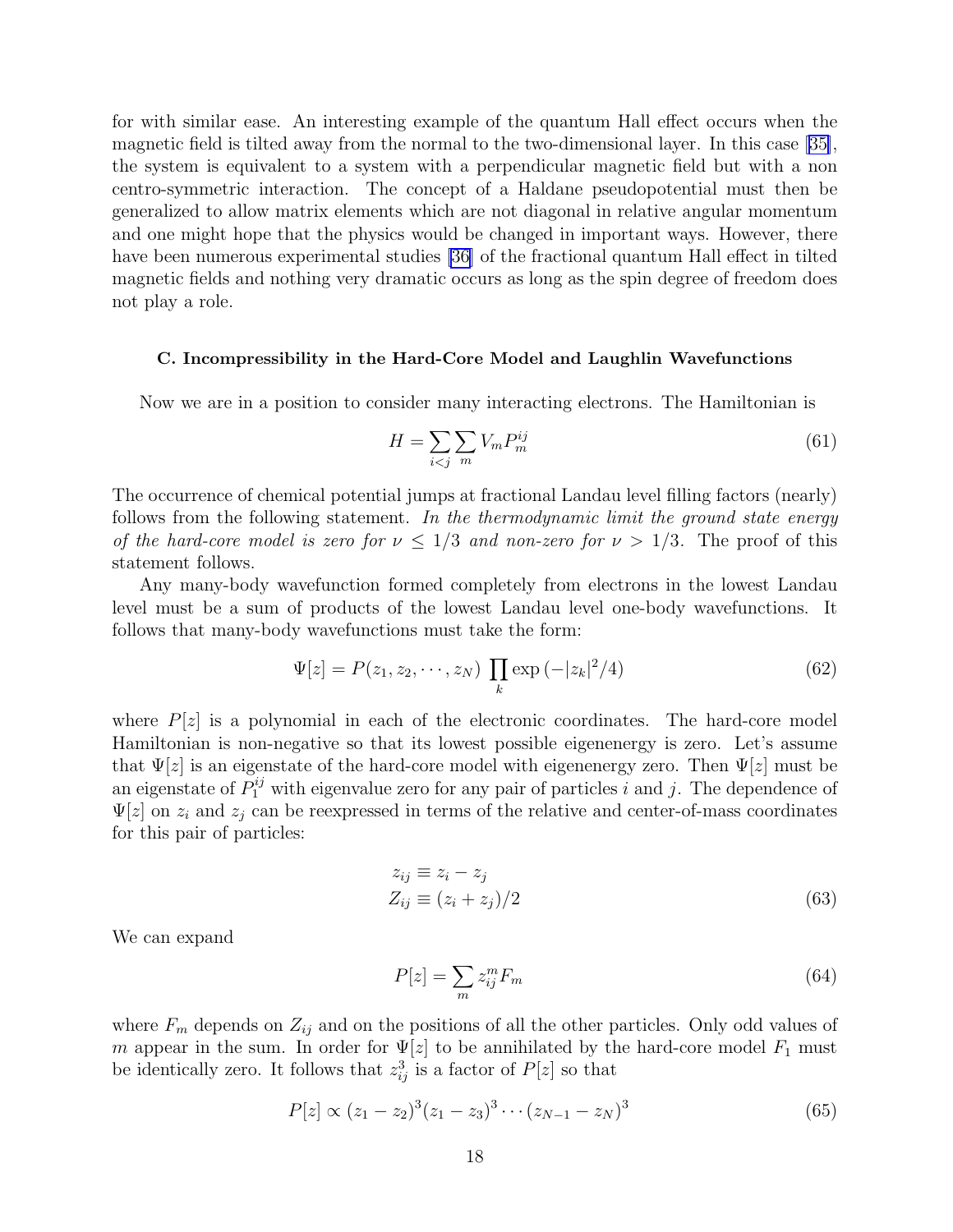and hence that the maximum power to which each coordinate appears in  $P[z]$  is at least  $3(N-1)$ . Since the single-particle orbital with angular momentum m is localized along a ring which encloses area  $2\pi l^2(m+1)$ , it follows that the area per electron for the state represented by  $\Psi[z]$  for large N is at least  $3(2\pi\ell)^2$  or that  $\nu^{-1} \geq 3$ . This is what we wanted to show. We will have further occasion to relate the area per electron in the system to the degree of  $P[z]$ . In particular it is useful to note that multiplying polynomials corresponds to adding areas and hence to adding inverse filling factors.

The most spatially compact zero-energy eigenstate of the hard-core model is the one for which the relation sign in Eq. [\(65](#page-17-0)) is an equal sign. This wavefunction is known as a Laughlin wavefunction [\[37](#page-45-0)]. More precisely, the total angular momentum is a good quantum number for interacting electrons in the symmetric gauge and the total angular momentum is equal to the homogeneous degree of the polynomial  $P[z]$ . When the relation in Eq. ([65](#page-17-0)) is an equality the degree of  $P[z]$  is  $M = 3N(N-1)/2$ . Incidentally, the area per electron for large N can also be deduced from the total homogeneous degree of a polynomial under the assumption, implicit above in any event, that the electron density is uniform except near the edge of the system. The proof of the relation,  $A/N = 2M/N^2$ , is left as an exercise. For  $M = 3N(N-1)/2$  the Laughlin wavefunction is the only zero-energy eigenstate of the hard-core model. The wavefunction can be generalized to higher powers of  $z_i - z_j$ :

$$
\Psi_m^L[z] = \prod_{i < j} (z_i - z_j)^m \prod_k \exp\left(-|z_k|^2/4\right). \tag{66}
$$

These wavefunctions were first suggested as trial wavefunctions for the many-electron ground stateat  $\nu = 1/m$  by Laughlin [[37](#page-45-0)] and were recognized as exact eigenstates of the hard-core model by Trugman and Kivelson[[38\]](#page-45-0).

For  $M = 3N(N-1)/2$ , it follows from the above that  $E_0(N) = E_0(N-1) = 0$  but  $E_0(N+1) > 0$ . We can define  $\mu_N^- \equiv E_0(N) - E_0(N-1)$  and  $\mu_N^+ \equiv E_0(N+1) - E_0(N)$ keeping  $M = 3N(N-1)/2$ .  $\lim_{N \to \infty} \mu_N^{\pm} \equiv \mu^{\pm}$  gives the chemical potential at Landau level filling factors infinitesimally larger and infinitesimally smaller than 1/3. Evidently, for the hard-core model  $\mu^- = 0$ .  $\mu^+$  is not known analytically and it may not be immediately evident that it is finite. However all variational approximations which have been explored for  $E_0(N+1)$  give finite energies even in the limit  $N \to \infty$  and it seems clear that the added electron has a finite probability of being in a state of relative angular momentum 1 with one of the existing electrons. I discuss one such variational wavefunction in the next section. Numerical exact diagonalization calculations[[39\]](#page-45-0) have also convincingly supported this conclusion. There is a chemical potential jump of  $\sim V_1$  at  $\nu = 1/3$  and, as we've stated previously, this leads to the fractional quantum Hall effect.

The hard-core model is not a realistic model for electron-electron interactions in a twodimensional electron gas. It is useful to think of a mapping between Hamiltonians and vectors whose values are lists of Haldane pseudopotentials. The hard-core model and the model for the real system are two points in this vector space. I have argued above that there is a chemical potential jump at  $\nu = 1/3$  for the hard-core model because of the impossibility of avoiding states of relative angular momentum 1 between pairs of electrons for  $\nu > 1/3$ . The chemical potential jump should be a smooth function of the Haldane pseudopotentials and there should therefore be a finite volume surrounding the hard-core model point in this vector space where the jump remains finite. Experiments showing the fractional quantum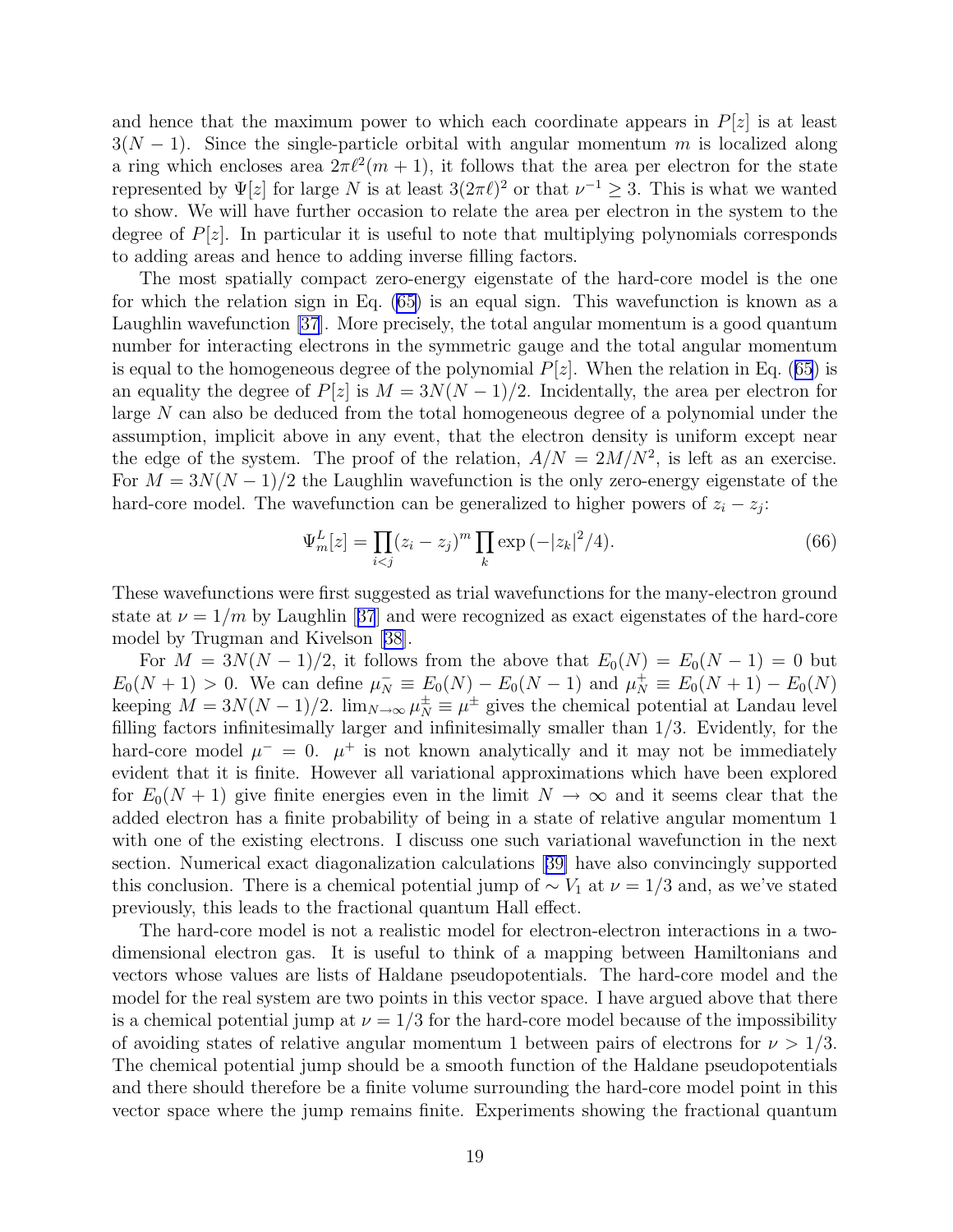Hall effect at  $\nu = 1/3$  can be interpreted as proof that the point in the pseudopotential vector space describing the physical system lies inside this volume. Numerical exact diagonalization calculations also convincingly indicate that this should be the case [\[40](#page-45-0)].

## VII. LAUGHLIN STATE PROPERTIES

#### A. Fractionally Charged Quasiparticles

Perhaps the most exotic property of incompressible states at fractional Landau level filling factors, is the fact that they have fractionally charged excitations. Below we give an argument for the occurrence of fractionally charged quasiparticles which is closely related to the one given by Laughlin in his classic paper on the fractional quantum Hall effect [\[37\]](#page-45-0). I consider a system with an incompressible ground state at a Landau level filling factor  $\nu$ ; we assume that  $\nu = q/p$  is rational since the case of immediate interest is  $\nu = 1/3$  and, in any event, incompressibilities can occur only at rational filling factors as far as we know. I imagine piercing the system [\[41](#page-45-0)] with an infinitely thin solenoid located at a point we take to be the origin, as illustrated in Fig.[[8\]](#page-49-0). The flux through the solenoid is slowly changed from 0 to  $\Phi_0 = hc/e$  at which point it is invisible to the electrons and the solenoid can be removed. The state generated in this way must be an eigenstate ofthe many electron system. However we can show that this state has charge  $eq/p$  added or removed from an area surrounding the origin. According to the Faraday induction law the time dependent flux gives rise to an electric field

$$
E_{\phi} = \frac{1}{c} \frac{d\phi}{dt} \frac{1}{2\pi R} \tag{67}
$$

directed azimuthally around the solenoid. Since the ground state has an incompressibility at filling factor  $\nu$  it has (on a sufficiently long length scale) no dissipative conductance and a Hall conductivity  $\sigma_{xy} = \nu e^2/h$ . It follows that, if we look along a ring far enough from the origin, the azimuthal electric field gives rise to a radial current,

$$
j_r = \nu \frac{e^2}{h} \cdot \frac{1}{c} \frac{d\phi}{dt} \cdot \frac{1}{2\pi R}.
$$
 (68)

Thus when the solenoid is removed the total change in the charge inside the ring is

$$
Q = 2\pi R \int j_r \, dt = \nu \frac{e^2}{h} \cdot \frac{1}{c} \cdot \frac{hc}{e} = \nu e. \tag{69}
$$

We have generated an excited state with charge  $\nu e$  localized within the microscopic length scale,  $\ell$ , of the origin.

For  $\nu = 1/3$  this procedure gives rise to quasiparticles with charges  $\pm e/3$  created at fixed total electron number. For a fixed number of electrons the charge comes from the edge of the system, which is removed to infinity in the thermodynamic limit. In general for  $\nu = q/p$  this procedure generates localized charge  $\pm p/q$ ; the argument cannot determine the number of fractionally charged quasiparticles created by this procedure. In general it is expected that the procedure generates q quasiparticles of charge  $1/p$  located near the origin. For fixed area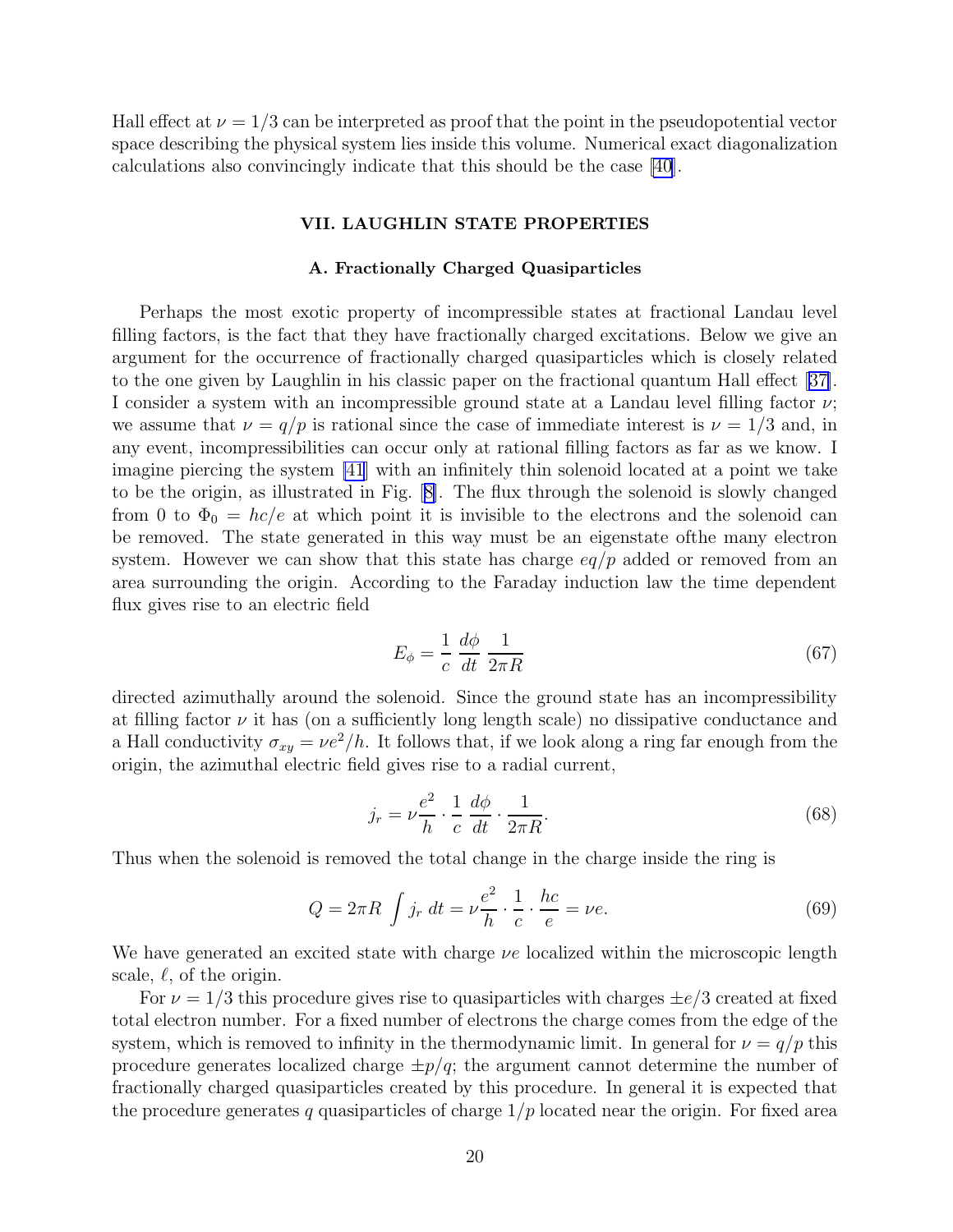we can generalize this procedure by creating equal numbers of independent quasielectrons and quasiholes. The activation energy observed in transport experiments is the energy to make free quasiparticle-quasihole pairs,  $\Delta$ . For  $\nu = p/q$  this energy will be  $1/q$  as large as the chemical potential gap,  $\Delta_{\mu}$ :

$$
\Delta = \Delta_{\mu}/q \equiv (\mu^{+} - \mu^{-})/q. \tag{70}
$$

Explicit trial wavefunctions for states with a single quasielectron or a single quasihole can be constructed by executing Laughlin's gedanken experiment[[42](#page-45-0)]. The quasielectron and quasihole states differ qualitatively, as we can see from the following simple cartoon which contains a considerable degree of truth. Laughlin's gedanken experiment for generating quasiparticles has the effect of increasing the angular momentum of each particle by 1, in the case of quasiholes, or in the case of quasielectrons of decreasing the angular momentum of each particle by 1. We can estimate the expectation value for the number operator for each angular momentum in the quasielectron and quasihole states. In the incompressible ground state  $\langle n_k \rangle_0 = 1/m$  for all k. In the quasihole state then  $\langle n_k \rangle_{qh} = \langle n_{k-1} \rangle_0$  for  $k \ge 1$ and  $\langle n_0 \rangle_{gh} = 0$ . The missing charge is all in the  $k = 0$  state. For quasielectrons we have to consider the effect of decreasing the angular momentum by one unit. The  $m = 0$  state is then raised to the  $n = 1$  Landau level and all the part of the wavefunction for which  $m = 0$ was initially occupied will be projected away by the *gedanken* experiment. The wavefunction then needs to be renormalized. The ground state has the property that whenever the  $m = 0$ state is occupied the states with  $k = 1, \dots, m-1$  must be unoccupied. Otherwise an electron at the origin would have a finite probability of having relative angular momentum less than  $m$  with one of the other electrons. In our cartoon for the quasielectron state we ignore correlations in  $\langle n'_k n_k \rangle_0$  other than those between  $k = 0$  and  $k = 1, \dots, m - 1$ . Then, since the states with  $k = 1, \dots, m - 1$  are unoccupied when  $k = 0$  is occupied and they are occupied with overall probability  $1/m$  they must be occupied with probability  $1/(m-1)$ when the k = 0 state is empty. It follows that in the quasielectron state  $\langle n_k \rangle_{qe} = 1/(m-1)$ for  $k = 0, \dots, m-2$  and is  $1/m$  otherwise. The excess charge near the origin is  $1/m$ . Note that the quasielectron is localized over a distance  $\sim \sqrt{m\ell}$  whereas the quasihole is localized over a distance  $\sim \ell$ . Also note that in the quasielectron state  $\langle n_1n_0 \rangle \sim (m-1)^{-2}$ independent of the number of electrons. An electron at the center of the quasielectron has a finite probability of interacting via a hard-core model so that the chemical potential jump is finite as claimed previously.

In closing we mention another trial wavefunction for the quasihole state which was suggested in Laughlin's original[[37\]](#page-45-0) paper:

$$
\psi_{qh}^L = \prod_k z_k \prod_{i < j} (z_i - z_j)^m \prod_\ell \exp\left(-|z_\ell|^2/4\right) \tag{71}
$$

This trial wavefunction for a quasihole is similar but not identical to the one discussed above. It has the advantage that some of its properties can be evaluated using an analogy with classical Coulomb plasmas which we discuss next.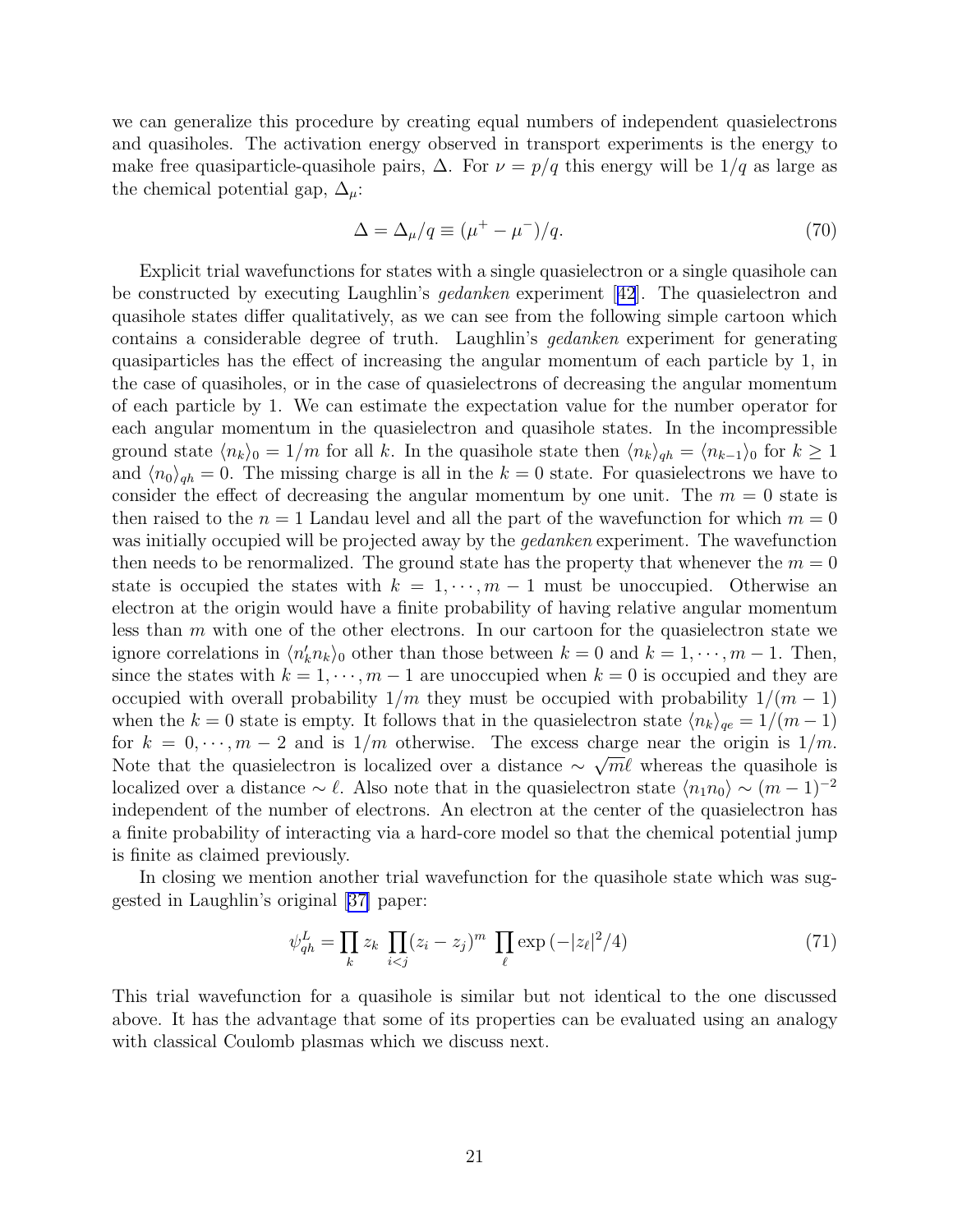#### B. Plasma Analogy

Some properties of the Laughlin wavefunctions for incompressible ground states and for fractionally charged quasihole states can be calculated by exploiting an analogy to classical two-dimensional plasmas. The analogy is based on interpreting the coordinate representation quantum mechanical distribution function, *i.e.*, the square of the many-electron wavefunction, as the canonical ensemble distribution function for a classical system of interacting particles. For example we write

$$
|\psi_L|^2 = e^{-U_0/k_B T}.\tag{72}
$$

 $U_0$  is defined by this equation. It is convenient (but unnecessary) to choose  $k_BT = 1/m$  so that

$$
U_0 = -2m^2 \sum_{i < j} \ln|z_i - z_j| + m \sum_k \frac{|z_k|^2}{2}.\tag{73}
$$

 $\overline{2}$ 

The first term on the right hand side describes the interaction between particles of charge  $m$  in a two-dimensional plasma while the second term describes their interaction with an external electric potential. Noting that the Laplacian of the second term is a constant we see from the Poisson equation that this potential arises from a uniform charge density [\[43\]](#page-45-0),

$$
n_B = \frac{1}{2\pi}.\tag{74}
$$

Because of the long range of the plasma interaction, overall charge neutrality is required except within a screening length of the edge of the electron system. Since the electrons have plasma charge  $m$  this implies that the electron density is

$$
n = \frac{1}{2\pi m} \tag{75}
$$

and that the density is uniform, as promised previously. The filling factor  $\nu = 1/m$ .

A similar argument may be used to deduce the quasihole charge in Laughlin's explicit wavefunction for the quasihole state. The additional factor in the wavefunction gives rise to an additional contribution to the effective potential seen by the plasma particles:

$$
U = U_0 + m \sum_{k} 2 \ln |z_k|.
$$
 (76)

The additional term corresponds to the interaction with an external unit charge located at the origin. Because of the long range of the plasma interaction this charge will be perfectly screened by the charge m plasma particles so that  $1/m$  of an electron must be missing from within a plasma screening length of the origin. We have recovered from this explicit wavefunction our previous result for the quasihole charge.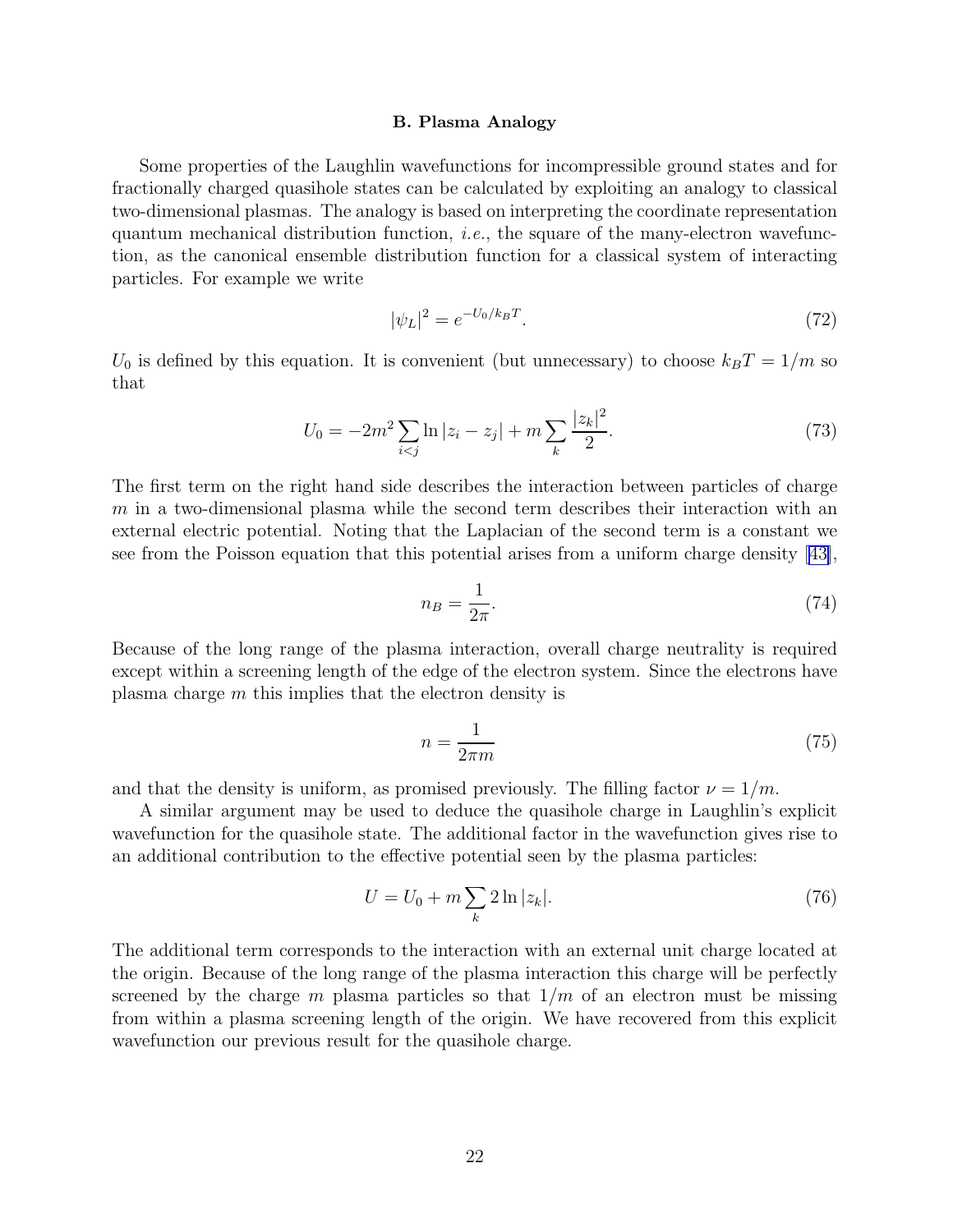## VIII. CHERN-SIMONS-LANDAU-GINZBURG THEORY

In recent years, issues connected with the quantum statistics of interacting particles in two-dimensions have become important themes in several areas of condensed matter theory, including the theory of the fractional quantum Hall effect. In this section we review the several connected ways in which these issues have arisen in fractional quantum Hall effect theory.

#### A. Anyons

The Hamiltonian for a system of identical particles commutes with the operator whichpermutes the indices of any pair of particles. It follows that the eigenstates of the many-particle Hamiltonian can be chosen to be eigenstates of the permutation operator. The usual textbook argument notes that since the square of the permutation operator for a particular pair is the identity operator the only possible eigenvalues for the permutation operator are  $+1$  or −1 corresponding to Bose and Fermi statistics respectively. In two-dimensions, however, it is physically sensible to allow the permutation operator eigenvalue to be any phase factor:

$$
\Psi(z_2, z_1, z_3, \cdots, z_N) = e^{\pm i\theta} \Psi(z_1, z_2, z_3, \cdots, z_N).
$$
\n(77)

Crudely, this is true because in two-dimensions exchange paths for a pair electrons can be distinguished by a winding number. (The sign choice for the phase factor in Eq. (77) is specified by the sense of the exchange path.) A continuum of statistics is possible and a given anyon system is specified by the statistics angle  $\theta$  in Eq. (77). (For an introduction to anyon quantum mechanics see the article of Canright and Girvin[[44](#page-45-0)] and work cited therein.) Since elementary particles live in a three-dimensional world they must have Fermi or Bose statistics. However, quasiparticles in purely two-dimensional electronic systems could, at least in principle, have exotic statistics angles. I'll return to this possibility for the fractionally charged quasiparticles of the fractionally quantum Hall effect below.

## B. Statistical Transmutation

One interesting application of the theory of anyons has come from the observation [\[45](#page-45-0)] that we are free to choose any statistics we like for two-dimensional particles provided that we appropriately modify the Hamiltonian. The following transformation changes a system with statistics angle  $\theta$  to one with statistic angle  $\theta + \pi \alpha$ .

$$
\Psi' = \prod_{j>k} e^{i\theta_{jk}\alpha} \Psi
$$
  
\n
$$
H' = \frac{1}{2m} \sum_{j} \left( \vec{p}_j + \frac{e}{c} \vec{A}_j + \frac{e}{c} \vec{a}_j \right)^2 + U
$$
\n(78)

where  $\theta_{jk}$  is Im ln( $z_k - z_j$ ),  $\vec{A}$  is the vector potential corresponding to the external magnetic field, and the 'statistical vector potential' is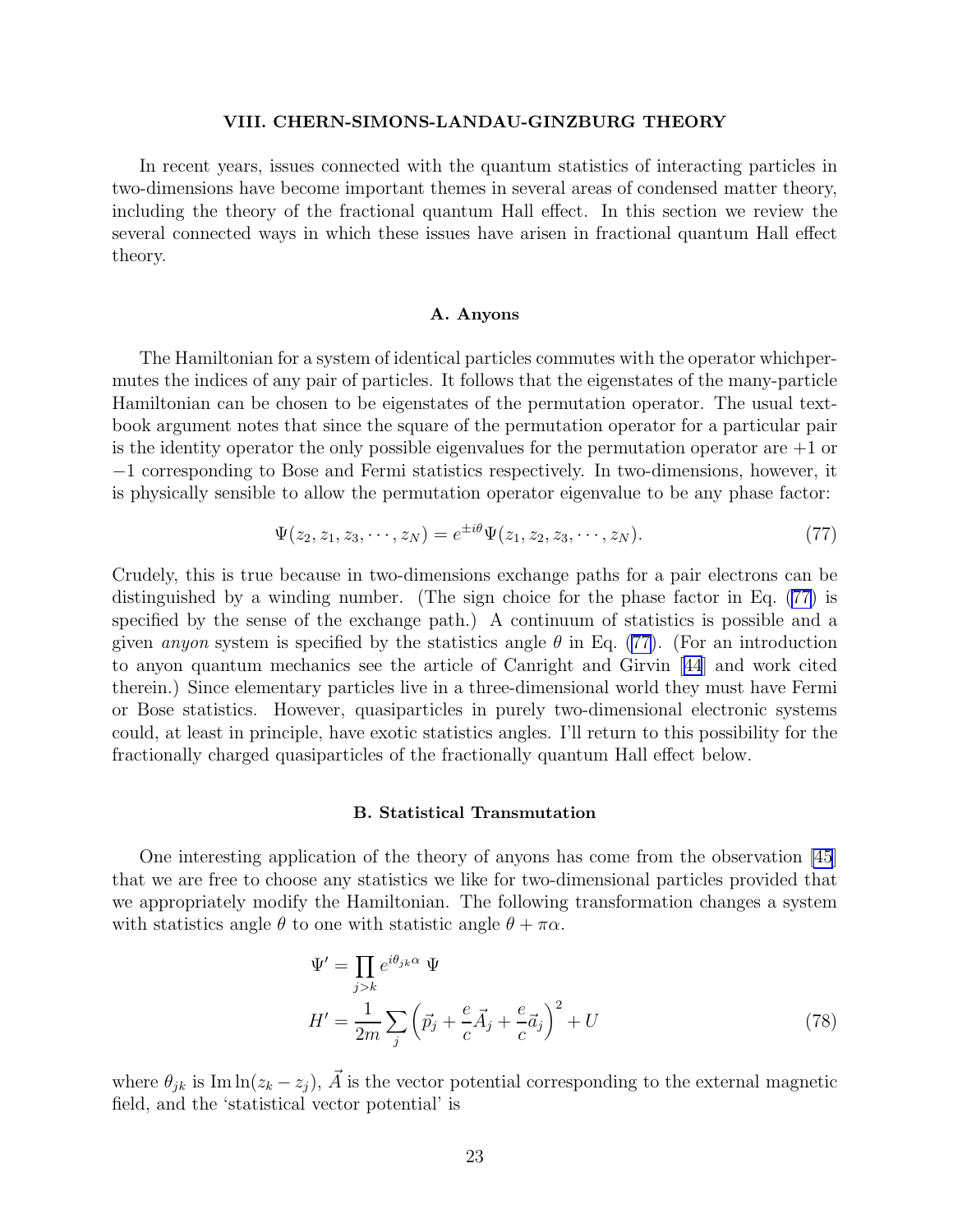$$
\vec{a}_j = \frac{-\hbar c}{e} \alpha \sum_{k \neq j} \vec{\nabla}_j \theta_{jk}.
$$
\n(79)

Noting that

$$
\oint_{k} \vec{a}_j \cdot d\vec{\ell} = -\Phi_0 \cdot \alpha \tag{80}
$$

where the integral is around any closed contour surrounding only particle  $k$  we see that the 'statistical vector potential' corresponds to a 'statistical magnetic field' for particle j

$$
\vec{B}_j = \vec{\nabla} \times \vec{a}_j = -\Phi_0 \cdot \alpha \cdot \sum_{k \neq j} \delta(\vec{r}_j - \vec{r}_k). \tag{81}
$$

This transformation allows us to change the quantum statistics of the particles at the price of attaching 'flux tubes' to each particle as illustrated schematically in Fig. [\[9](#page-49-0)] and has become known as statistical transmutation. If each flux tube contains a single magnetic flux quantum and we attach an odd number of flux tubes we change fermions to bosons. The resulting particles are often referred to as composite bosons because of the attached 'flux-tubes'. We will have occasion later to discuss transformations in which even numbers of flux-tubes are attached to each particle, a transformation which does not alter particle statistics. In that case the transformed particles are often referred to as 'composite fermions'. Statistical transmutation is the two-dimensional analog of the familiar Jordan-Wigner transformation in one-dimensional identical particle systems.

#### C. Quasiparticle Statistics

Ithas been argued [[46](#page-46-0),[47](#page-46-0)] that the quasiparticles of the  $\nu = 1/m$  incompressible state have fractional statistics with statistics angle  $\pm 1/m$ . This assertion is motivated by trial wavefunctions for many quasiparticle states. Consider Laughlin's trial wavefunction for a state with a single quasihole located at  $z_0$ :

$$
\Psi_{z_0}[z] = \prod_i (z_i - z_0) \Phi[z] = |\Psi_{z_0}[z]|e^{i\varphi[z]}.
$$
\n(82)

We can easily calculate the total phase change in this wavefunction when the quasiparticle is moved around a closed loop keeping all the particles fixed.

$$
\oint dz_0 \frac{d\varphi[z]}{dz_0} = -i \oint \frac{\psi_{z_0}'[z]}{\psi_{z_0}[z]} dz_0 = 2\pi N_0.
$$
\n(83)

where  $N_0$  is the number of electrons, and hence the number of zeroes of  $\Psi_{z_0}[z]$  (considered as a function of  $z_0$ ) inside the loop. If a quasiparticle located well in the interior of the loop is introduced in  $\Phi[z]$  in Eq. (82) the additional phase change, averaging over all electron coordinates, is  $2\pi/m$  since the quasiparticle charge is  $1/m$ . Arovas *et. al.* have noted [\[47](#page-46-0)] that the same phase appears in the wavefunction of a pair of fractional statistics particles where it can be considered as a Berry phase associated with a statistical vector potential and have concluded that the quasiparticles are anyons having statistics angle  $\pi/m$ . There is some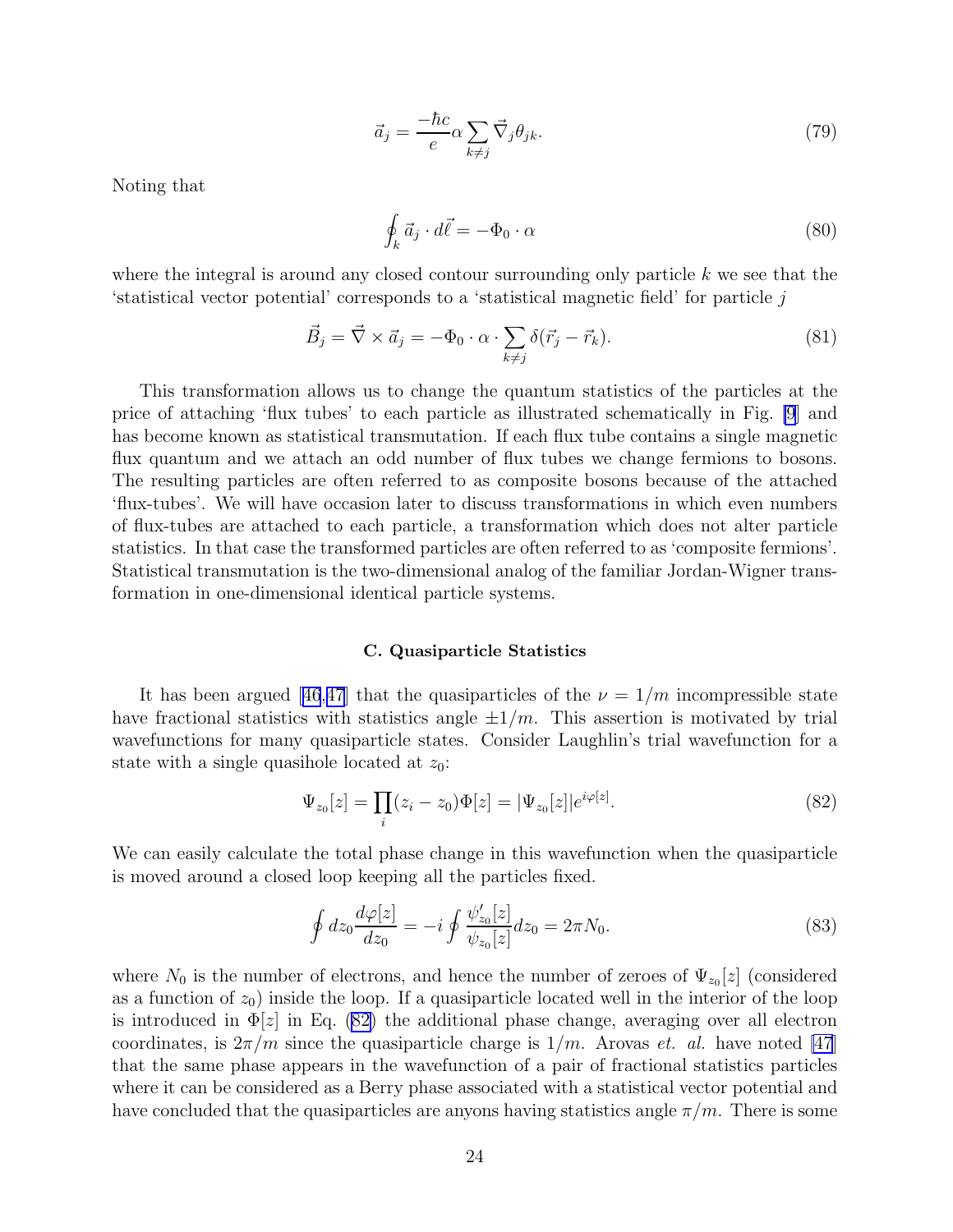evidence from finite size exact diagonalization calculations in favor of fractional quasiparticle statistics [\[48](#page-46-0)]. There have not been any suggestions of feasible experimental measurements which could establish the quasiparticle statistics. It may seem surprising that the statistics of the quasiparticles does not give rise to qualitative physical effects. I'll explain why this is not the case later in this section.

#### D. Digression: Lowest Landau Level Density Matrices

I pause here to calculate the ground state one-body density matrix in a coordinate representation for many-body states in the lowest Landau level. It is useful to start by considering its diagonal elements the density,  $n(\vec{r})$ .

$$
n(\vec{r}) = \sum_{m',m} \bar{\varphi}_{m'}(z) \varphi_m(z) \langle c_m^{\dagger} c_m \rangle_0
$$
  
= 
$$
\frac{1}{2\pi} \sum_{m',m} \frac{r^{m+m'} e^{i\theta(m-m')}}{\sqrt{2^{m+m'} m! m'!}} \langle c_m^{\dagger} c_m \rangle_0 e^{-r^2/2}.
$$
 (84)

The second form of Eq. (84) follows by explicitly substituting the symmetric gauge lowest Landau level wavefunctions. We see that if the ground state represents an isotropic fluid

$$
\langle c_{m'}^{\dagger} c_m \rangle_0 \propto \delta_{m',m} \tag{85}
$$

so that

$$
n(r) = \frac{1}{2\pi} \sum_{m} \frac{!}{m!} \left(\frac{r^2}{2}\right)^m e^{-r^2/2} \langle n_m \rangle_0.
$$
 (86)

If we further assume that the ground state is a constant density fluid at a Landau level filling factor  $\nu$ , the density is  $\nu/2\pi$  and

$$
\langle n_m \rangle_0 = \nu \tag{87}
$$

independent of m. The second quantized form for the one-body density matrix differs only in the position at which  $\bar{\varphi}_m$  is evaluated:

$$
\rho(z,\bar{z}') = \sum_{m',m} \bar{\varphi}_{m'}(z') \varphi_m(z) \langle c_{m'}^\dagger c_m \rangle_0. \tag{88}
$$

Using the above result for  $\langle c_m^{\dagger} c_m \rangle_0$  we find

$$
n(z, \bar{z}') = \frac{\nu}{2\pi} \sum_{m} \frac{1}{m!} \left(\frac{z\bar{z}'}{2}\right)^m e^{-|z|^2/4} e^{-|z'|^2/4}
$$
  
=  $\frac{\nu}{2\pi} \exp\left(-\frac{|z-z'|^2}{4}\right) \exp\left((z\bar{z}' - z'\bar{z})/4\right).$  (89)

The last factor in Eq. (89) is a phase factor. The one-body density matrix has a Gaussian fall off and is completely specified by  $\nu$  for any isotropic fluid.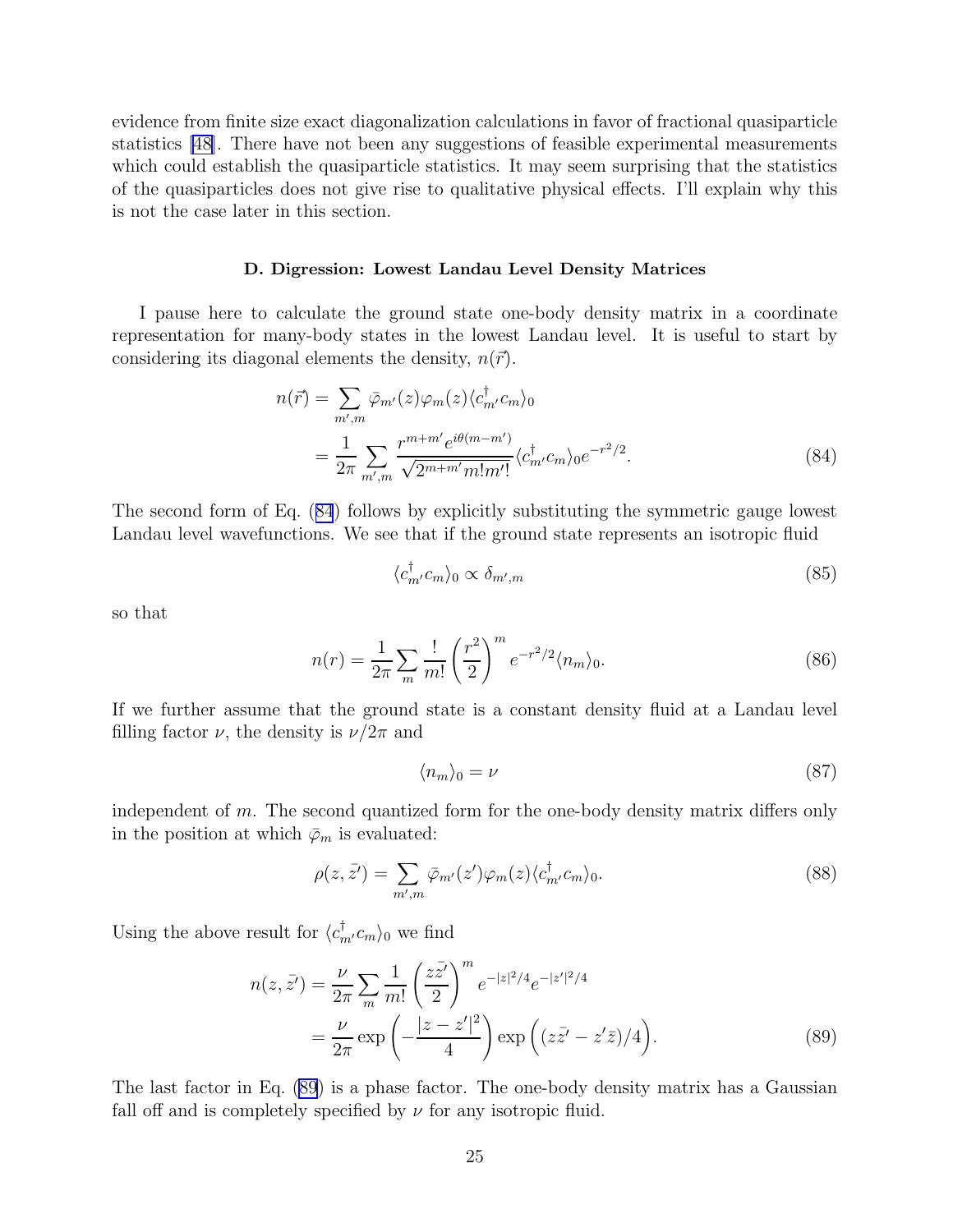#### E. Boson Off-Diagonal Long-Range Order

Long-range-order in the one-body density matrix, or in two-dimensions quasi-long-range order, is the usual criterion for superfluidity. (For superconductors long range order occurs in the density-matrix of Cooper pairs.) I have just shown that in the fractional Hall regime long range order *does not* occur in the electron one-body density matrix. There is, however, an important connection between superfluidity and the fractional quantum Hall effect which we will now explain. For  $\nu = 1/m$  the connection is based on the statistical transmutation transformation

$$
\Psi'[z] = \prod_{j < k} \exp^{-im\theta_{jk}} \Psi[z] \tag{90}
$$

which changes fermions into bosons since  $m$  is odd. We want to consider the one-body density matrix in this boson representation. In first quantized form the density matrix is:

$$
n(z, z') = N \int d^2 z_2 \cdots \int d^2 z_N \psi(z, z_2, \cdots, z_N) \overline{\psi}(z', z_2, \cdots z_N).
$$
 (91)

For Laughlin's wavefunction the effect of the statistical transmutation is to replace the wavefunction by its absolute value. The explicit form of the transformed density matrix is

$$
n'(z, z') = N \int d^2 z_2 \cdots \int d^2 z_N \psi'(z : [z]) \overline{\psi'}(z'; [z])
$$
  
=  $N \int d^2 z_2 \cdots \int d^2 z_N \prod_{1 < k} |z - z_k|^m |z' - z_k|^m e^{-|z|^2/4}$   

$$
e^{-|z'|^2/4} \prod_{1 < \ell < m} |z_\ell - z_m|^{2m} \prod_{1 < j} e^{-|z_j|^2/2}.
$$
 (92)

 $n'(z, z')$  clearly drops off much more slowly with  $|z - z'|$  than  $n(z, z')$  since the integrand inEq.  $(92)$  is real and positive definite. It is possible to show [[49](#page-46-0)] using a plasma analogy argument that

$$
n'(z, z') \sim |z - z'|^{-m/2}.
$$
\n(93)

(I leave this proof as an exercise for the reader.) Thus in the appropriate boson representation the one-body density matrix of the incompressible ground state has the quasi-long-range order which is associated with a two-dimensional superfluid in the absence of a magnetic field.

This observation has given rise to a useful phenomenology for the fractional quantum Hall effect known as Chern-Simons-Landau-Ginzburg theory [\[50](#page-46-0)]. For  $\nu = 1/m$ , m quanta of magnetic flux pass through the system for each electron. We can choose a statistical transmutation transformation which attaches  $m$  flux quanta to each electron whose orientation is opposite to that of the physical magnetic field. (In a Lagrangian formulation these attached flux quanta lead to a Chern-Simons term in the action.) This statistical magnetic field fluctuates in a complicated way in concert with quantum fluctuations in the electronic motion. If the fluctuating magnetic field is treated exactly, something we are not able to do at present, this description of bosons interacting with each other and with a fluctuating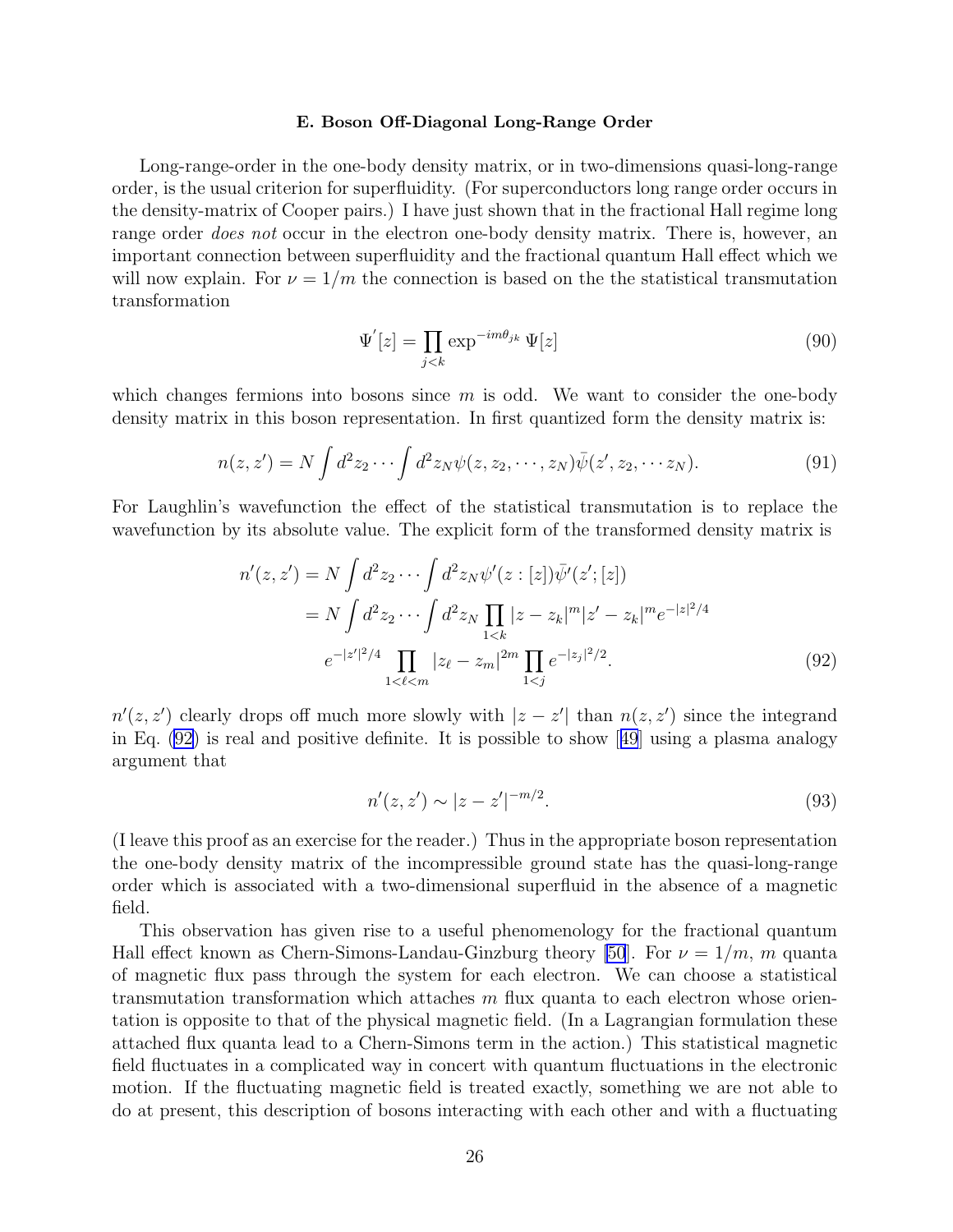magnetic field is entirely equivalent to the direct fermionic description of the interacting electron system. The simplest approximation is to replace the fluctuating magnetic field by its average, yielding a system of bosons with repulsive interactions in zero magnetic field. Bosons with repulsive interactions are superfluids and therefore share the off-diagonal-longrange-order of the Laughlin state transformed to the boson representation. It has been argued[[49\]](#page-46-0) that this long-range-order property occurs in the ground state if and only if the fractional quantum Hall effect occurs, and therefore that the fractional quantum Hall effect is equivalent to superfluidity in the appropriate boson representation. Given that the boson system is a superfluid and that fluctuations in the statistical magnetic field can be treated at a random-phase-approximation level, all essential physical properties associated with the fractional quantum Hall effect can be explained on a phenomenological level [\[51](#page-46-0)]. It is important to realize that the validity of the random-phase-approximation treatment of the fluctuating magnetic field cannot be justified on theoretical grounds. It is evidently a poor approximation in the case of non-interacting electrons since nothing like the macroscopic ground state degeneracy of that limit can be recovered. Its apparent validity is evidently due to the same correlations which give rise to the fractional quantum Hall effect.

The polynomial part of the Laughlin state at  $\nu = 1/m$  is of degree  $m(N - 1)$  in each of its coordinates, and hence has  $m(N - 1)$  zeroes as a function of any of its coordinates. The Laughlin state has the special property that  $m$  zeroes are placed at the position of each other particle and they follow these particles as they move about. This is the property of the Laughlin states which makes them have a low energy for short-range repulsive interactions. It is also this property of the Laughlin wavefunctions which makes their boson transformed counterparts purely real and leads to off-diagonal-long-range-order and the order parameter of the Chern-Simons-Landau-Ginzburg theory. A closely related order parameter has been constructed by Read [\[52](#page-46-0)] and numerical calculations by Rezayi and Haldane[[53](#page-46-0)] have verified that this order exists if and only if the electron-electron interaction is such that the fractional quantum Hall effect occurs.

## IX. COLLECTIVE MODES OF INCOMPRESSIBLE STATES

## A. Collective Modes at Zero Magnetic Field

In this section we will discuss the collective modes and the density-density response function at zero temperature for the case where the ground state is incompressible. Our approach is similar to sum rule approaches which are often useful for discussing collective modes and response functions in interacting particle systems. A famous example is Feynman's theory[[54\]](#page-46-0) of the collective excitations and response functions of <sup>3</sup>He. To orient ourselves to the problem at hand we consider the application of a similar approach to the case of interacting two-dimensional electrons in the absence of a magnetic field. The central quantity in this approach is the dynamic structure factor of the electron system which is defined by

$$
s(q,\epsilon) \equiv N^{-1} \sum_{n} |\langle \Psi_n | \rho_{\vec{q}} | \Psi_0 \rangle|^2 \delta(\epsilon - (E_n - E_0)). \tag{94}
$$

Here  $\rho_{\vec{q}}$  is the Fourier transform of the one-body density operator;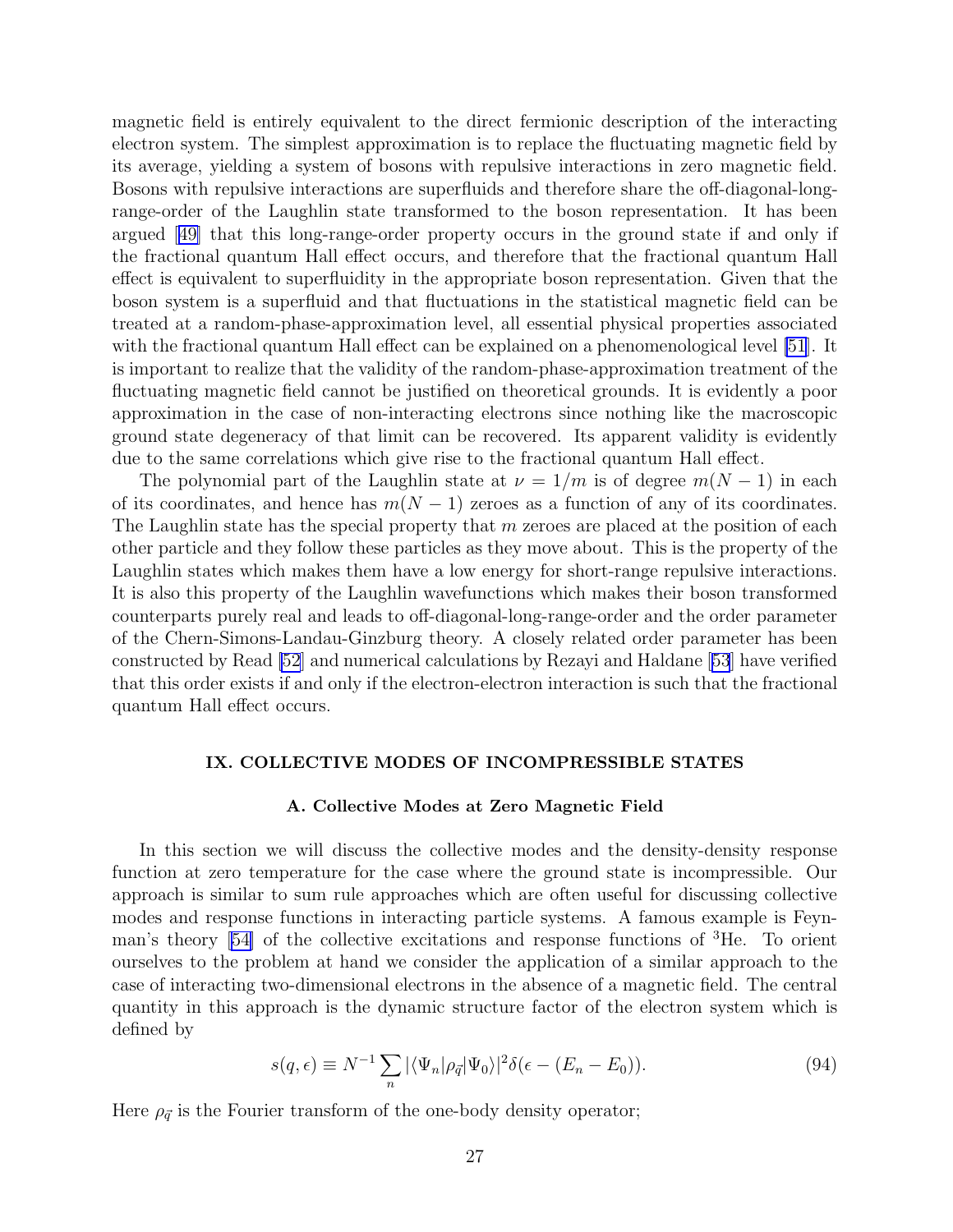$$
\rho_{\vec{q}} \equiv \int d\vec{r} \exp(-i\vec{q} \cdot \vec{r}) \sum_{i=1}^{N} \delta(\vec{r} - \vec{r}_i)
$$
\n(95)

(We use the notation  $n(\vec{q}) = \langle \Psi_0 | \rho_{\vec{q}} | \Psi_0 \rangle$  to distinguish the density operator from its ground state expectation value.) Three different moments of the dynamic structure factor have important physical significance:

$$
f(q) \equiv \int d\epsilon \epsilon s(q, \epsilon) \tag{96}
$$

$$
s(q) \equiv \int d\epsilon s(q, \epsilon) \tag{97}
$$

$$
\chi(q) = 2n \int d\epsilon \frac{s(q, \epsilon)}{\epsilon}.
$$
\n(98)

Both  $f(q)$  and  $s(q)$  can be expressed in terms of ground state expectation values of appropriate operators:

$$
f(q) = N^{-1} \langle \Psi_0 | \rho_{-\vec{q}} [H, \rho_{\vec{q}}] | \Psi_0 \rangle = \frac{\hbar^2 q^2}{2m}
$$
 (99)

and

$$
s(q) = N^{-1} \langle \Psi_0 | \rho_{-\vec{q}} \rho_{\vec{q}} | \Psi_0 \rangle. \tag{100}
$$

The second equality in Eq. (99) is known as the f-sum rule. The first moment of the dynamic structure factor turns out to be proportional to  $q^2$  and completely independent of the electron electroninteraction. It can be shown [[55](#page-46-0)] that  $\chi(q)$  is the static density-density response function.

Because of the long range interactions in interacting electron systems, some general statements can be made about the behavior of  $\chi(q)$  at small q. This is most easily seen by considering the energy of the electronic system as a functional of the Fourier components of the ground state electronic density. This assumption can be formally justified by appealing to the Hohenberg-Kohn theorems of density-functional theory[[56](#page-46-0)]. If we consider the charge density induced in the uniform system by a weak external potential  $V^{ext}(\vec{q})$  we find that

$$
\chi(q) \equiv -\frac{n(\vec{q})}{V^{ext}(\vec{q})} = \frac{1}{A} \left(\frac{\delta^2 E^{int}}{\delta n(\vec{q}) \delta n(-\vec{q})}\right)^{-1}.
$$
\n(101)

The response function,  $\chi(q)$ , is inversely proportional to the stiffness of the internal energy of the electron system when density modulation is introduced at wavevector  $\vec{q}$ . For systems with long range interactions it is customary to separate the contribution to the stiffness from the Hartree energy of the charge density so that for a two-dimensional electron system

$$
\chi^{-1}(q) = \frac{2\pi e^2}{q} + \Pi^{-1}(q). \tag{102}
$$

We may take the static polarization function,  $\Pi(q)$  to be defined by Eq. (102). It can be demonstrated from the above discussion that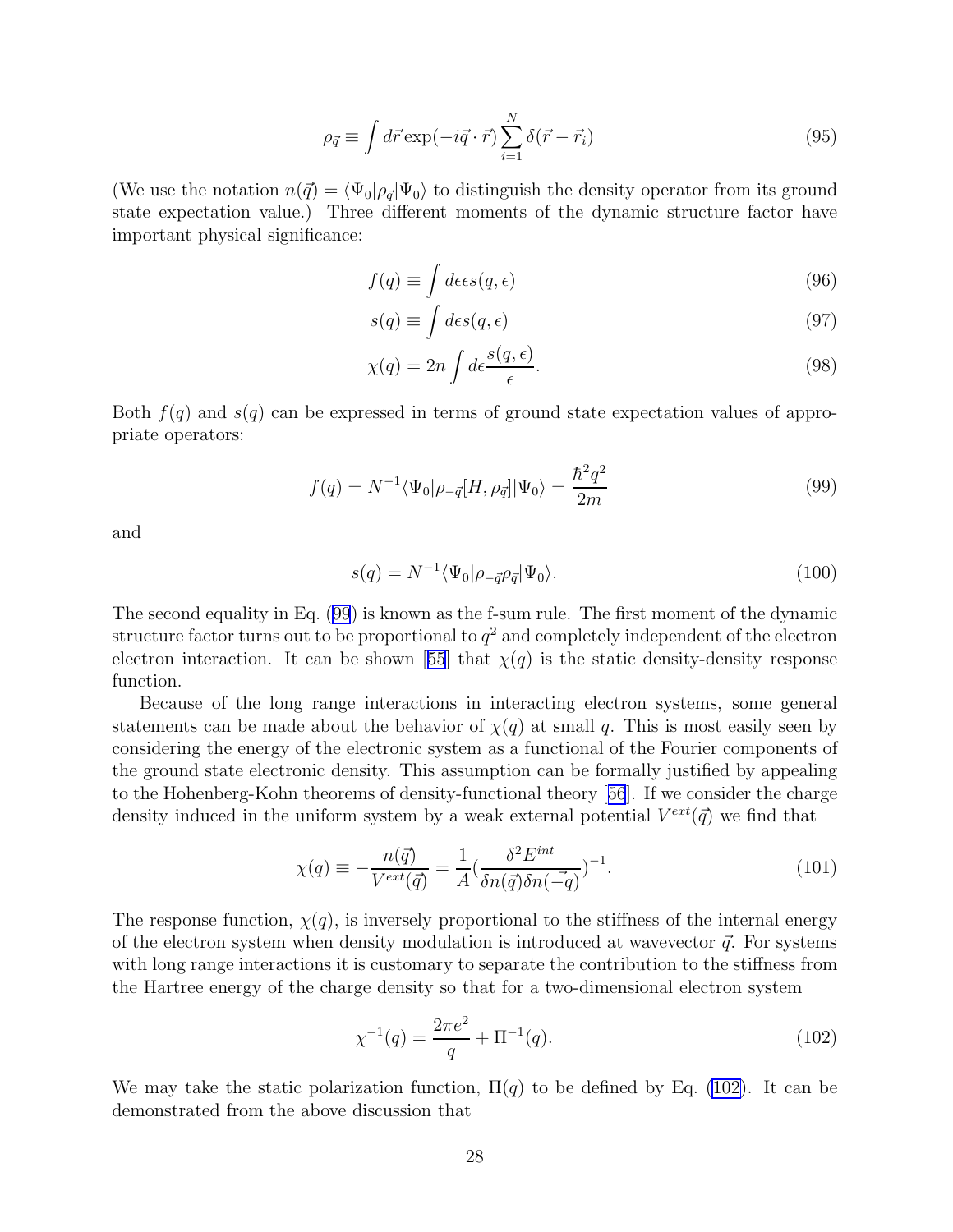$$
\lim_{q \to 0} \Pi^{-1}(q) = \frac{d\mu}{dn} \tag{103}
$$

where the energy of the system is calculated with a neutralizing background at every density. (This connection between  $s(q, \epsilon)$  and  $\chi(q)$  is often referred to as the compressibility sum rule. For short range interactions the connection is more direct since the Hartree-interaction need not be separated.) As long as  $\lim_{q\to 0} \Pi(q)$  is finite, a result which is believed to apply whenever the two-dimensional electron system has a fluid ground state, we can conclude that

$$
\lim_{q \to 0} \chi(q) = \frac{q}{2\pi e^2}.
$$
\n(104)

Independent of any assumptions about the long wavelength behavior of  $\Pi(q)$  it follows from the above arguments that  $\chi(q)$  must vanish at least like q for q going to zero. A twodimensional electron system cannot change its density on long length scales because of the infinite energy cost of violating overall charge neutrality. This behavior is sometimes referred to as incompressibility since  $d\mu/dn$  is infinite unless the neutralizing positive background charge density is changed along with the electron density. We see below that the incompressible states associated with the fractional quantum hall effect are 'much more' incompressible since  $\chi(q)$  vanishes like  $q^4$  at small q.

We can use the above results to estimate the elementary excitation energies and the response functions of the two-dimensional electron system. The estimates are based on the assumption that there is a single excited state which contributes to  $s(q, \epsilon)$  at each q; this approximation is known as the single-mode approximation. The assumption is well justified in the present case for  $q \to 0$  since in this limit  $\rho \propto \vec{q} \cdot (\sum_i r_i)$ , (up to a constant) which involves only the center of mass coordinate of the electrons. The center-of-mass motion is completely decoupled from the complicated relative motion of the particles of the gas and its excited states are labeled by momentum. For larger  $q$  we know that many individual particle-hole pair excitations are possible at a given  $q$  and the single-mode-approximation should be regarded critically. Given the single mode approximation we can compare our exact results for  $\chi(q)$  and  $f(q)$  to obtain an estimate of the energy of the collective excited state:

$$
\epsilon_{pl}(q) = \left(\frac{2\pi n e^2 q \hbar^2}{m}\right)^{1/2}.
$$
\n(105)

This is, of course, the long-wavelength expression for the plasmon collective excitation of the zero-field two-dimensional electron gas. Given Eq. (105) it follows that for  $q \to 0$ 

$$
S(q,\epsilon) = \frac{\hbar^2 q^2}{2m\epsilon_{pl}(q)} \delta(\epsilon - \epsilon_{pl}(q))
$$
\n(106)

so that  $S(q) \sim q^{3/2}$  at small q compared to the familiar result that for non-interacting electrons  $S(q) \sim q$ .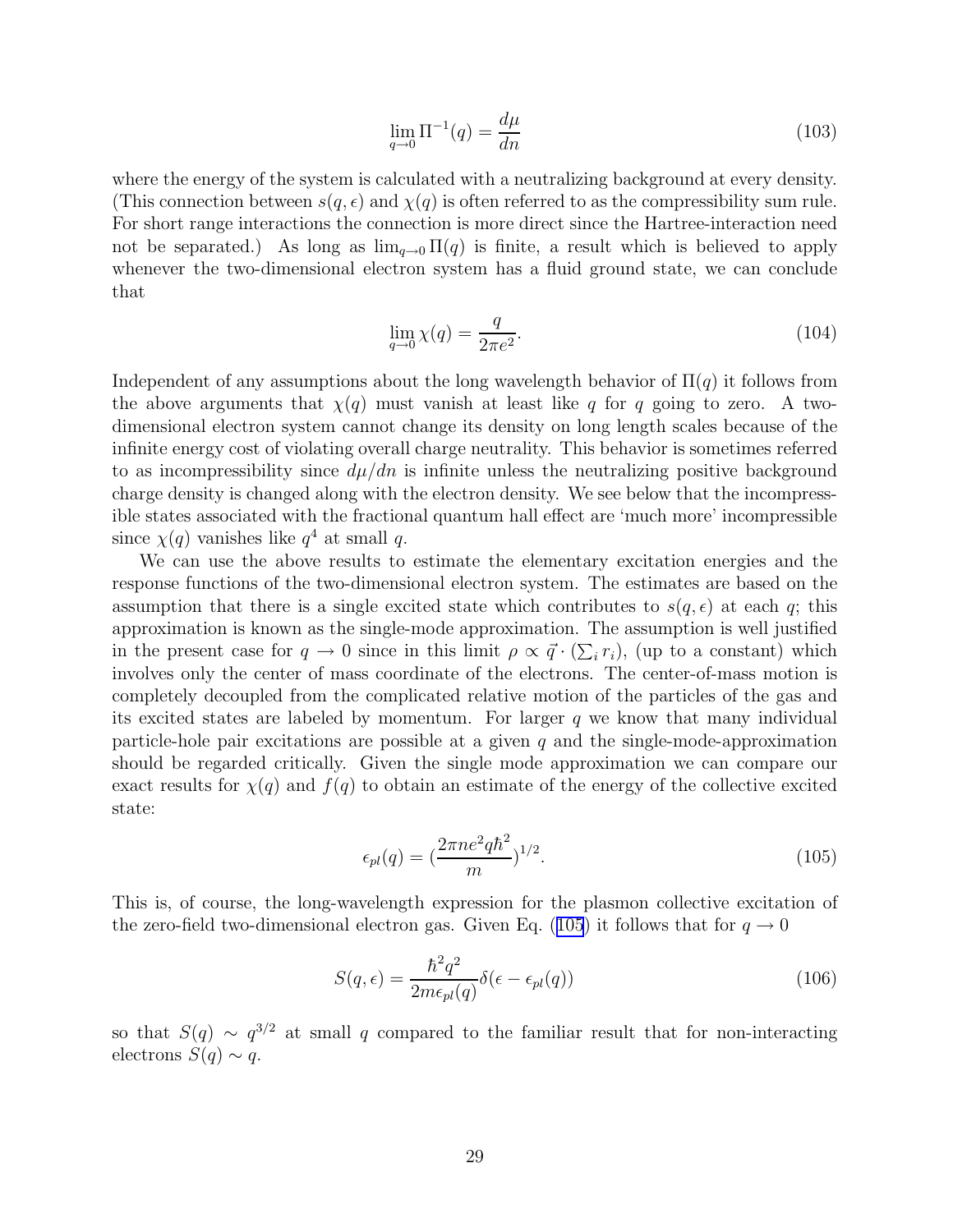#### B. Correlation Function Moments in the Fractional Hall Regime

I now want to apply a similar analysis in the fractional Hall regime. We'll find that our conclusions depend on some general properties of uniform fluid state correlation functions which we now establish. Consider the second quantization expression for the two-point distribution function

$$
n^{(2)}(\vec{r}_1, \vec{r}_2)
$$
\n
$$
= \sum_{\substack{m_1, m_2 \\ m'_1, m'_2}} \bar{\varphi}_{m'_1}(\vec{r}_1) \varphi_{m_1}(\vec{r}_1) \bar{\varphi}_{m'_2}(\vec{r}_2) \varphi_{m_2}(\vec{r}_2) \langle c_{m'_1}^{\dagger} c_{m'_2}^{\dagger} c_{m_2} c_{m_1} \rangle_0
$$
\n(107)

Assuming that the ground state is a uniform isotropic fluid,  $n^{(2)}(\vec{r}_1, \vec{r}_2) = n^2 g(|\vec{r}_1 - \vec{r}_2|)$ where  $g(r)$  is the usual dimensionless pair distribution function normalized so that it goes to one at large r. We can evaluate  $g(r)$  by choosing  $\vec{r_1} = 0$  and  $\vec{r_2} = r\hat{x}$ . We take advantage of the frequently convenient fact that only the  $m = 0$  orbital is non-zero at the origin to find,

$$
g(r) = n^{-2} \sum_{m \neq 0} \left(\frac{r^2}{2}\right)^m \frac{1}{m!} e^{-r^2/2} \langle \hat{n}_m \hat{n}_0 \rangle_0.
$$
 (108)

In the following we define  $x \equiv r^2/2$ . It it possible to derive general expressions for two spatial moments of the dimensionless pair correlation function

$$
h(r) \equiv g(r) - 1
$$
  
=  $\nu^{-2} \sum_{m=0}^{\infty} \frac{x^m}{m!} e^{-x} \Big( (1 - \delta_{m,0}) \langle \hat{n}_m \hat{n}_0 \rangle - \langle \hat{n}_m \rangle \langle \hat{n}_0 \rangle \Big).$  (109)

The zeroth moment of  $h(r)$  is

$$
n\int d^2\vec{r}h(r) = \nu^{-1}\left[\langle \hat{N}\hat{n}_0 \rangle - \langle \hat{n}_0\hat{n}_0 \rangle - \langle \hat{N} \rangle \langle \hat{n}_0 \rangle \right] = -1,\tag{110}
$$

where the the second equality follows from the fact that the total number operator is a good quantum number. The first moment of  $h(r)$  is

$$
n \int d^2 \vec{r} \frac{r^2}{2} h(r) = -1 + \nu^{-1} \left[ \langle \hat{M} \hat{n}_0 \rangle - \langle \hat{M} \rangle \langle \hat{n}_0 \rangle \right]
$$
  
= -1 (111)

where  $\hat{M} = \sum_m m \hat{n}_m$  and the second equality this time follows from the fact that the total angular momentum is a good quantum number. These two sum rules for the pair correlation function apply to Laughlin's wavefunction. In that special case they can be derived from the plasma analogy using perfect screening properties of the plasma but we see here that they have a more general validity. The fact that these sum rules apply to any many-electron wavefunction in the lowest Landau level which represents an isotropic fluid, suggests that there is a deep connection between the suppression of long wavelength density fluctuations in two-dimensional plasmas by long-range interactions and the suppression of density fluctuations in the fractional quantum Hall regime by projection onto a single Landau level.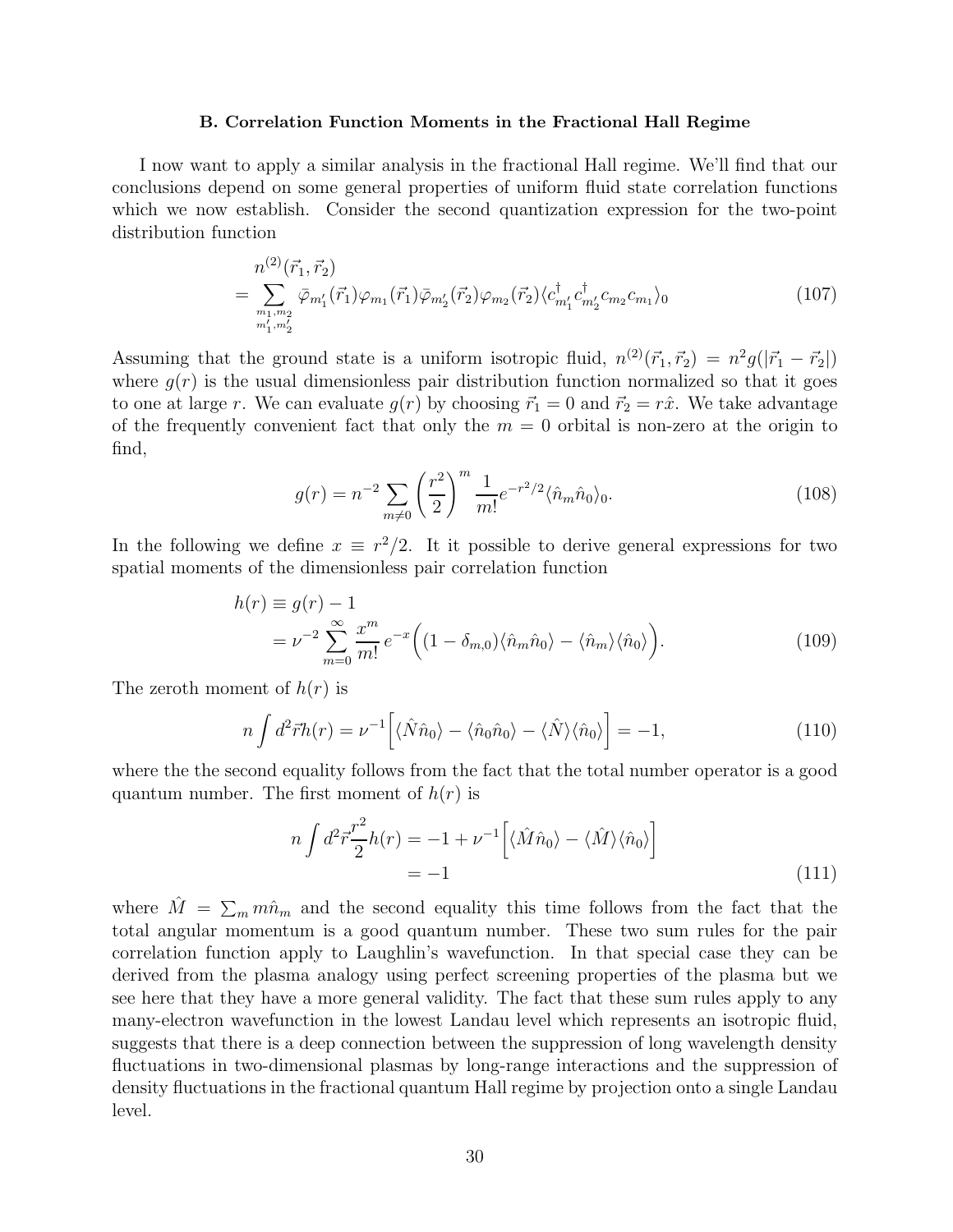#### C. Projected Static Structure Factor

<span id="page-30-0"></span>The pair correlation function and the static structure factor discussed above are closely related. To see this recall that

$$
s(k) = \frac{1}{N} \langle \rho_{-\vec{k}} \rho_{\vec{k}} \rangle_0 = \left\langle \frac{1}{N} \sum_{i,j} e^{i\vec{k} \cdot (\vec{r}_i - \vec{r}_j)} \right\rangle_0.
$$
 (112)

The  $i = j$  terms in Eq. (112) sum to 1 and the  $i \neq j$  terms are proportional to a Fourier transform of the two-point distribution function:

$$
s(k) = 1 + \frac{1}{N} \int d\vec{r} \int d\vec{r} e^{i\vec{k}\cdot(\vec{r}-\vec{r'})} n^{(2)}(\vec{r}, \vec{r'})
$$
  
= 1 + N\delta\_{\vec{k},0} + n \int d\vec{r} e^{i\vec{k}\cdot\vec{r}} h(r) \equiv 1 + N\delta\_{\vec{k},0} + h(k) (113)

In Eq. (113) we have used the the first quantization expression for the two-point distribution function:

$$
n^{(2)}(\vec{r},\vec{r'}) \equiv \sum_{i \neq j} \left\langle \delta(\vec{r}-\vec{r}_j)\delta(\vec{r'}-\vec{r}_j) \right\rangle_0 \tag{114}
$$

and adopted the conventional definition for  $h(k)$ , the Fourier transform of the pair correlation function. The moments derived above for  $h(r)$  imply the following general result for the long-wavelength behavior of  $h(k)$ .

$$
h(k) = n \int d\vec{r} h(r) + \frac{k^2}{2} \left( -n \int dr \frac{r^2}{2} h(r) \right) + \mathcal{O}(k^4)
$$
  
=  $-1 + \frac{k^2}{2} + \cdots$ . (115)

In the fractional Hall regime, we are interested primarily in the low energy elementary excitations of the system which do not involve the promotion of electrons to higher Landau levels. It is explicit in Eq. [\(31](#page-6-0)) that  $\rho_{\vec{k}}$  maps states in the lowest Landau level partly to higher Landau levels. To generate the excited states of interest it is necessary to project the density operator onto the lowest Landau level:

$$
\bar{\rho}_{\vec{k}} \equiv \sum_{i} \langle 0|e^{-i\vec{k}\cdot \vec{r}_{i}}|0\rangle_{i} = \sum_{i} B_{i}(k)
$$
\n(116)

where  $B_i(k)$  was expressed in terms of the orbit center ladder operators for particle i in Eq. ([34\)](#page-7-0). Note that

$$
B_i(k_1)B_i(k_2) = e^{k_1\bar{k}_2/2}B_i(k_1+k_2)
$$
\n(117)

so that  $B_i(-k)B_i(k) = \exp(-|k|^2/2)$ . The projected static structure factor for  $\vec{k} \neq 0$  obeys

$$
\bar{s}(k) \equiv \frac{1}{N} \langle \bar{\rho}_{-\vec{k}} \bar{\rho}_{\vec{k}} \rangle = \frac{1}{N} \sum_{i \neq j} \langle e^{i\vec{k} \cdot \vec{r}_i} e^{-i\vec{k} \cdot \vec{r}_j} \rangle_0 + \frac{1}{N} \sum_{i} \langle B_i(-k) B_i(k) \rangle
$$
  
=  $s(k) - 1 + e^{-|k|^2/2} = h(k) + e^{-|k|^2/2}$  (118)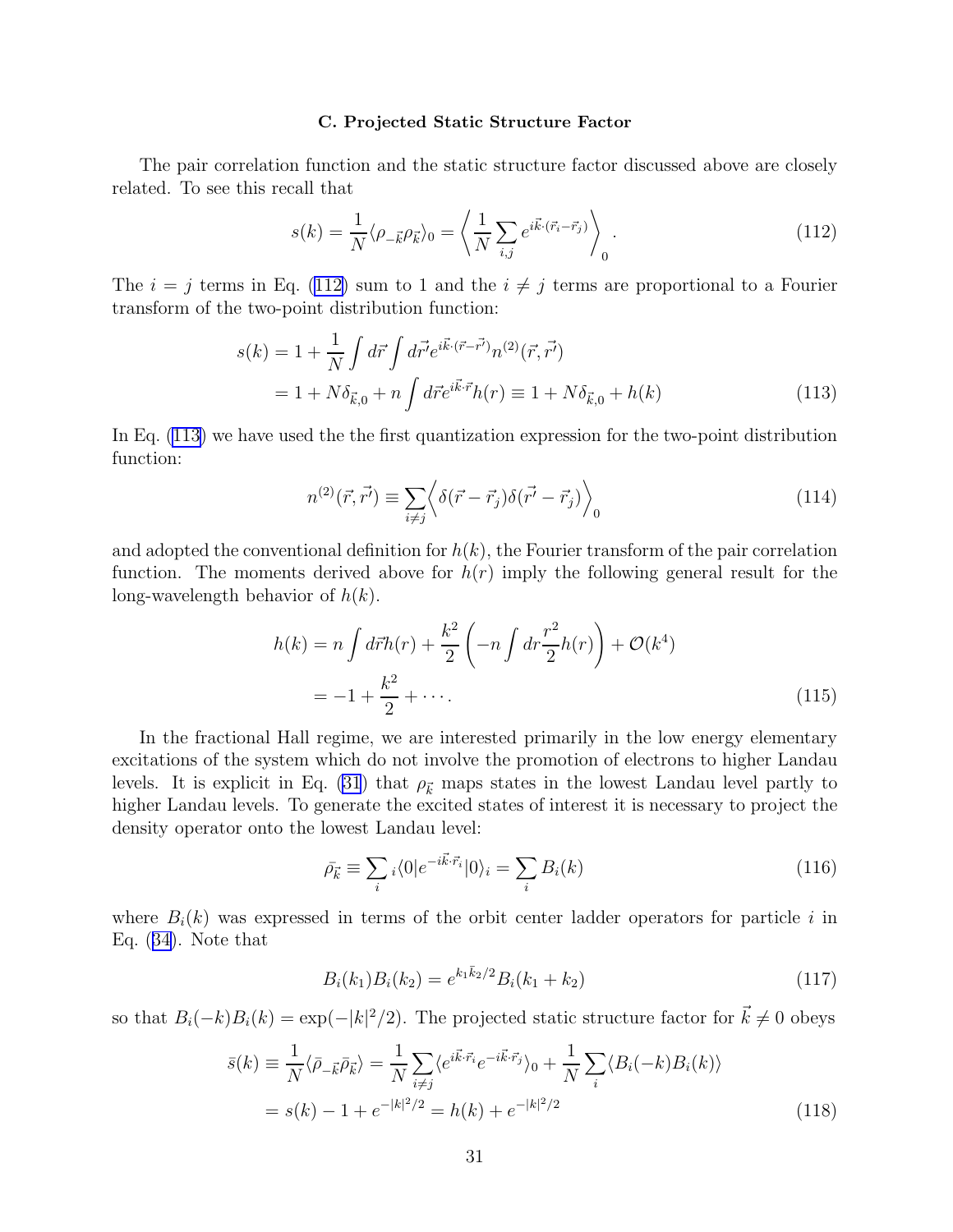To obtain this result we've noted that the ground state is entirely in the lowest Landau level so that the projection of  $\exp(-i\vec{k}\cdot\vec{r})$  is necessary only when the two particle indices are identical. Combining Eq. [\(115\)](#page-30-0) with Eq. ([118](#page-30-0)) we obtain the remarkable result that

$$
\bar{s}(k) = \left(-1 + \frac{|k|^2}{2} + \mathcal{O}(|k|^4)\right) + \left(1 - \frac{|k|^2}{2} + \mathcal{O}(|k|^4)\right). \tag{119}
$$

Inserting the definition of the projected static structure factor we can conclude that there are no dipole matrix elements within the lowest Landau level:

$$
\sum_{m} \left| \langle \psi_m | e^{-i\vec{k}\cdot\vec{r}} | \psi_0 \rangle \right|^2 = \mathcal{O}(|k|^4)
$$
\n(120)

By dipole matrix elements we mean those that would arise at the lowest order in the expansion of  $\exp(-i\vec{k}\cdot\vec{r})$  (if this were valid) and give rise to contributions to  $\bar{s}(k) \sim k^2$ . (For finite systems dipole matrix elements do occur within the lowest Landau level but only for excitations that are localized at the edge of the system.) Note that since the real part of the conductivity is related to  $s(q,\omega)$  by the continuity equation, it follows that  $\sigma_{xx}(\omega) \equiv 0$ within the lowest Landau level if no disorder potential is present.

#### D. Magnetorotons

We are now in a position to discuss the intra-Landau-level collective modes of the fractional quantum Hall effect using the single-mode approximation. The calculation we outline below was first performed by Girvin et al. [\[57](#page-46-0)] The calculation is based on a version of the single-mode-approximation projected onto the lowest Landau level. These modes have become known as magnetorotons because their existence was first suggested based on a strong-magnetic-field generalization of Feynman's theory of the  $He<sup>3</sup>$  phonon-roton excitation spectrum. We assume that  $|\psi_{\vec{k}}\rangle = \bar{\rho}_{\vec{k}} |\psi_0\rangle$  is an approximate eigenstate of the many-electron Hamiltonian and attempt to evaluate its energy and the matrix element of the (projected) density operator between this state and the ground state so that we can estimate response functions. The energy is

$$
E(\vec{k}) = \frac{\langle \psi_{\vec{k}} | \mathcal{H} | \psi_{\vec{k}} \rangle}{\langle \psi_{\vec{k}} | \psi_{\vec{k}} \rangle} = E_0 + \frac{\langle \psi_0 | \bar{\rho}_{-\vec{k}} [ \mathcal{H}, \bar{\rho}_{\vec{k}} ] | \psi_0 \rangle}{\langle \psi_0 | \bar{\rho}_{-\vec{k}} \bar{\rho}_{\vec{k}} | \psi_0 \rangle} \equiv E_0 + \frac{\bar{f}(\vec{k})}{\bar{s}(\vec{k})}.
$$
(121)

In Eq. (121)  $f(k)$  is the projected version of the usual f-sum rule.

$$
\bar{f}(k) \equiv \frac{1}{N} \sum_{m} |\langle \psi_m | \bar{\rho}_{\bar{k}} | \psi_0 \rangle|^2 (E_m - E_0) = \bar{f}(-k). \tag{122}
$$

The second equality follows from inversion symmetry in the isotropic fluid and it allows us to write

$$
\bar{f}(k) = \frac{1}{2N} \langle \psi_0 | [\bar{\rho}_{-k}, [\mathcal{H}, \rho_k]] | \psi_0 \rangle.
$$
 (123)

The Hamiltonian consists of the interaction term alone which can be written in the form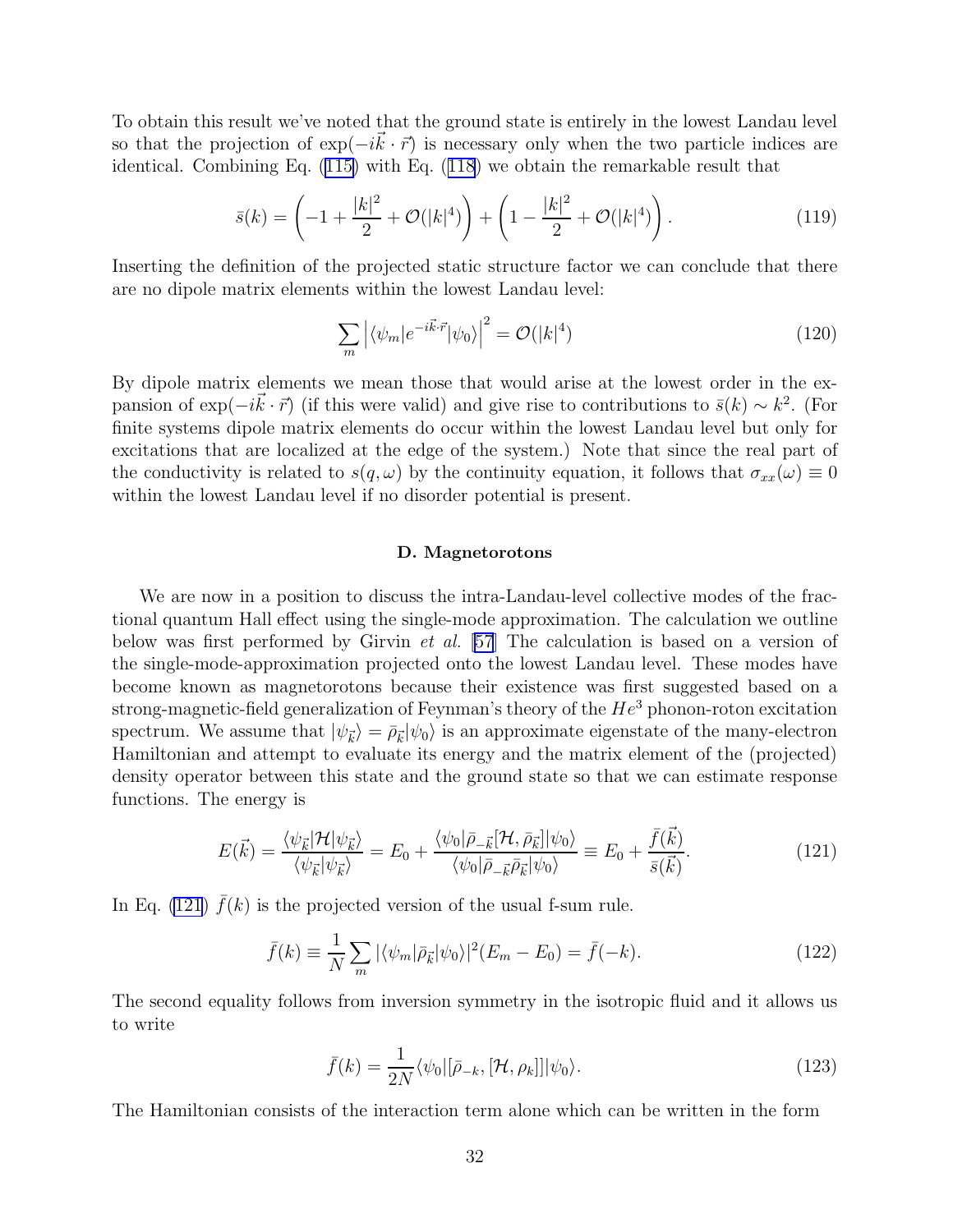$$
\mathcal{H} = \frac{1}{2} \int \frac{d^2 \vec{q}}{(2\pi)^2} v(q) \bar{\rho}_{-q} \bar{\rho}_q + \text{ constant.} \qquad (124)
$$

It is amusing to note that for the usual unprojected f-sum rule the entire contribution comes from the kinetic energy term in the Hamiltonian. Here however there is a contribution from the interaction term because the projected density operators do not commute,

$$
[\bar{\rho}_{k_1}, \bar{\rho}_{k_2}] = \sum_i [B_i(k_1), B_i(k_2)] = (e^{k_1 \bar{k}_2/2} - e^{k_2 \bar{k}_1/2}) \bar{\rho}_{k_1 + k_2}
$$
(125)

After a little patient work using Eq. (125), the expression for  $f(k)$  can be expressed in terms of the projected static structure factor.

$$
\bar{f}(k) = \int \frac{d^2 \vec{q}}{(2\pi)^2} v(q)(1 - \cos(\hat{z} \cdot (\vec{q} \times \vec{k}))) (\tilde{\bar{s}}(k+q) - \tilde{\bar{s}}(q)) e^{-|q|^2/2}
$$
(126)

where

$$
\tilde{\bar{s}}(q) \equiv e^{|q|^2/2} \bar{s}(q). \tag{127}
$$

For an isotropic fluid it follows from Eq. (126) that  $\bar{f}(k) \sim k^4$  at small k. Since  $\bar{s}(k) \sim k^4$ the single-mode approximation gives collective excitation energies which remain finite in the long wavelength limit, unlike the two-dimensional plasmon excitations at zero magnetic field. For incompressible ground states there is therefore a gap for both neutral and charged excitations. The single-mode-approximation magnetoroton excitation energies calculated by Girvin et. al. are shown in Fig.[[10](#page-49-0)]. The excitation energies are expressed in terms of the natural energy unit in the strong magnetic field limit for  $1/r$  interactions,  $e^2/\ell$ . Because of the excitation gap,  $\chi(k)$  also vanishes like  $k^4$ , much faster than the linear in k behavior required by long-range interactions at zero magnetic field. (Actually there is a quadratic contribution to  $\chi(k)$  which comes from higher Landau level excitations but it is proportional to  $B^{-1}$  in the strong magnetic field limit.)

Because  $\bar{s}(k) \sim k^4$  at long wavelengths the magnetoroton is not purely a center-of-mass motion excitation. We cannot offer a compelling argument in favor of the accuracy of the single-mode approximation even in the long wavelength limit, however we do get some indication that is is likely to be accurate for incompressible ground states by comparing with the  $\nu = 1$  case. The following discussion follows a line of thought first advanced by Kallin and Halperin [\[58](#page-46-0)]. At  $\nu = 1$  the ground state in the strong magnetic field limit is the single Slater determinant which has all the single-particle orbitals in the lowest Landau level occupied. The ground state is incompressible and, for non-interacting electrons, the lowest energy neutral excitations are the  $N^2_{\phi}$  particle-hole pairs all of which have excitation energy  $\hbar\omega_c$ . This degeneracy is lifted by electron-electron interactions but the excitation energies can still be evaluated exactly since they are labeled by wavevector and there is precisely one state at each wavevector. The excited state is

$$
|\Psi_{\vec{k}}\rangle \equiv \sum_{i} |n=1\rangle_{i} \langle n=0|B_{i}(k)|\Psi_{0}\rangle.
$$
 (128)

The energy of this state can easily be evaluated exactly; the calculation is similar to that used above to calculate magnetoroton energies [\[59](#page-46-0)]. For large  $|k|$  it turns out that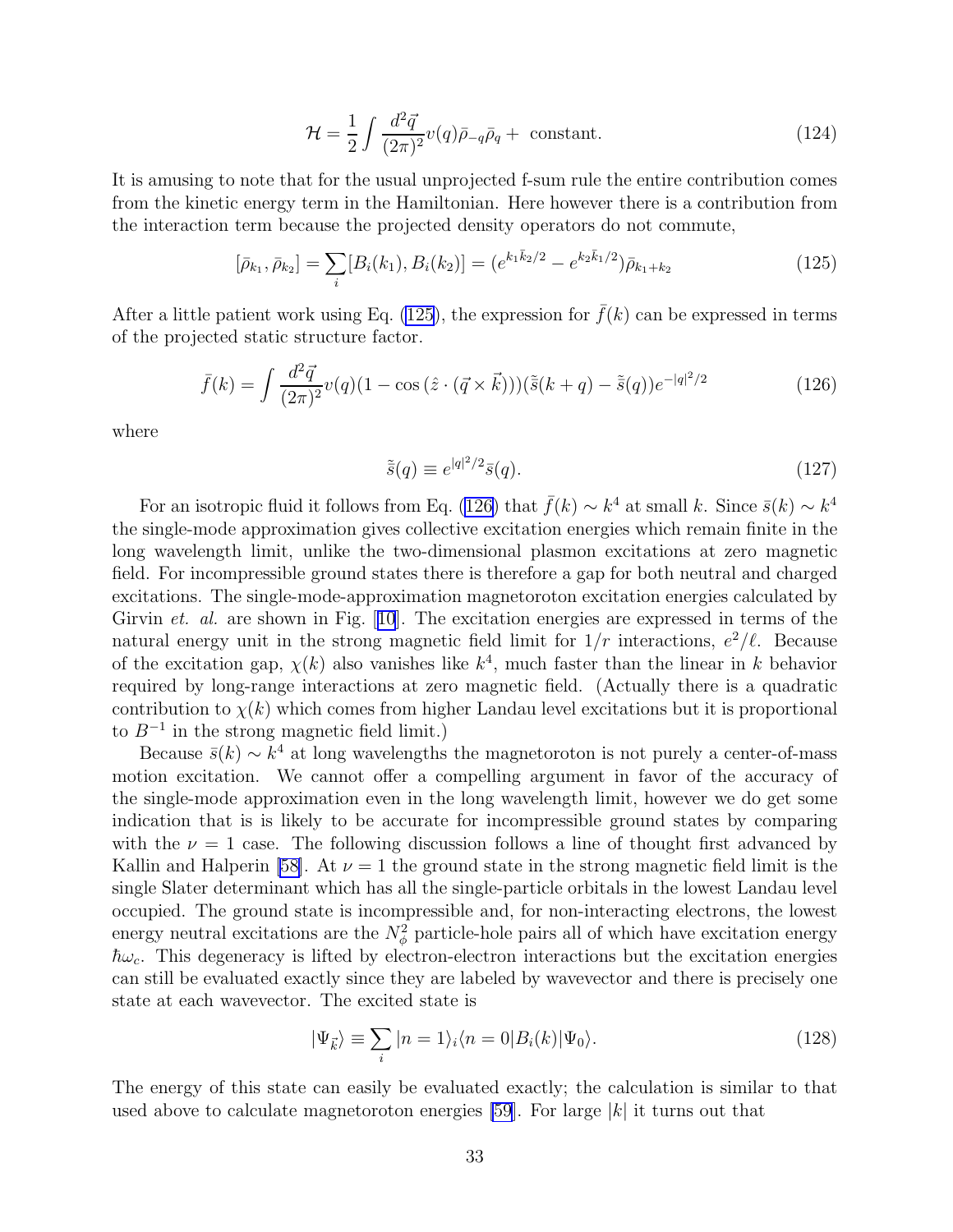$$
E(k) = \Delta \mu - e^2 / k \ell^2 \tag{129}
$$

where  $\Delta \mu = \hbar \omega_c + \sqrt{\pi/2} (e^2/\ell)$  is the chemical potential discontinuity which is shifted upward by electron-electron interactions. The electron and hole in a magnetic field moving parallel to each other with a velocity just sufficient so that their oppositely directed Lorentz forces cancel their attractive Coulombic forces. Requiring the group velocity in Eq. (129) to give canceling Lorentz and Coulomb forces implies that the electron and hole in  $|\Psi_{\vec{k}}\rangle$  to be separated by  $\hat{z} \times \vec{k} \ell^2$ ; this is consistent with the excitonic correction to the particle-hole excitation energy in Eq. (129). In fact this property of  $|\Psi_{\vec{k}}\rangle$  can be established explicitly. We should expect this picture to break down when  $|k|\ell \sim 1$  since the shortest possible localization length which is  $\sim \ell$  becomes comparable to the separation between the particle and the hole. In fact it turns out that for small  $|k|$ 

$$
E(k) = \hbar\omega_c + e^2k/2\tag{130}
$$

which is the long wavelength dispersion for the classical magnetoplasmon collective mode at long wavelengths. It seems that the neutral excitations gradually crossover from having a collective character to having a particle-hole character as the wavevector increases. This contrasts with the familiar case at zero magnetic field where collective excitations and particle-hole excitations are clearly distinct, although the fact that particle-hole excitations capture more and more oscillator strength at larger wavevectors is still reflected in the strong field behavior. By analogy with what happens at  $\nu = 1$  we expect that the single-modeapproximation magnetoroton dispersion should be accurate for  $k\ell$  small. This has been confirmed [\[60](#page-46-0)[,32\]](#page-45-0) by comparisons between the single-mode-approximation theory and numerical exact diagonalization calculations. Results of some of these calculations are shown in Fig.[[10\]](#page-49-0).

## X. HIERARCHY STATES

So far we have discussed only the case of the fractional quantum Hall effect at filling factor  $\nu = 1/m$  where m is an odd integer. Experimentally the fractional quantum Hall effect occurs at a large number of other filling factors. Up to the present time the fractional quantum Hall effect has been observed, for fully spin polarized electron systems at  $\nu = \nu_n \equiv n/(2n+1)$ and for  $\nu = 1 - \nu_n$  for  $n = 1, 2, 3, 4, 5, 6, 7$  as well as for  $\nu = 1/5, 4/5, 2/7, 5/7, 2/9$ . The largest charge gaps occur for  $\nu = 1/3$  and  $\nu = 2/3$ . We have argued that these experimental results tell us that the interacting two-dimensional electron system has chemical potential discontinuities at all these filling factors. Presumably there are other chemical potential discontinuities which are still masked by disorder even in the highest quality samples available today and the ones we see have the largest charge gaps. We would like to be able to estimate the charge gaps and to understand why it is at these particular filling factors that the fractional quantum Hall effect occurs; of particular interest is the prominence of the series of filling factors  $\nu_n$  and  $1-\nu_n$ . This series of fractions shows up prominently in numerical exact diagonalization calculations[[39](#page-45-0)] for the hard-core model as shown in Fig. [\[11\]](#page-49-0). For reasons which will become clear it is common to refer to the incompressible ground states at filling factors  $\nu \neq 1/m$  as hierarchy states. The reader is warned that we are now approaching a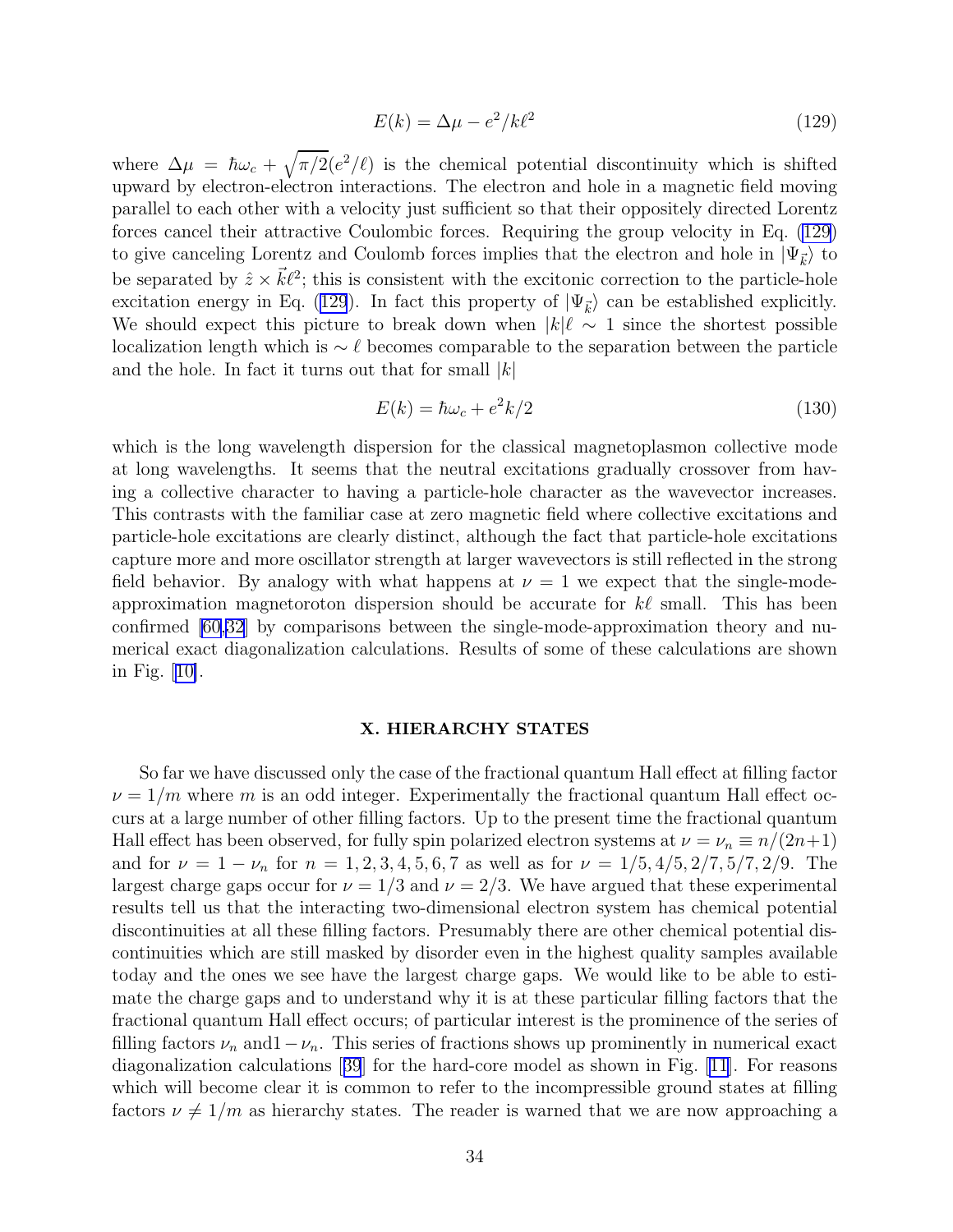border on the map of knowledge in the fractional Hall regime. This way lie dragons. We start this section with some exact results and, with that equipment in hand, venture into more rugged territory.

#### A. Bosonization

We now discuss a method of bosonization of the many-fermion system in a strong magnetic field which is different from, but not unrelated to, the statistical transmutation transformation discussed earlier. It is useful to start with an observation concerning the manyfermion wavefunction for a full Landau level. For finite  $N$ , a full Landau level state is formed by occupying all single-particle states from  $m = 0$  to  $m = N - 1$ . The many-fermion wavefunction is a single Slater determinant of the form  $\Psi[z] = P[z] \prod_k \exp(-|z_k|^2/4)$  where

$$
P[z] = \begin{vmatrix} z_1^0 & \cdots & z_N^0 \\ \vdots & & \vdots \\ z_1^{N-1} & & z_N^{N-1} \end{vmatrix} = \prod_{i < j} (z_i - z_j) \equiv P_V[z]. \tag{131}
$$

The equality in Eq. (131) can be understood by noting that  $P[z]$  must change sign when any pair of particles are interchanged and therefore must vanish when  $z_i = z_j$  for any  $i \neq j$ . It follows that  $z_i - z_j$  is a factor of  $P[z]$  for any  $i \neq j$ .  $P_V[z]$  is the lowest degree polynomial with this property and one can easily check that it has the same degree  $(M = N(N-1)/2)$ as the Slater determinant. This proves the equality up to a constant; we leave the proof that the constant is equal to one as an exercise. More generally any wavefunction in the lowest Landau level must be of the same form and must be antisymmetric. It follows that we can always write

$$
P[z] = Q[z]P_V[z] \tag{132}
$$

where  $Q[z]$  is a homogeneous *symmetric* polynomial and therefore is the polynomial part of a many-boson wavefunction. Multiplying a many-boson wavefunctions by  $P_V[z]$  increases its homogeneous degree by  $N(N-1)/2$ . It follows from the fact that multiplying polynomials is equivalent to adding areas that if  $Q[z]$  represents a boson fluid with filling factor  $\nu_B$  then  $P[z]$  represents a fermion fluid with filling factor satisfying  $\nu_F^{-1} = \nu_B^{-1} + 1$ .

This mapping between a many-fermion system in the fractional Hall regime at filling factor  $\nu$  and a many-boson system at filling factor  $\nu_B = \nu/(1-\nu)$  can be made more precise. We consider a many-fermion system with  $N$  electrons which we allow to occupy orbitals with  $m = 0, \dots, N_{\phi} - 1$  so that the filling factor is  $\nu = N/N_{\phi}$ . The set of

$$
g_{N,N_{\phi}} = \frac{N_{\phi}!}{N!(N_{\phi} - N)!}
$$
\n(133)

many-fermion states corresponds to the set of independent antisymmetric polynomials in N coordinates for which the maximum power of any coordinate is  $N_{\phi} - 1$ . Each of these antisymmetric polynomials is divisible by  $P_V[z]$  with a quotient which is a symmetric polynomial. The maximum degree to which any coordinate can appear in the symmetric polynomial is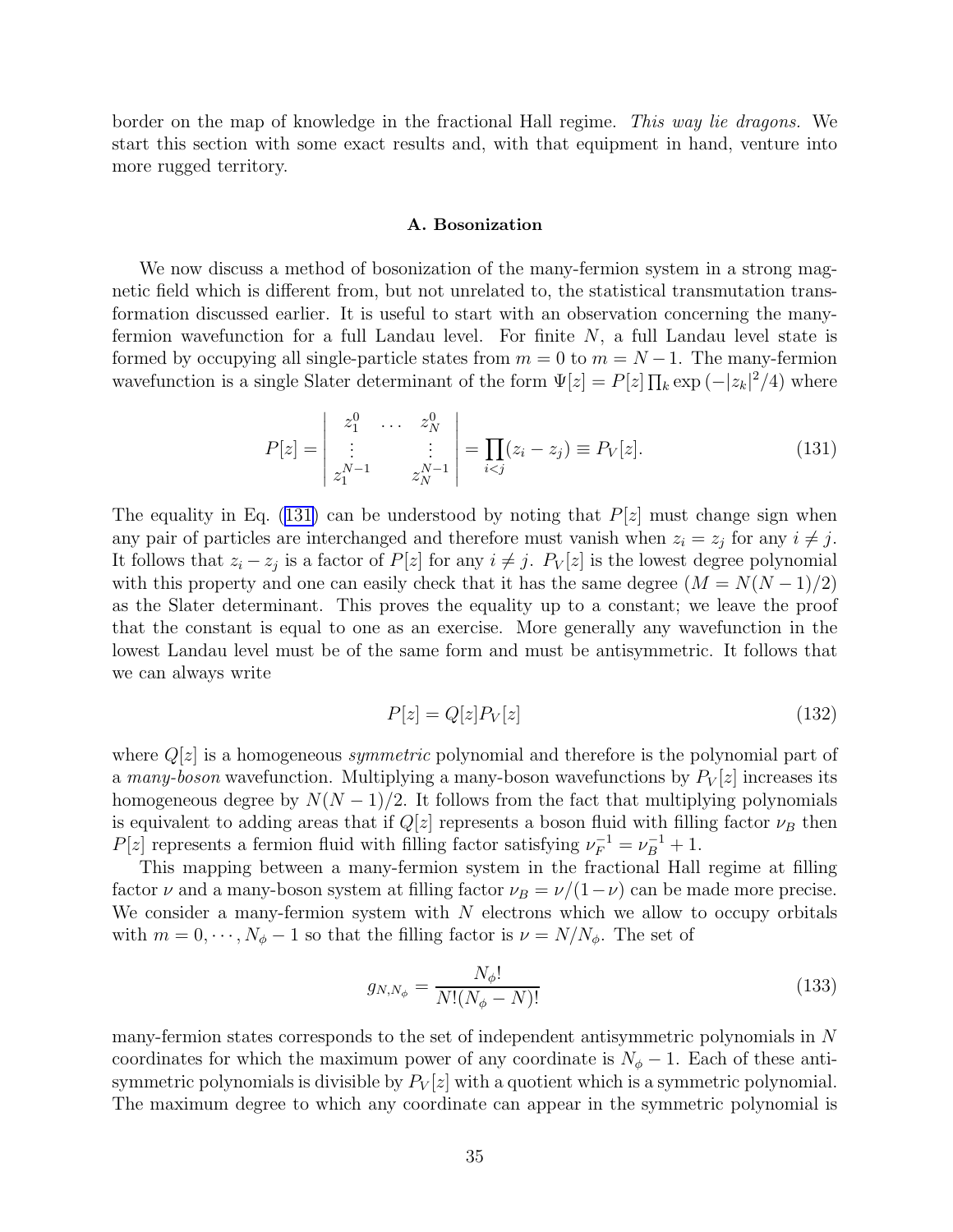$N_{\phi}-1-N \equiv N_{\phi}^B-1$ , *i.e.*, all quotients belong to the Hilbert space of N bosons in the fractional Hall regime which are in a Landau level containing  $N_{\phi}^B$  orbitals. (The number of independent symmetric polynomials in  $N$  coordinates with maximum power  $k$  is equal to the number of independent antisymmetric polynomials with maximum power  $k + N$ . It iseasy to perform the division by  $P_V[z]$  explicitly [[61\]](#page-46-0) for small numbers of electrons and small maximum powers.) Matrix elements of any operator expressible in terms of fermion coordinates, and in particular of the Hamiltonian, will be preserved if they are transformed according to

$$
\hat{O}_B[z] = \bar{P}_V[z]\hat{O}_F P_V[z].\tag{134}
$$

(Note that the many-boson inner product is defined by  $\hat{O}_F = 1$ .) We will make arguments below based on the assumption that these changes do not change the physics in any essential way.

It is useful togive some simple examples of boson wavefunctions and their fermion counterparts. The lowest order symmetric polynomial has degree  $M^B = 1$ ;

$$
Q[z] = \sum_{i} z_i \tag{135}
$$

 $Q[z]P_V[z]$  is an antisymmetric polynomial of degree  $N(N-1)/2+1$ . There is only one such polynomial;

$$
P[z] = \begin{vmatrix} z_1^0 & \cdots & z_N^0 \\ \vdots & & \\ z_N^{N-2} & \cdots & z_N^{N-2} \\ z_1^N & & z_N^N \end{vmatrix} .
$$
 (136)

We see that the boson state in which  $N-1$  bosons are in the state with angular momentum 0 and one boson is in the state with angular momentum 1 is equivalent to the fermion state in which a particle-hole excitation has been made at the edge of the full Landau level state by promoting a single electron from angular momentum  $N-1$  to angular momentum N. Another example was already introduced in connection with Laughlin's quasihole state,  $Q[z] = \prod_i z_i$ . This polynomial has  $M_B = N$  and increases the power of every coordinate by one in every term of  $P_V[z]$  so that

$$
P[z] = Q[z]P_V[z] = \begin{vmatrix} z_1^1 & \cdots & z_N^1 \\ \vdots & & \vdots \\ z_1^N & & z_N^N \end{vmatrix}.
$$
 (137)

The boson state where all N bosons have angular momentum 1 corresponds to a fermion state in which the  $m = 0$  state is empty. This is a state with a single integer charge hole in a full Landau level. As we've discussed previously when this  $Q[z]$  multiplies the  $\nu = 1/m$ Laughlin state it creates a state with a fractionally charged quasihole.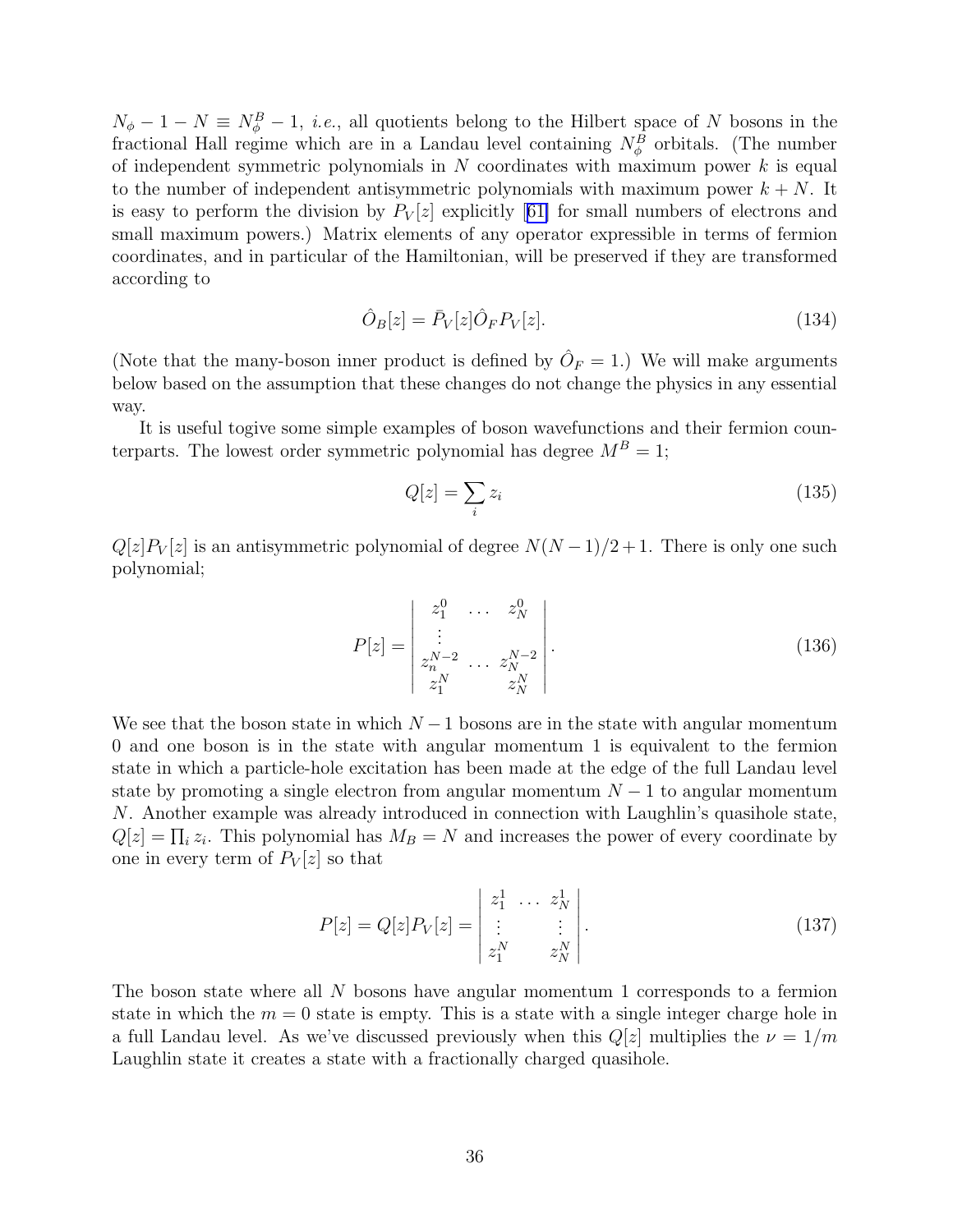#### B. Particle-hole symmetry

The two-dimensional electron system in the fractional Hall regime has an exact particlehole symmetry whose importance in constructing a theory of hierarchy states was first emphasized by Girvin[[62](#page-46-0)]. The existence of this symmetry is most easily established by working in an occupation number representation where the Hamiltonian is

$$
H = \frac{1}{2} \sum_{m_1, m_1', m_2, m_2'} e^{\dagger}_{m_1'} e^{\dagger}_{m_2'} e_{m_2} e_{m_1} \langle m_1', m_2' | V_{ee} | m_1, m_2 \rangle.
$$
 (138)

Here  $e_m^{\dagger}$  and  $e_m$  are the creation and annihilation operators for the state with angular momentum  $m$  and we have used a standard notation for two-body matrix elements of the electron electron interaction. We make the particle-hole transformation by defining creation and annihilation operators for holes using,

$$
h_m^{\dagger} \equiv e_m \tag{139}
$$

$$
h_m \equiv e_m^{\dagger}.
$$
\n(140)

The holes operators obey the same anticommutation operators as electron operators. The vacuum state for electrons is related to the vacuum state for holes by

$$
|0\rangle_e = \prod_m h_m^{\dagger} |0\rangle_h. \tag{141}
$$

We wish to show that the Hamiltonian for holes is identical to that for electrons up to a constant which is proportional to the difference between the number of electrons and the number of holes. To see this we normal order the two body piece in the Hamiltonian expressed in terms of hole creation and annihilation operators. This procedure leaves us with some one body terms which we need to evaluate;

$$
e_{m'_1}^{\dagger} e_{m'_2}^{\dagger} e_{m_2} e_{m_1} = h_{m_1}^{\dagger} h_{m_2}^{\dagger} h_{m'_2} h_{m'_1} - \delta_{m_1, m'_1} h_{m'_2} h_{m'_1}^{\dagger} h_{m'_2} + \delta_{m_1, m'_1} h_{m'_2} h_{m_2}^{\dagger} h_{m_2} - \delta_{m'_2, m_2} h_{m_1}^{\dagger} h_{m'_1} + \delta_{m'_1, m_2} h_{m_1}^{\dagger} h_{m'_2}.
$$
\n(142)

The one-body terms turn out to be constants. To see this it is useful to write the two-body matrix elements in terms of the Fourier representation of the electron-electron interaction:

$$
\langle m_1', m_2' | V_{ee} | m_1, m_2 \rangle = \int \frac{d^2 \vec{k}}{(2\pi)^2} V_{ee}(\vec{k}) e^{-|k|^2}
$$

$$
\times G_{m_1', m_1}(k) G_{m_2', m_2}(-k). \tag{143}
$$

Eq. (143) follows from the expression for plane-wave matrix elements in the lowest Landau level, Eq. [\(31](#page-6-0)). We can now use other identities we derived from the algebra of our ladder operator solution of free particle problem. From Eq. [\(40\)](#page-8-0) it follows that

$$
\sum_{m_1} \langle m_1 m_2' | V_{ee} | m_1, m_2 \rangle = \delta_{m_2', m_2} (2\pi \ell^2)^{-1} V_{ee} (\vec{k} = 0)
$$
  

$$
\equiv \delta_{m_2', m_2} 2\epsilon_H
$$
 (144)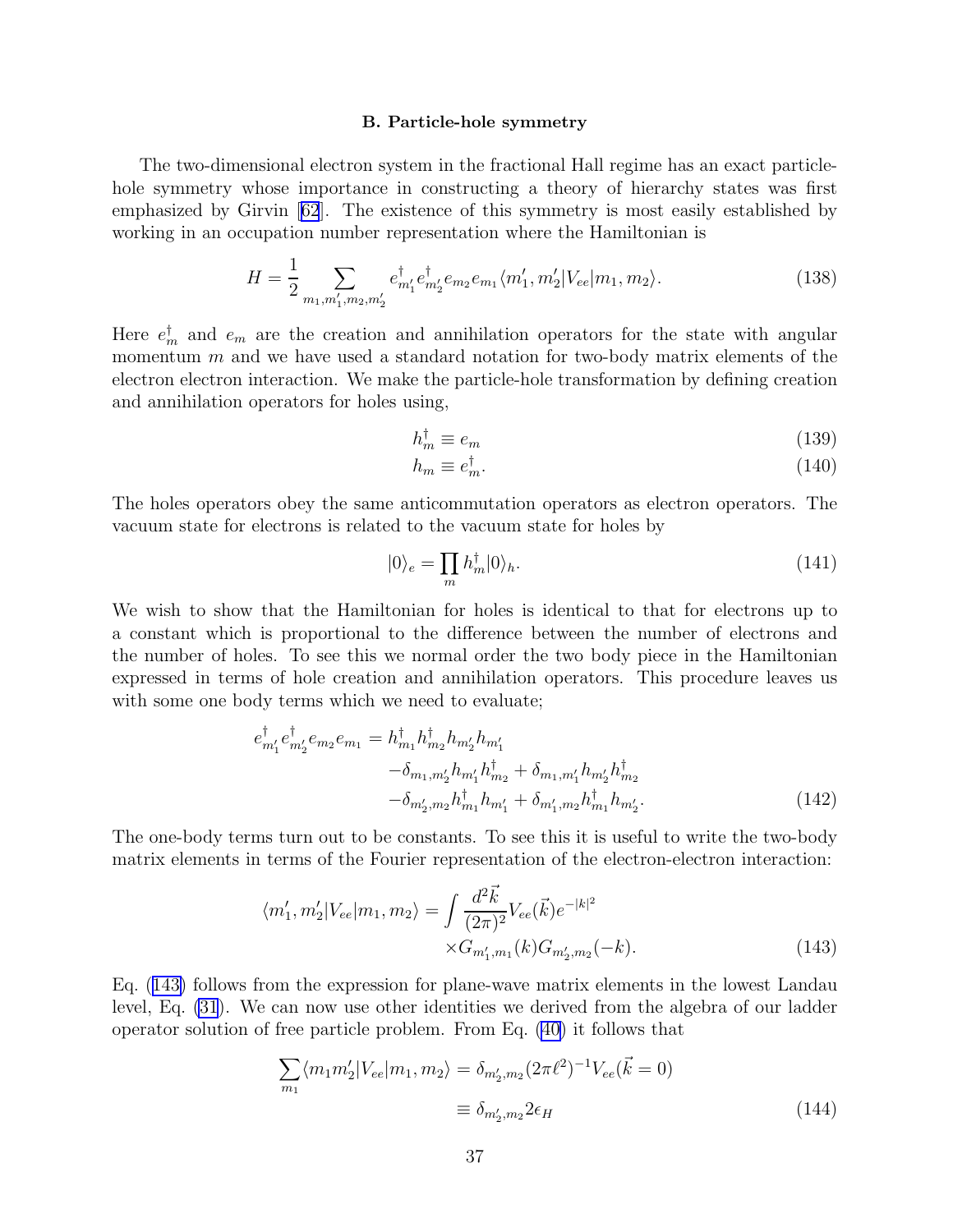where  $\epsilon_H$  is the Hartree energy per electron of the ground state when the Landau level is full. Similarly from Eq. [\(37](#page-7-0)) it follows that

$$
\sum_{m_1} \langle m'_1 m_1 | V_{ee} | m_1, m_2 \rangle = \delta_{m'_1, m_2} \int \frac{d^2 \vec{k}}{(2\pi)^2} V_{ee}(\vec{k}) e^{-|k|^2/2}
$$

$$
\equiv \delta_{m'_1, m_2} 2\epsilon_X \tag{145}
$$

where  $-\epsilon_X$  is the exchange energy per electron of the ground state when the Landau level is full. For the two models featured in these notes  $\epsilon_H$  can be calculated analytically. For the Coulomb model  $\epsilon_H$  is zero because of the omnipresent neutralizing background required to get a finite zero of energy. For the hard-core model it follows from Eq. [\(59](#page-16-0)) that  $\epsilon_H$  = V<sub>1</sub>. Similarly, exchange energies of the full Landau level are  $\sqrt{\pi/8(e^2/\ell)}$  and  $-V_1$  for the Coulomb and hard-core models respectively. Combining these results the Hamiltonian can be rewritten in terms of normal ordered hole creation and annihilation operators;

$$
H = \frac{1}{2} \sum_{\substack{m_1, m_2 \\ m'_1, m'_2}} h^{\dagger}_{m'_1} h^{\dagger}_{m'_2} h_{m_2} h_{m_1} \langle m_1, m_2 | V_{ee} | m'_1, m'_2 \rangle
$$
  
 
$$
+ (\epsilon_H - \epsilon_X)(N - N_h)
$$
 (146)

where  $N_h \equiv N_\phi - N$  is the number of holes in the Landau level.

Since the matrix elements of the electron-electron interaction terms are real it follows that the spectrum of  $H$  for a given number of electrons in a Landau level is identical to that for a given number of holes in a Landau level apart from a known constant which can be interpreted as the interaction of the holes with its vacuum (which is a full Landau level). In particular, the excitation spectra are identical at filling factors  $\nu$  and  $1 - \nu$ . The energy per electron,  $\epsilon$ , in the ground state satisfies,

$$
\nu \epsilon(\nu) = (1 - \nu)\epsilon(1 - \nu) + (2\nu - 1)(\epsilon_H - \epsilon_X) \tag{147}
$$

and the chemical potential  $\mu(\nu)$  satisfies

$$
\mu(\nu) + \mu(1 - \nu) = 2(\epsilon_H - \epsilon_X). \tag{148}
$$

The chemical potential discontinuities at filling factors  $\nu$  and  $1 - \nu$  are identical. (I leave it as an exercise for the reader to determine how the correlation functions at filling factors  $\nu$ and  $1 - \nu$  are related.)

Bosonization and particle-hole symmetry allow a given situation to be described in languages which appear to be somewhat different. Consider, for example, the case where the Landau level filling factor is near one. It may be more economical, for example, to use particle-hole symmetry to describe the system as consisting of  $N_h = N_\phi - N$  Fermi particles rather than N Fermi particles. In both descriptions the number of single-particle states available to the Fermi particles is  $N_{\phi} = N + N_h$ . As shown above we can do this without approximation. Now we can apply the bosonization transformation. The number of states available to the Bose particles is then reduced by the number of particles *i.e.*, from  $N + N_h$ to N. The bosonization transformation is not as clean since it requires a change in the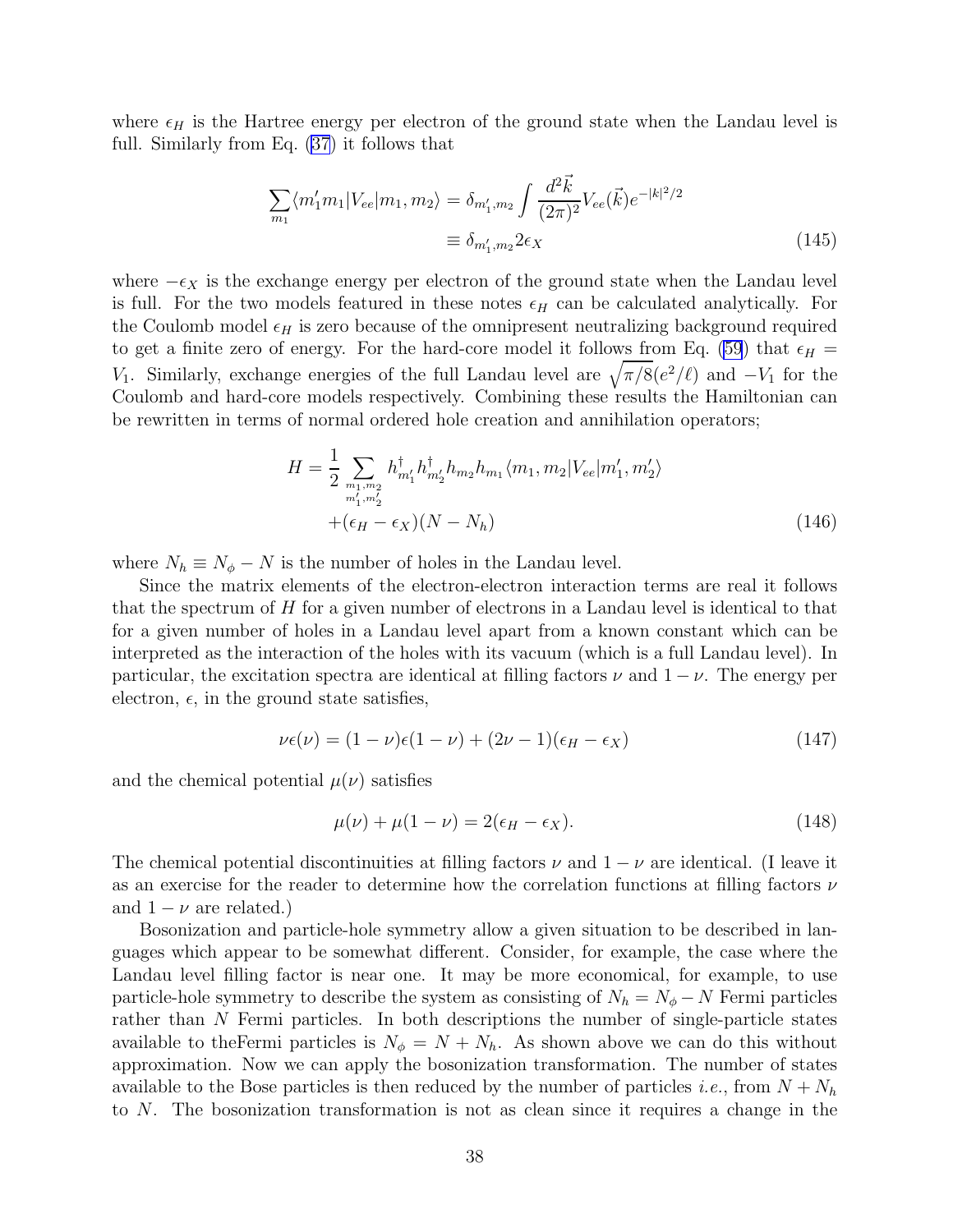Hamiltonian and the inner product which we don't know how to treat exactly. We assume on reasonable physical grounds that this change is unimportant; there is fairly strong evidence[[63\]](#page-46-0) to support this assumption from numerical exact diagonalization transformations. Note that the number of states available to these Bose particles is  $N$ ; it is as if the Bose particles lie in a Landau level created by a magnetic field of one flux quantum for each electron. We'll see this result again soon, coming from a different but related direction.

## C. Correlation factors

There is another non-unitary transformation of the many-electron wavefunctions which is physically important:

$$
\Psi'[z] = \prod_{i < j} (z_i - z_j)^2 \Psi[z].\tag{149}
$$

According to our angular-momentum-counting arguments this transformation changes the filling factor according to

$$
\nu'^{-1} = 2 + \nu^{-1}.\tag{150}
$$

I will refer to this as the 'correlation-factor' transformation. For  $\nu > 1/3$  this transformation maps the Hilbert space at filling factor  $\nu$  to the part of the Hilbert space at filling factor  $\nu'$  which is projected out by letting  $V_1 \to \infty$ . For sufficiently short-range interactions this transformation should therefore map the many-particle Hilbert space at filling factor  $\nu$  to the low-energy portion of the many-particle Hilbert space at filling factor  $\nu'$ . It is common [\[61](#page-46-0)] to argue on physical grounds that the changes in the Hamiltonian and the inner product which result from the transformation are sufficiently innocuous that the transformation maps eigenstates to eigenstates, although the numerical evidence is less convincing in this case[[64](#page-46-0)]. However, the weaker conclusion that for sufficiently short-range interactions an incompressibility at filling factor  $\nu$ , implies an incompressibility at filling factor  $\nu'$  is well supported both by numerical calculations and by the ultimate jury, experiment.

It is possible to 'derive' the Laughlin states using the correlation-factor transformation. Starting from the full Landau level state at  $\nu = 1$  the correlation factor transformation generates a sequence of non-degenerate grounds states at  $\nu = 1/m$  for odd m which are precisely the Laughlin states. The transformation also maps states with  $\nu < 1$  to states with  $\nu < 1/3$ . The reader can verify that the state with a single hole in a full Landau level, discussed above, is mapped precisely to Laughlin's approximate wavefunction for a single fractionally charged quasihole in the incompressible  $\nu = 1/3$  state. Similarly states with many holes are mapped to states with many fractionally charged quasiholes. Since the number of particles and the dimension of the Hilbert space are preserved by the correlationfunction transformation it follows that if the quasiholes are regarded as fermions they have Landau levels with degeneracy  $N + N_h$ , while if they are regarded as bosons they have Landau levels with degeneracy N. Systems with many holes can form incompressible states. We know, for example, from the particle-hole transformation that when  $N_h = N_\phi/3$  the holes form a  $\nu = 1/3$  incompressible state. The correlation-factor transformation will generate from this state an incompressible ground state at  $\nu = 2/7$ . Thus we can explain many of the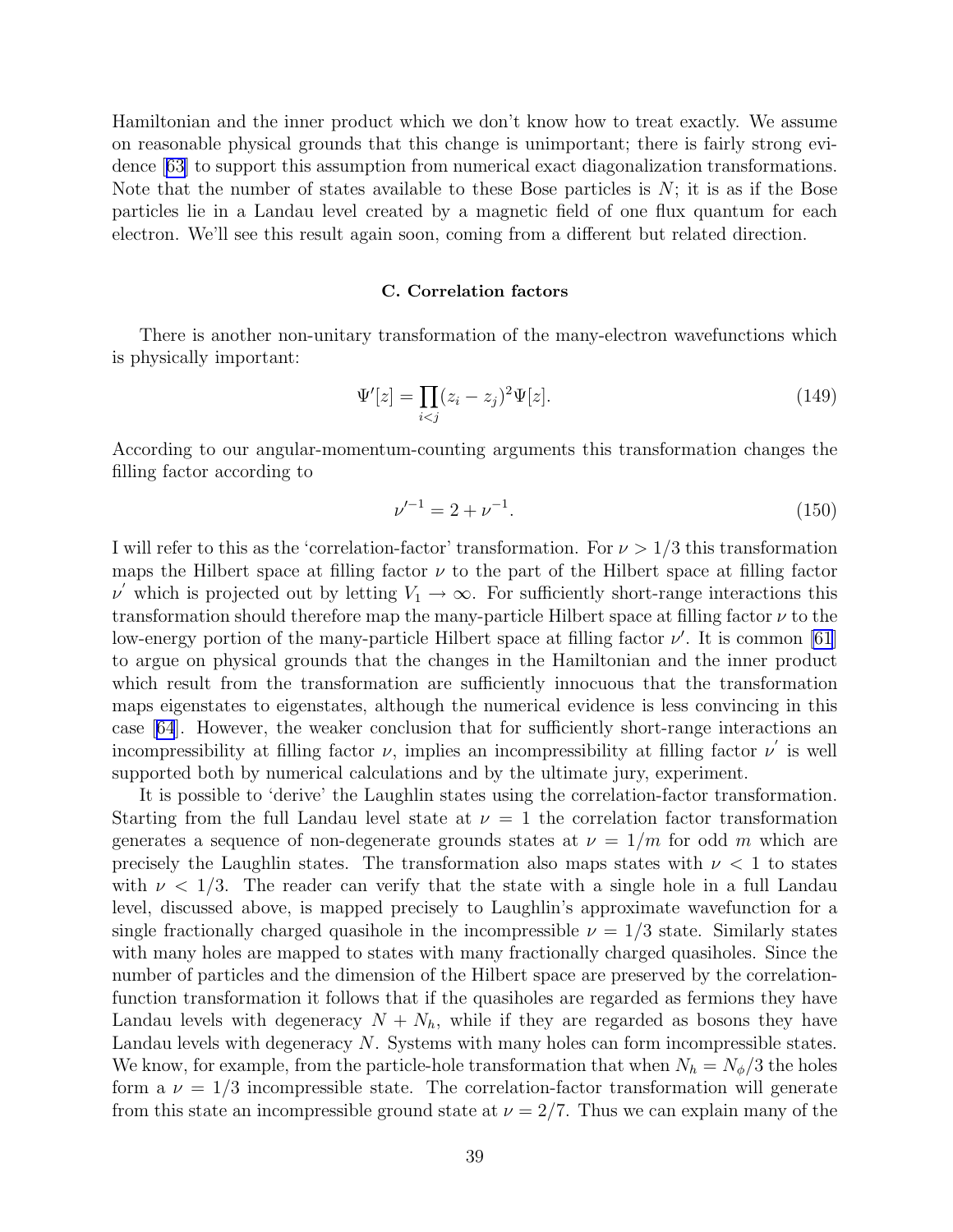incompressibilities which are observed experimentally. However, no combination of the above transformations will generate an incompressibility in the filling factor range  $1/3 < \nu < 2/3$ . It is precisely in this range of filling factors that the most robust fractional quantum Hall effects occur. To account for these incompressibilities we have a choice of stepping onto one of a number of thinner theoretical limbs.

#### D. Classical Hierarchies

The original hierarchy schemes were motivated by the indication from early experiments that the fractional quantum Hall effect for spin-polarized electrons could occur at any rational value of  $\nu = q/p$  with p odd. Related pictures which could account for an incompressibility at all such filling factors were advanced initially by Laughlin [\[65](#page-46-0)], Haldane [\[31\]](#page-45-0), and Halperin [\[46\]](#page-46-0). Attempts to obtain more quantitative estimates of hierarchy state properties were also made[[61,66\]](#page-46-0) using similarly motivated approximations These three pictures all start from the observation that the Laughlin incompressible states have fractionally charged quasiparticles and attempt to describe the system at nearby filling factors in terms of quasiparticle degrees of freedom. The three pictures differ in the statistics assumed for the quasiparticles. As recognized by Halperin [\[46](#page-46-0)], the three pictures are distinguished only if predictions depend on the statistics representation in which long-range gauge forces, representing fluctuations about an average magnetic field, are absent. It turns out that this distinction does not lead to any difference in the filling factors at which incompressible states are expected.

We describe this classical hierarchy pictures by following Haldane and assuming that the quasiparticles are bosons. We start by considering filling factors  $\nu < 1/m$  so that the system contains a dilute gas of charge  $1/m$  quasiholes. As we've discussed above, the low-energy part of the Hilbert space is that of  $N_h$  bose particles in a Landau level with degeneracy N. The low-energy part of the spectrum will be broadened by interactions between the quasiholes and we expect that the ground state will be incompressible when the quasiholes can form a boson Laughlin state *i.e.*, when  $N_h/N = 1/2n$ . Since for this case  $N_\phi = mN + N_h$ this happens when the electron filling factor is  $(m + 1/2n)^{-1}$ . We get precisely the same result when we describe the quasiholes as fermions since the particles are then in a Landau level with degeneracy  $N + N_h$ . So far everything is based on the relatively solid results of the previous subsections. The hierarchy picture is based on the expectation that the same ideas should apply to fractionally charged quasielectron excitations which are created when  $N_{\phi}$  is decreased at fixed N. In the quasielectron case Bose Laughlin states for the quasielectrons occur when  $N_{\phi} = mN - N/2n$  or at filling factor  $(m - 1/2n)^{-1}$ . Although we cannot offer compelling analytical arguments in favor of treating the quasielectrons as a Bose gas in a Landau level with degeneracy  $N$ , we do have a substantial [\[67](#page-46-0)] body of detailed numerical studies which support this notion. The line of argument can be continued by assuming that for filling factors near  $(m \pm 1/2n)^{-1}$  we can apply the same argument to the quasiparticles of the Bose Laughlin states formed by the quasiparticles at the first level of the hierarchy. It is possible to demonstrate that all filling factors with an odd denominator can be generated in this way.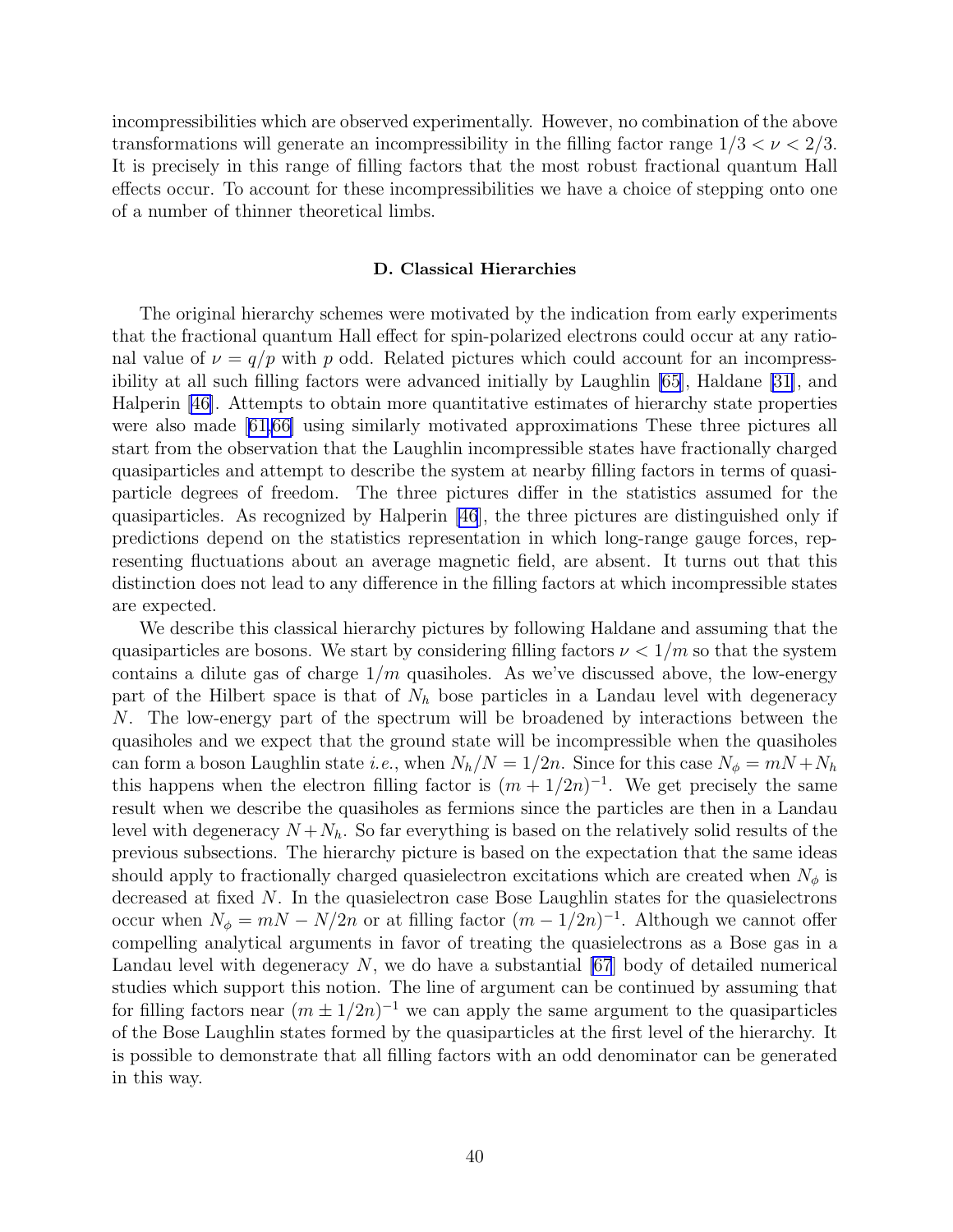#### E. Neoclassical Hierarchies

A picture of the hierarchy states can be generated by generalizing the Chern-Simons-Landau-Ginzburg picture of the fractional quantum Hall effect[[68](#page-46-0)]. In this theory the quasiparticles are associated with vortices of the Bose superfluid. The hierarchy is constructed by taking advantage of the approximate particle-vortex duality of superfluids. The gas of quasiparticles, which was mapped to a gas of vortices in a superfluid by the Chern-Simons-Landau-Ginzburg theory is mapped back to a gas of Bose particles using the particle-vortex duality of superfluids. These Bose particles can then have a fractional quantum Hall effect along the lines of the original hierarchy.

A separate picture of the hierarchy which is associated with a fermion to fermion statistical transmutation arose from several related lines of investigation. A system of electrons at filling factor  $p/(2np \pm 1)$  has  $2n \pm 1/p$  flux quanta for each electron. We can apply a statistical transmutation in which  $2n$  flux-quanta, directed in opposition to the flux from the physical magnetic field, are attached to each electron. When this flux is treated in a mean-field approximation the result is a system with  $p$  electrons for each quantum of net magnetic flux *i.e.*, the mean field system has p filled Landau levels. If the mean-field approximation is justified, the fractional quantum Hall effect could then be explained as an integer quantum Hall effect of composite fermions[[69](#page-46-0)] consisting of electrons and an even number of attached flux quanta. It can be argued that the neglect of fluctuations is justified by the gap between Landau levels associated which produces the integer quantum Hall effect. This is not sufficient, however, since fluctuations evidently alter the physics completely when there are no interactions between the electrons and the fractional quantum Hall effect does not occur. The simplest application of this approach is to the Laughlin filling factors which are generated from this approach with  $p = 1$  where it is the fermion representation equivalent of the Chern-Simons-Landau-Ginzburg theory. Lopez and Fredkin [\[70](#page-46-0)] have shown that the Laughlin wavefunctions can be derived in this approach when the fluctuations are treated in a random phase approximation. At this level accounting for the fluctuating magnetic fields associated with  $2m$  flux quanta on the particles give rise to the correlation factors,  $\prod (z_i - z_j)^{2m}$  whose significance was explained from a microscopic point of view above.

For  $p > 1$  this transformation maps the system at the mean field level to a system with more than one filled Landau level. One appealing aspect of this approach is that the sequence of fractions generated with the smallest values of  $m$  are precisely the set of fractions for which the most robust fractional quantum Hall effects occur experimentally. At least at a superficial level this provides a rationale for this experimental fact. A difficulty with this approach becomes more apparent when we consider  $p > 1$ . The mean-field state has components in higher Landau levels which are unphysical in the strong magnetic field limit. As we have mentioned earlier any approach based on statistical transmutation requires that we enlarge our usual Hilbert space to include the high energy states with electrons in higher Landau levels. In the composite fermion approach the gap at the mean-field level is proportional to  $\hbar\omega_c$ , a quantity which has absolutely no meaning in the fractional Hall regime. If it were possible to treat the fluctuations accurately this scale would be replaced by the interaction scale  $e^2/\ell$ , but to date it has only been possible to due this phenomenologically. Despite this weakness, explicitly trail wavefunctions proposed by Jain[[69](#page-46-0)], in which correlation factors are attached to the mean-field states and a projection onto the lowest Landau level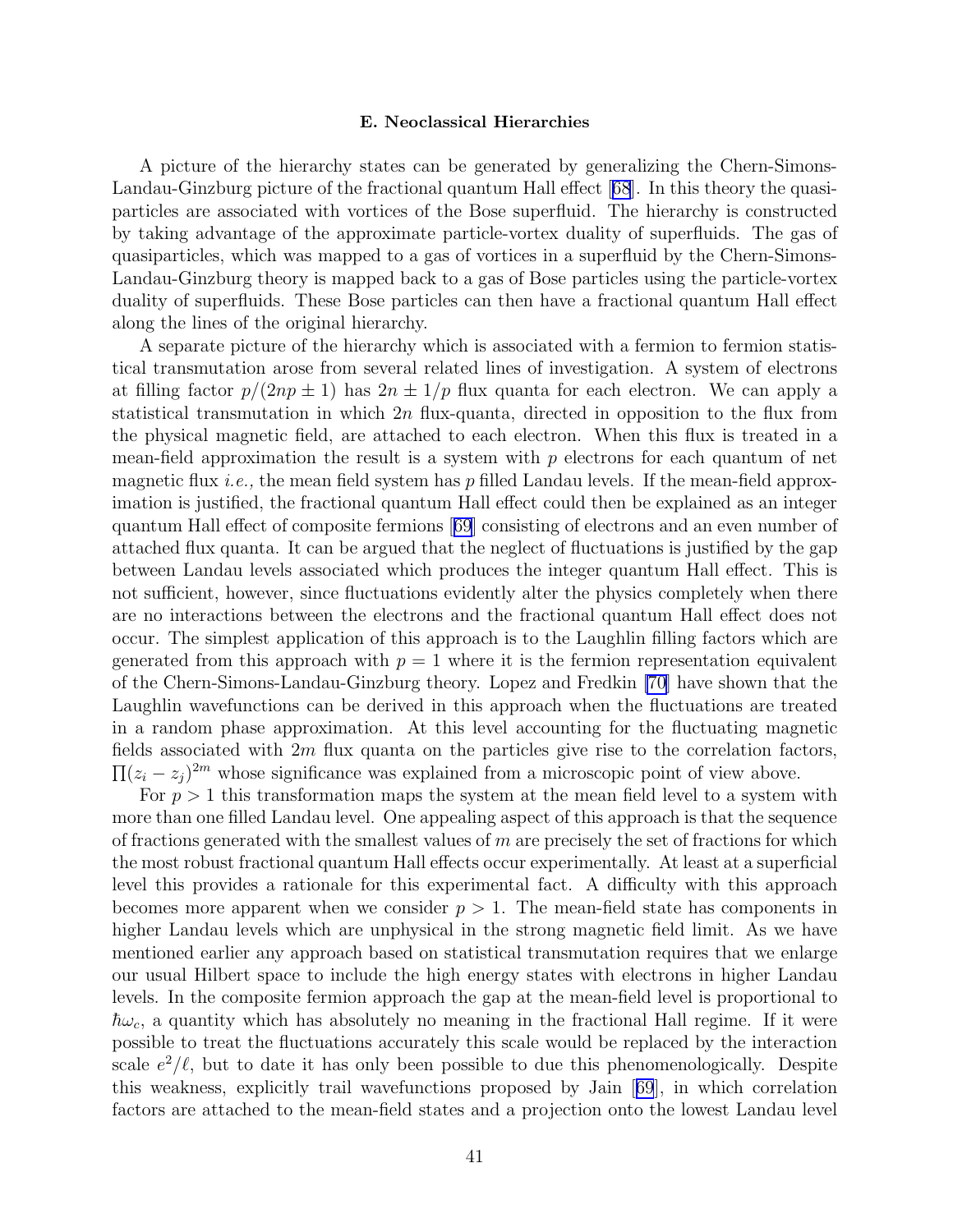is performed, have proved to be remarkably accurate for system containing a small number of electrons. For example Jain has proposed the following wavefunction,

$$
\Psi_{2/5}^{J}[z] = \overline{\prod_{i < j} (z_i - z_j)^2 \Psi_{\nu=2}[z]} \tag{151}
$$

where the overbar implies projection onto the lowest Landau level, as a trial wavefunction for the incompressible ground state at  $\nu = 2/5$ .

## F. Overview on Hierarchy States

We have seen that there are several approaches for understanding hierarchy states which appear on the surface to be quite different. All are phenomenological in that they are unable to predict quantitative values for measurable quantities, such as the charge gaps at particular filling factors. They are therefore distinguishable on the basis of qualitative predictions and here, as shown by Read[[71\]](#page-46-0), there are no differences. Every approach makes identical predictions for the excitation structure at every hierarchy state filling factor. All approaches can be generalized so that they can generate fractional quantum Hall effects at all filling factors with odd denominators. There are, however, some mild differences in the weak statements that can be made about the values of  $\nu$  at which the fractional quantum Hall effect occurs. In one common interpretation, the classical hierarchies predict that if, in a given sample, the fractional quantum Hall effect does not occur at a particular filling factor, then it cannot occur at any filling factor which evolves from that filling factor at a later generation in the hierarchy. I am not aware of violations of this prediction in experiment. On the other hand the composite fermion approach has the advantage that the filling factors in the 'main sequence' ( $\nu = \nu_n$  or  $\nu_n = 1 = \nu_n$ ) appear on a more equal footing.

The composite fermion approach also makes interesting predictions for the properties of the system at filling factors for which the ground state is not incompressible and the fractional quantum Hall effect does not occur. For  $\nu = 1/2n$ , there exist fermion to fermion statistical transmutation transformations in which the mean-field state is a fermion gas in no magnetic field. In this case, the many electron system should be a Fermi liquid if the fluctuations in the statistical magnetic field are sufficiently innocuous. Halperin, Read, and Lee have recently completed a thorough theoretical study of this scenario[[72\]](#page-46-0) which analyses the role of electron-electron interactions in suppressing fluctuations at low order in perturbation theory. On the experimental side several recent studies[[73](#page-46-0)] have uncovered very suggestive evidence of Fermi-liquid-like behavior for  $\nu$  near  $1/2$ . Experiment provides even clearer evidence of an important length scale in the system which appears to diverge like the cyclotron orbit radius associated with the mean magnetic field seen by composite fermions as  $\nu$  approaches 1/2.

#### XI. WHAT'S NOT HERE

These notes provide an introduction to physics in the quantum Hall regime. This continues to be a very active area of physics both theoretically and experimentally and there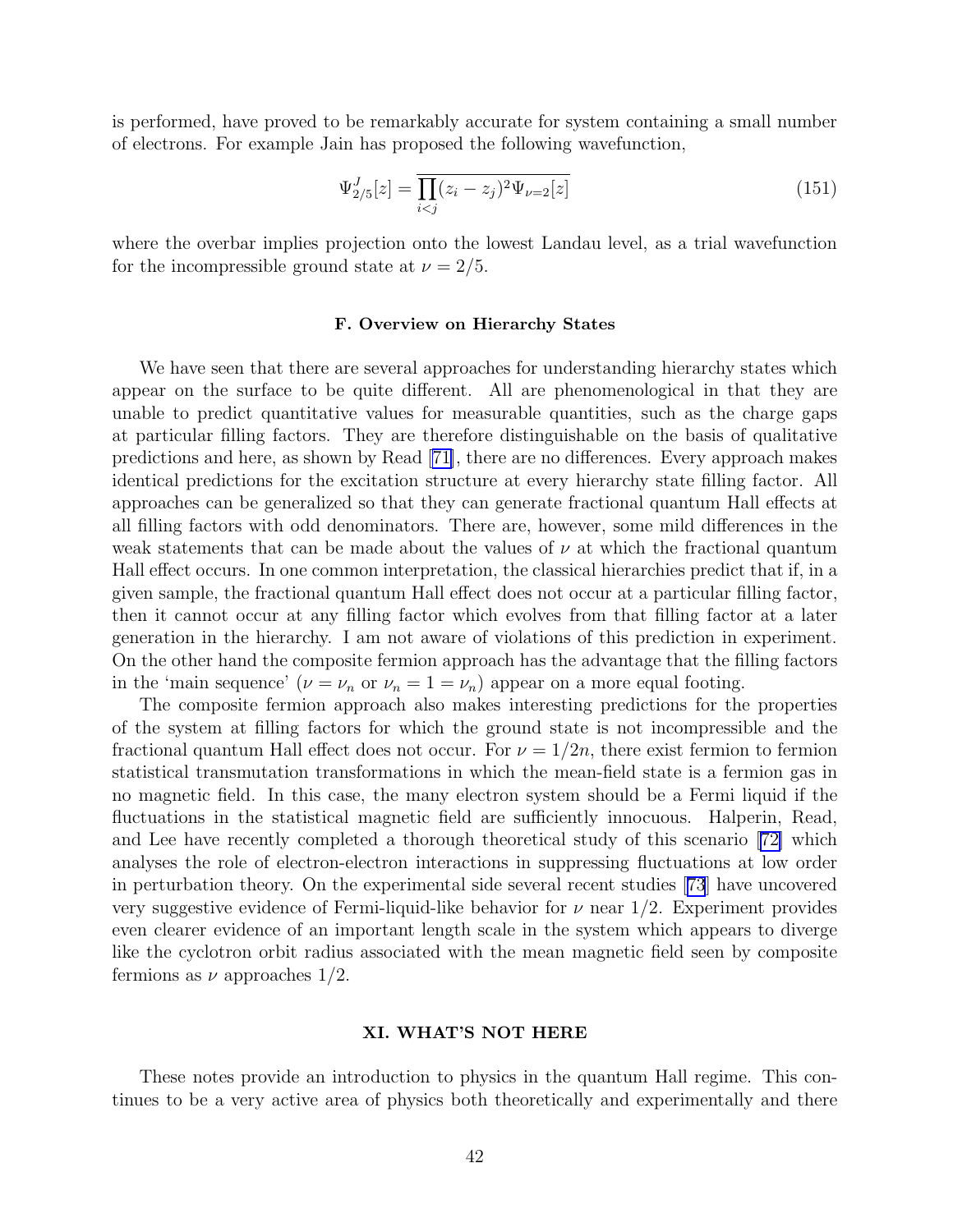are many fascinating topics which we have not been able to even touch upon. I conclude by mentioning a few of these.

In the integer quantum Hall regime theory[[74,](#page-47-0)[27\]](#page-45-0) predicts that at the energy where the localization length diverges  $\sigma_{xx} = \sigma_{xy} = 0.5e^2/h$ . So far it is not very clear that these expectations are consistent with experiment. One possible explanation is that even weak interactions change the value of  $\sigma_{xx}$  at the critical energy. The whole area of the interplay between disorder and interactions has not been thoroughly explored. It appears [\[75](#page-47-0)] that interactions create a dip in the tunneling density-of-states even in the integer quantum Hall regime. Weak interactions influence physical properties in the integer quantum Hall regime in a way which interpolates, as the localization length changes, between being similar to interaction effects in insulators and being similar to interaction effects in metals.

Gapless edge excitations are an essential companion of the quantum Hall effect as we have emphasized. The structure of the edge excitation spectrum in the fractional case can be quite intricate[[9,10\]](#page-44-0) in reflection of the complicated nature of the hierarchical ground states. The edge system comprises a chiral realization of a one-dimensional electron gas which is predicted [\[10,11\]](#page-44-0) to have the power law behavior of low-temperature physical properties associated with the breakdown of Fermi liquid theory in interacting one-dimensional electron systems. The unique aspect of fractional Hall systems as one dimensional electron systems is that the exponents may be related exactly to the dimensionless quantized Hall conductance rather than being non-universal quantities dependent on high-energy physics. Experimental study of these effects has recently been initiated. [\[76\]](#page-47-0)

Finally I would like to mention recent work on double-layer systems [\[77](#page-47-0)] which can exhibit a number of highly unusual properties associated with unusual broken symmetry in which phase coherence occurs between electrons in different layers which are isolated apart from having inter-layer Coulomb interactions. Experimental study of these phenomena has also been initiated recently and some interesting phenomena have been observed. [\[78](#page-47-0)]

## ACKNOWLEDGMENTS

The scope and depth of these notes has been limited both by the scope and depth of my understanding of the field and by the estimate of your patience made by the editors of this volume in limiting the length of this contribution. A number of interesting topics have not been touched upon at all. For example I have discussed neither the crossover between integer and fractional quantum Hall effects[[79](#page-47-0)] as a function of disorder strength nor the crystallization transition which occurs at small filling factors. Nevertheless I hope that you have found these pages helpful. I share the credit for anything admirable with those who have shared their insights on the quantum Hall effect with me, especially Luis Brey, Marcus Buttiker, René Côté, Jim Eisenstein, Matthew Fisher, Herb Fertig, Duncan Haldane, Michael Johnson, Catherine Kallin, Klaus von Klitzing, Bob Laughlin, Rudolf Morf, Phil Platzman, Mark Rasolt, Ed Rezayi, Mansour Shayegan, Shivaji Sondhi, Pavel Streda, David Thouless, Eric Yang, Daijiro Yoshioka, Xiao-Gen Wen, Shou-Cheng Zhang and the person in the adjacent office, Steve Girvin. I would like to thank Erik Sørensen for a careful reading of a draft of these notes. I apologize for obscurities and deficiencies in scholarship and encourage you to tactfully bring them to my attention. Support from the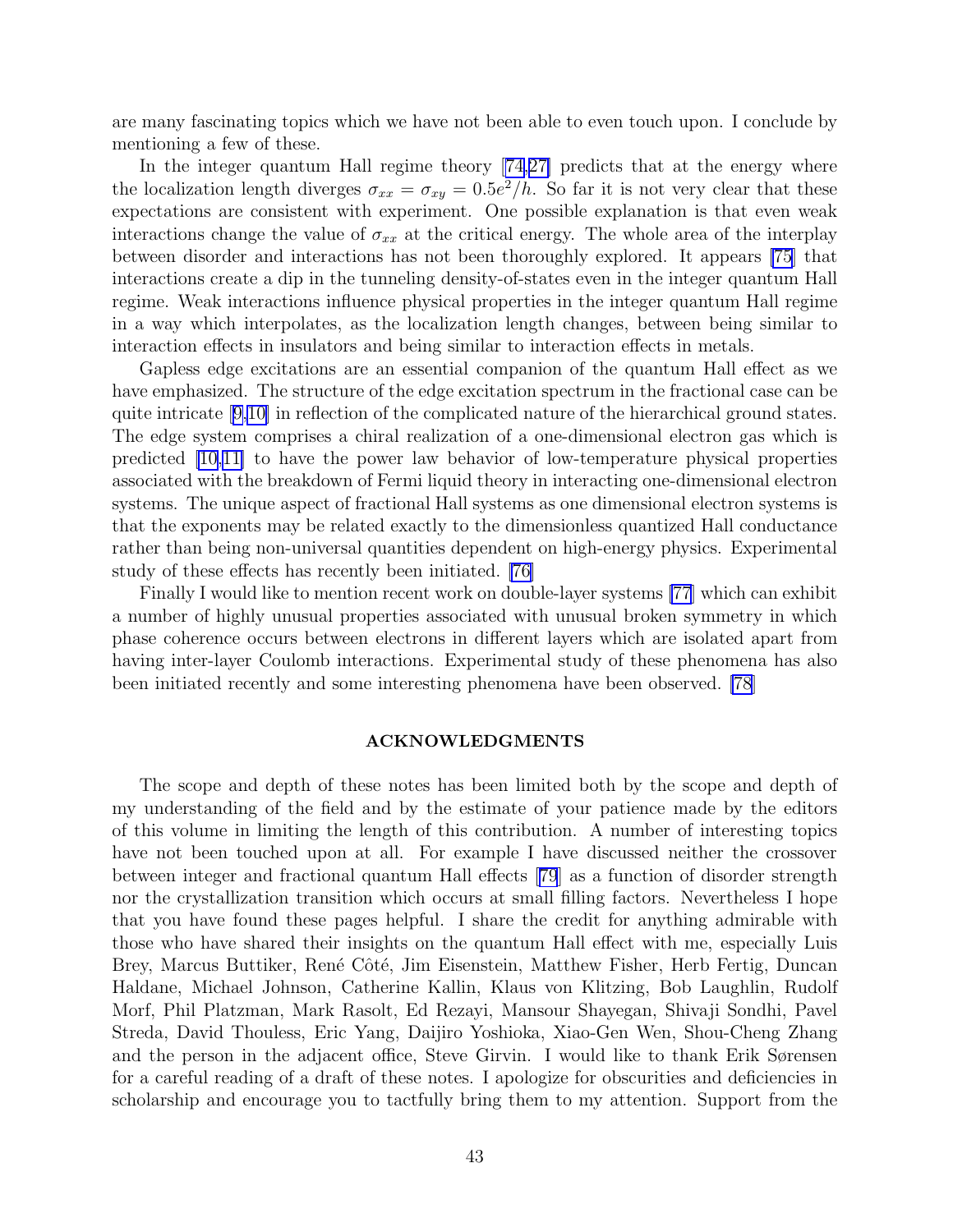US National Science Foundation under grant DMR-9416906 is gratefully acknowledged.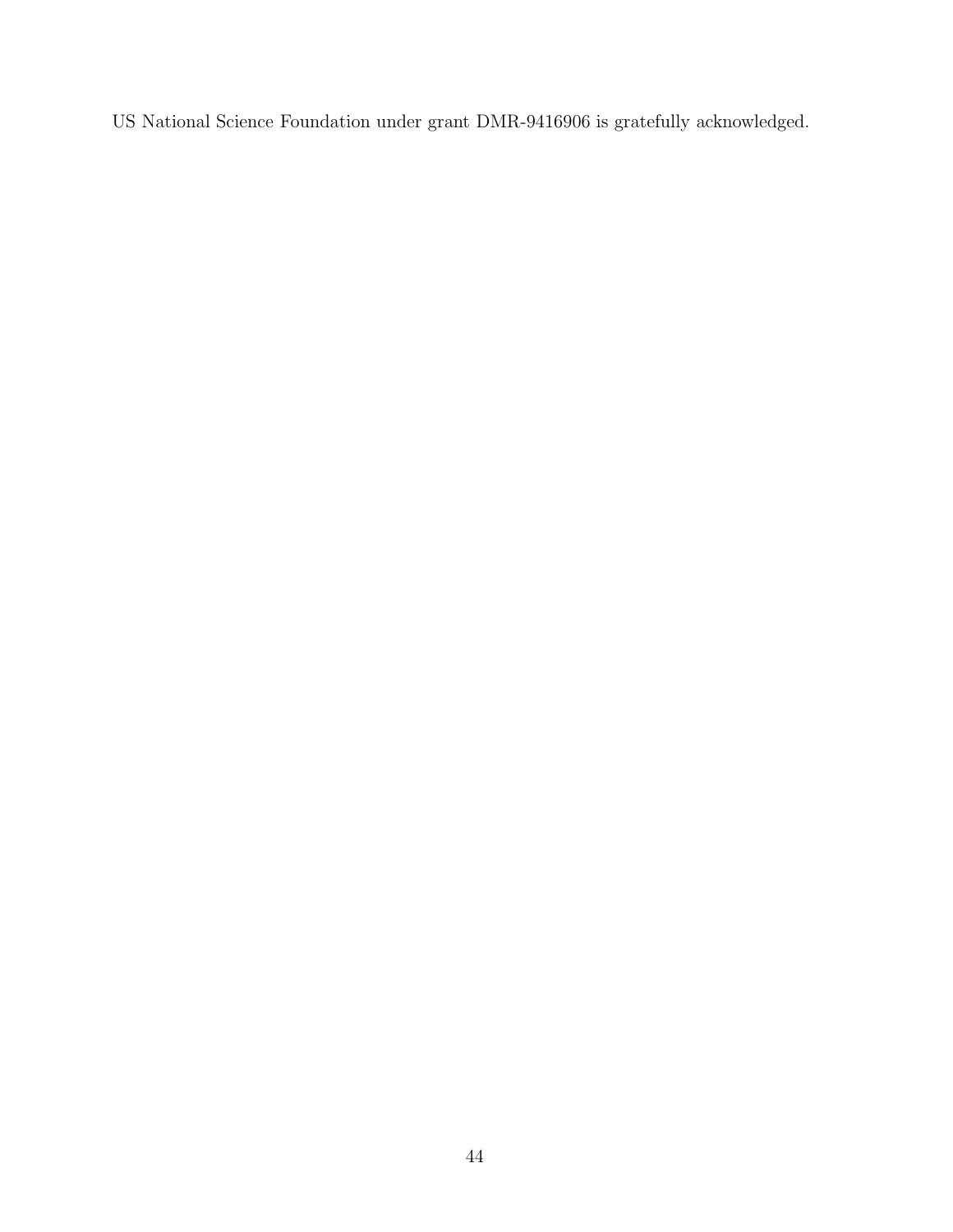## REFERENCES

- <span id="page-44-0"></span>[1] Some quantitative issues will depend on the precise nature of the disorder potential.
- [2] K. v. Klitzing, G. Dorda, and M. Pepper, Phys. Rev. Lett. 45, 494 (1980). The international research effort which culminated with this discovery has been discussed by G. Landwehr, Metrologia 22, 118 (1986).
- [3] See for example, N.W. Ashcroft and M.D. Mermin, Introduction to Solid State Physics, (Saunders, Philadelphia, 1976).
- [4] A. Widom, Phys. Rev. B 28, 4858 (1983); Phys. Lett. 90A, 474 (1982); A. Widom and T.D. Clark, J. Phys. D 15, L181 (1982).
- [5] R.B. Laughlin, Phys. Rev. B 23, 5632 (1981); R.E. Prange, Phys. Rev. B 23, 4802 (1981).
- [6] B.I. Halperin, Phys. Rev. B 25, 2185 (1982); A.H. MacDonald and P. Streda, Phys. Rev. B 29, 1616 (1984).
- [7] D.J. Thouless, J. Phys. C 14, 3475 (1991); P. Streda, J. Phys. C 15, L717 (1982); H. Aoki and T. Ando, Solid State Commun. 38, 1079 (1981).
- [8] D.J. Thouless, M. Kohmoto, P. Nightingale, and M. den Nijs, Phys. Rev. Lett. 49, 405 (1982); J.E. Avron, R. Seiler, and B. Simon, Phys. Rev. Lett. 51, 51 (1983). For a review see J. E. Avron in this volume.
- [9] A.H. MacDonald, Phys. Rev. Lett. 64, 220 (1990); M.D. Johnson and A.H. MacDonald, Phys. Rev. Lett. 67, 2060 (1991); Michael Stone, Phys. Rev. B 42, 8399 (1990); Michael Stone, Ann. Phys. (NY) 207, 38 (1991).
- [10] X.G. Wen, Phys. Rev. Lett. 64, 2206 (1990); Phys. Rev. B 41, 12838 (1990); Phys. Rev. Lett. **66**, 802 (1991); Int. J. Mod. Phys. **6**, 1711 (1992).
- [11] C.L. Kane and M.P.A. Fisher, Phys. Rev. B 46, 15233 (1992); C.L. Kane, M.P.A. Fisher, and J. Polchinski, preprint (1994).
- [12] P. Streda and L. Smrcka, Phys. Stat. Solidi B 70, 537 (1975).
- [13] M. Buttiker, Phys. Rev. Lett. 57, 1761 (1986); M. Buttiker, Phys. Rev. B 38, 9375 (1988).
- [14] D.J. Thouless, Phys. Rev. Lett. 71, 1879 (1991); C. Wexler and D.J. Thouless, Phys. Rev. B 49, 4815 (1994); D.J. Thouless, J. Phys. C 18, 6211 (1995); A.H. MacDonald, T.M. Rice and W.F. Brinkman, Phys. Rev. B 28, 3648 (1983).
- [15] Qian Niu and D.J. Thouless, Phys. Rev. B 35, 2188 (1987).
- [16] M.A. Paalanen, D.C. Tsui, and A.C. Gossard, Phys. Rev. B 25, 2185 (1982).
- [17] H.P. Wei, D.C. Tsui, M. Paalanen, and A.M.M. Pruisken, Phys. Rev. Lett. 61, 1294 (1988); Phys. Rev. B 33, 1488 (1986).
- [18] S. Koch, R. Haug, K. von Klitzing, and K. Ploog, Phys. Rev. Lett. 67, 883 (1991).
- [19] See for example B.A. Altschuler in this volume and work cited therein.
- [20] M. Tsukada, J. Phys. Soc. Jpn. 41, 1466 (1976).
- [21] R.F. Kasarinov and Serge Luryi, Phys. Rev. B 25, 7626 (1982).
- [22] R.E. Prange and R. Joynt, Phys. Rev. B 25, 2943 (1982).
- [23] S.V. Iordansky, Solid State Commun. 43, 1 (1982).
- [24] A.M.M. Pruisken, Phys. Rev. B 31, 416 (1985); A.M.M. Pruisken in The Quantum Hall Effect, edited by R.E. Prange and S.M. Girvin (Springer, Berlin, 1986), Chap 5.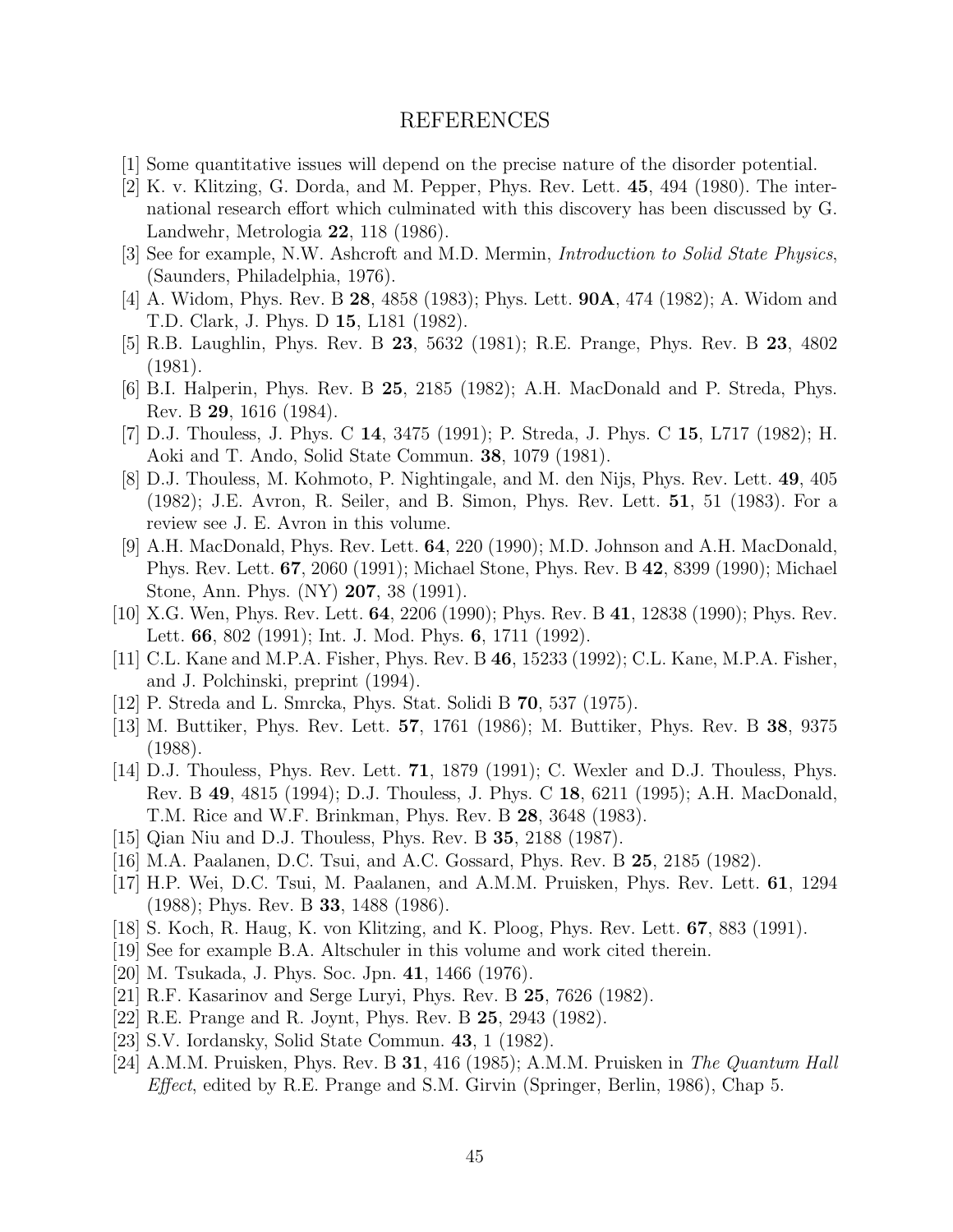- <span id="page-45-0"></span>[25] Tsuneya Ando, J. Phys. Soc. Jpn. 52, 1740 (1983); J. Phys. Soc. Jpn. 53, 3101 (1984); J. Phys. Soc. Jpn. 53, 3126 (1984).
- [26] B. Huckestein and B. Kramer, Phys. Rev. Lett. 64, 1437 (1990).
- [27] J.T. Chalker and P.D. Coddington, J. Phys. C 21, 2665 (1988).
- [28] G.V. Mil'nikov and I.M. Solcolov, JETP Lett. 48, 536 (1988).
- [29] See for example B.I. Halperin, Helv. Phys. Acta 56, 75 (1983); A.H. MacDonald, Surface Science 229, 1 (1990); X.G. Wen and A. Zee, Phys. Rev. Lett. 69, 1811 (1992); Kun Yang, K. Moon, L. Zheng, A.H. MacDonald, S.M. Girvin, D. Yoshioka, and Shou-Cheng Zhang, Phys. Rev. Lett. 72, 732 (1994).
- [30] Corresponding definitions apply for the velocity ladder operators which change the Landau level indices.
- [31] F.D.M. Haldane, Phys. Rev. Lett. 51, 605 (1983).
- [32] F.D.M. Haldane, in *The Quantum Hall Effect*, edited by Richard E. Prange and Steven M. Girvin, (Springer-Verlag, New York, 1987).
- [33] Lian Zheng and A.H. MacDonald, unpublished.
- [34] A.H. MacDonald and U. Ekenberg, Phys. Rev. B 39, 5959 (1989); S.-R. Eric Yang, A.H. MacDonald, and D. Yoshioka, Phys. Rev. B 41, 1290 (1990).
- [35] J.D. Nickila and A.H. MacDonald, unpublished.
- [36] Experimental references on tilted magnetic fields; Haug, Fureaux and collaborators.
- [37] R.B. Laughlin, Phys. Rev. Lett. 51, 605 (1983).
- [38] S.A. Trugman and S. Kivelson, Phys. Rev. B 31, 5280 (1985).
- [39] C. Gros and A.H. MacDonald, Phys. Rev. B 42, 10811 (1990).
- [40] Numerical exact diagonalization calculations have played an important role in the theory of the fractional quantum Hall effect which we do not discuss in any depth in these notes. For an introduction to this literature see for example, N. d'Ambrumenil and R. Morf, Phys. Rev. B 40, 6108 (1989); G. Fano, F. Ortolani and E. Colombo, Phys. Rev. B 34, 2670 (1986); D. Yoshioka, J. Phys. Soc. Jpn. 55, 885 (1986); E.H. Rezayi, Phys. Rev. B 36, 5454 (1987); Tapash Chakraborty and P. Pietiläinen, Phys. Rev. Lett. 59, 2784 (1987).
- [41] A word of caution is in order. The effect of a magnetic flux on the system appears through the kinetic energy term which becomes irrelevant when we project onto a particular Landau level. In order to consider the effect of such a flux we need to relax the projection onto a single Landau level, perform the operation, and if appropriate reapply the projection.
- [42] A.H. MacDonald and S.M. Girvin, Phys. Rev. B 33, 4414 (1986); A.H. MacDonald and S.M. Girvin, Phys. Rev. B 34, 5639 (1986).
- [43] The zero of the potential is arbitrary and linear terms could also in principle be present without contributing to the Laplacian. The fact that linear terms are absent means that the force due to the background potential vanishes at the origin from which we can deduce that the background charge which produces the potential is symmetric around the origin. We can imagine the background charge as a disk of uniform plasma charge density whose radius is larger than the maximum radius at which electrons can be found with significant probability. The electron system will then be centered on the origin.
- [44] G.C. Canright and S.M. Girvin, Science 247, 1197 (1990).
- [45] J.M. Leinaas and J. Myhreim, Nuovo Cimento 37B, 1 (1977); F. Wilkzek, Phys. Rev.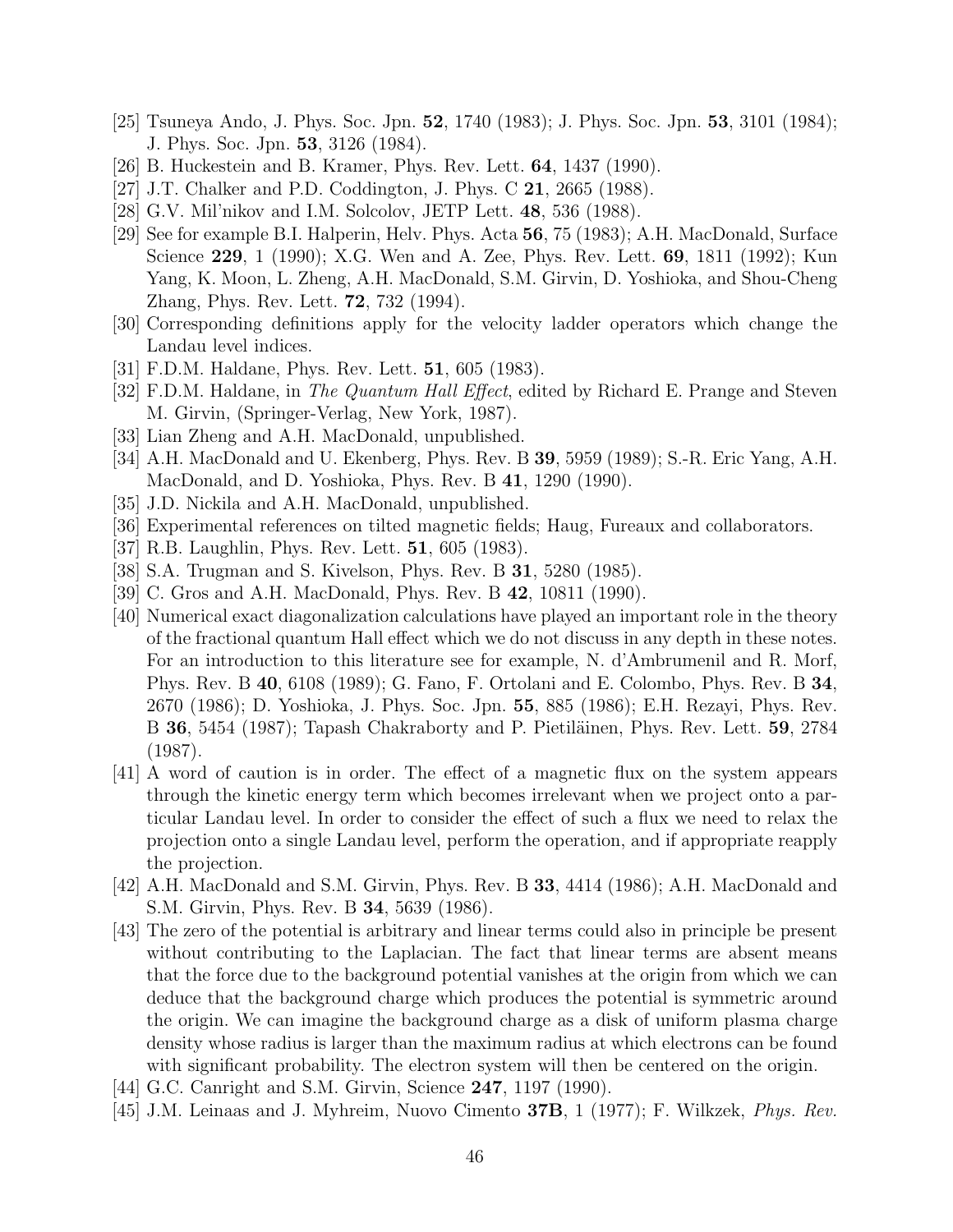*Lett.* 49, 957 (1980).

- <span id="page-46-0"></span>[46] B.I. Halperin, Phys. Rev. Lett. **52**, 1583 (1984).
- [47] D. Arovas, J.R. Schrieffer, F. Wilczek and A. Zee, Nucl. Phys. 251, 117 (1985).
- [48] P. Beran and R. Morf, Phys. Rev. B 43, 12654 (1991); M.D. Johnson and G.S. Canright, Phys. Rev. B 49, 2947 (1994).
- [49] S.M. Girvin and A.H. MacDonald, Phys. Rev. Lett. 58, 1251 (1987).
- [50] For a review of this approach see Shou Cheng Zhang, International Journal of Modern Physics B 6, 25 (1992).
- [51] S.C. Zhang, H. Hansson, and S. Kivelson, Phys. Rev. Lett. 62, 82 (1989); 62, 980 (1989); D.H. Lee and S.C. Zhang, Phys. Rev. Lett. 66, 1220 (1991).
- [52] N. Read, Phys. Rev. Lett. **66**, 1220 (1989).
- [53] E. Rezayi, and F.D.M. Haldane, Phys. Rev. Lett. 61, 1985 (1988).
- [54] R.P. Feynman, Phys. Rev. 91, 1291, 1301 (1953); Phys. Rev. 94, 262 (1954); R.P. Feynman and M. Cohen, Phys. Rev. 102, 1189 (1956).
- [55] See, for example, the thorough discussion of David Pines and Philippe Nozières The Theory of Quantum Liguids, (Addison-Wesley, New York, 1989).
- [56] P. Hohenberg and W. Kohn papers, Phys. Rev. **136**, B864 (1964).
- [57] S.M. Girvin, A.H. MacDonald, and P.M. Platzman, Phys. Rev. Lett. 54, 581 (1985); Phys. Rev. B 33, 2481 (1986).
- [58] C. Kallin and B.I. Halperin, Phys. Rev. B 30, 5655 (1984); Phys. Rev. B 31, 3635 (1985).
- [59] A.H. MacDonald, H.C.A. Oji, and S.M. Girvin, Phys. Rev. Lett. 55, 2208 (1985).
- [60] F.D.M. Haldane and E.H. Rezayi, Phys. Rev. Lett. 54, 237 (1985); F.D.M. Haldane, Phys. Rev. Lett. 55, 2095 (1985). See also Ref.[[40\]](#page-45-0).
- [61] A.H. MacDonald and D.M. Murray, Phys. Rev. B **32**, 2707 (1985).
- [62] S.M. Girvin, Phys. Rev. B **29**, 6012 (1984).
- [63] X.C.Xie, S.He, and S.Das Sarma, Phys. Rev. Lett. 66,389 (1991).
- [64] Rudolf Morf, private communication.
- [65] R.B. Laughlin, Surface Science 141, 11 (1984); Chapter 7 in The Quantum Hall Effect, edited by Steven M. Girvin and Richard E. Prange (Springer-Verlag, New York, 1987).
- [66] A.H. MacDonald, G.C. Aers, and M.W.C. Dharma-wardana, Phys. Rev. B 31, 5529 (1985).
- [67] N. d'Ambrumenil and R. Morf, Phys. Rev B 40, 6108 (1989); Song He et. al. Phys. Rev. Lett. 68, 3460 (1990) and work cited therein.
- [68] D.H. Lee and M.P.A. Fisher, Phys. Rev. Lett. 63, 903 (1989).
- [69] J.K. Jain, Phys. Rev. Lett. 63, 199 (1989); Phys. Rev. B 40, 8079 (1989); 41, 7653 (1990).
- [70] Ana Lopez and Eduardo Fradkin, Phys. Rev. B 47, 7080 (1993).
- [71] N. Read, Phys. Rev. Lett. **65**, 1502 (1990).
- [72] B.I. Halperin, P.A. Lee, and N. Read, Phys. Rev. B 47, 7312 (1993).
- [73] R.L. Willett, R.R. Ruel, M.A. Paalanen, K.W. West, and L.N. Pfeiffer, Phys. Rev. B 47, 7344 (1993); D.R. Leadley, R.J. Nicholas, J.J. Harris, and C.T. Foxon, Phys. Rev. Lett.  $72$ , 1906 (1994); W. Kang, H.L. Störmer, L.N. Pfeiffer, K.W. Baldwin, and K.W. West, Phys. Rev. Lett. 71, 3850 (1993); R.L. Willett, R.R. Ruel, K.W. West, and L.N. Pfeiffer, Phys. Rev. Lett. 71, 3846 (1993); V.J. Goldman, Bo Su and J.K. Jain, Phys.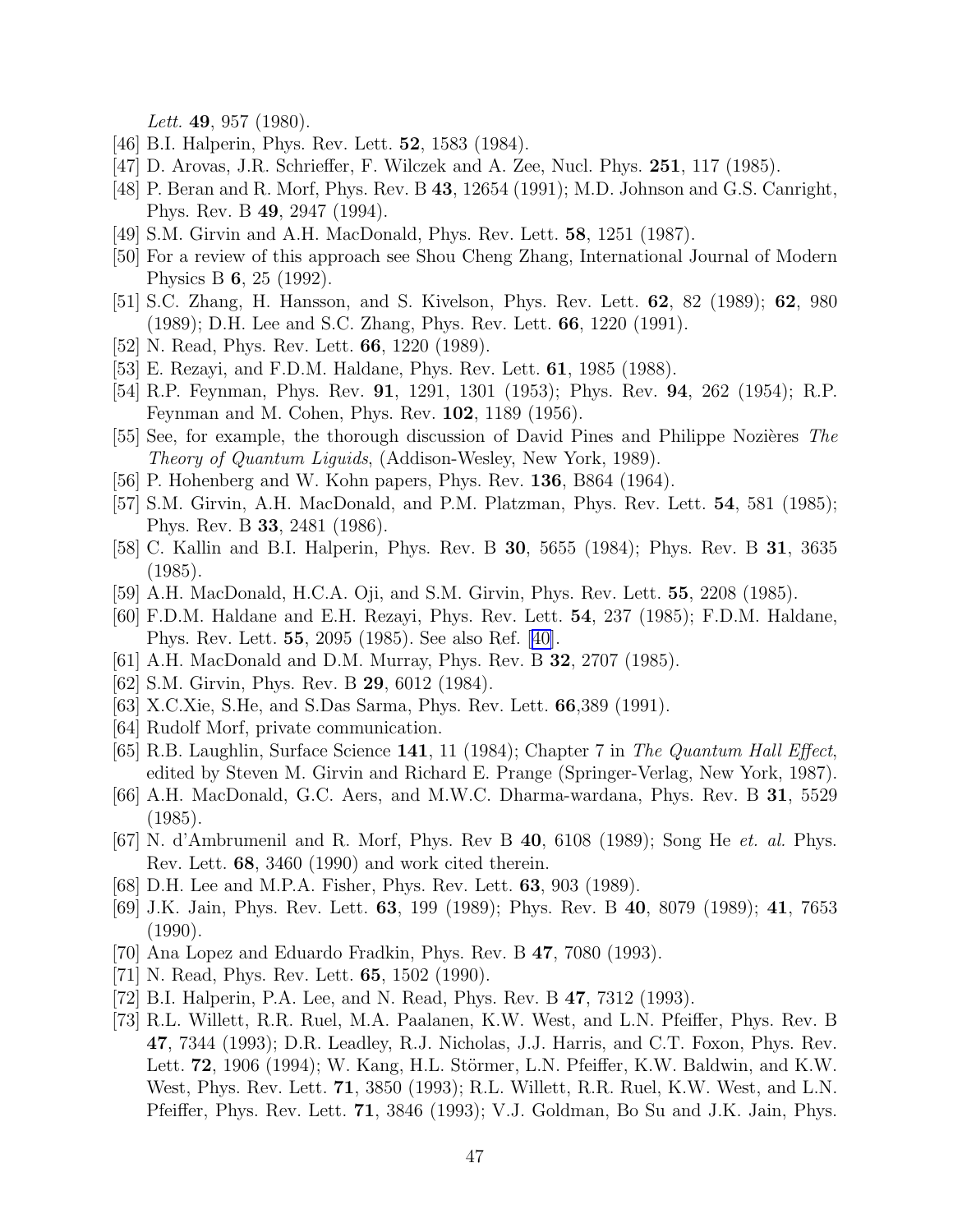Rev. Lett. 72, 2065 (1994).

- <span id="page-47-0"></span>[74] D.H. Lee, S. Kivelson, and S.C. Zhang, Phys. Rev. Lett. 68, 2386 (1992); M.P.A. Fisher, Phys. Rev. Lett. 65, 923 (1990).
- [75] S.R.E. Yang and A.H. MacDonald, Phys. Rev. Lett. 70, 4110 (1993).
- [76] F.B. Milliken, C.P. Umbach, and R.A. Webb, preprint (1994).
- [77] Kun Yang, K. Moon, L. Zheng, A.H. MacDonald, S.M. Girvin, D. Yoshioka, and Shou-Cheng Zhang, Phys. Rev. Lett. 72, 732 (1994); X.G. Wen and A. Zee, Phys. Rev. Lett. 69, 1811 (1992); Z.F. Ezawa and A. Iwazaki, Int. J. Mod. Phys. 19, 3205 (1992); H.A. Fertig, Phys. Rev. B 40, 1087 (1989); A.H. MacDonald, P.M. Platzman and Greg Boebinger, Phys. Rev. Lett. 65, 175 (1990); S. He, S. Das Sarma and X.C. Xie, Phys. Rev. B  $47$ ,  $4394$  (1993); Rene Côté, Luis Brey and A.H. MacDonald, Phys. Rev. B  $46$ , 10239 (1992).
- [78] S.Q. Murphy, J.P. Eisenstein, G.S. Boebinger, L.N. Pfeiffer, and K.W. West, Phys. Rev. Lett. 72, 728 (1994); T.S. Lay, Y.W. Suen, H.C. Manoharan, X. Ying, M.B. Santos and M. Shayegan, preprint (1994).
- [79] See for example S. Kivelson, D.H. Lee, and S.C. Zhang, Phys. Rev. B 46, 2223 (1992) and work cited therin.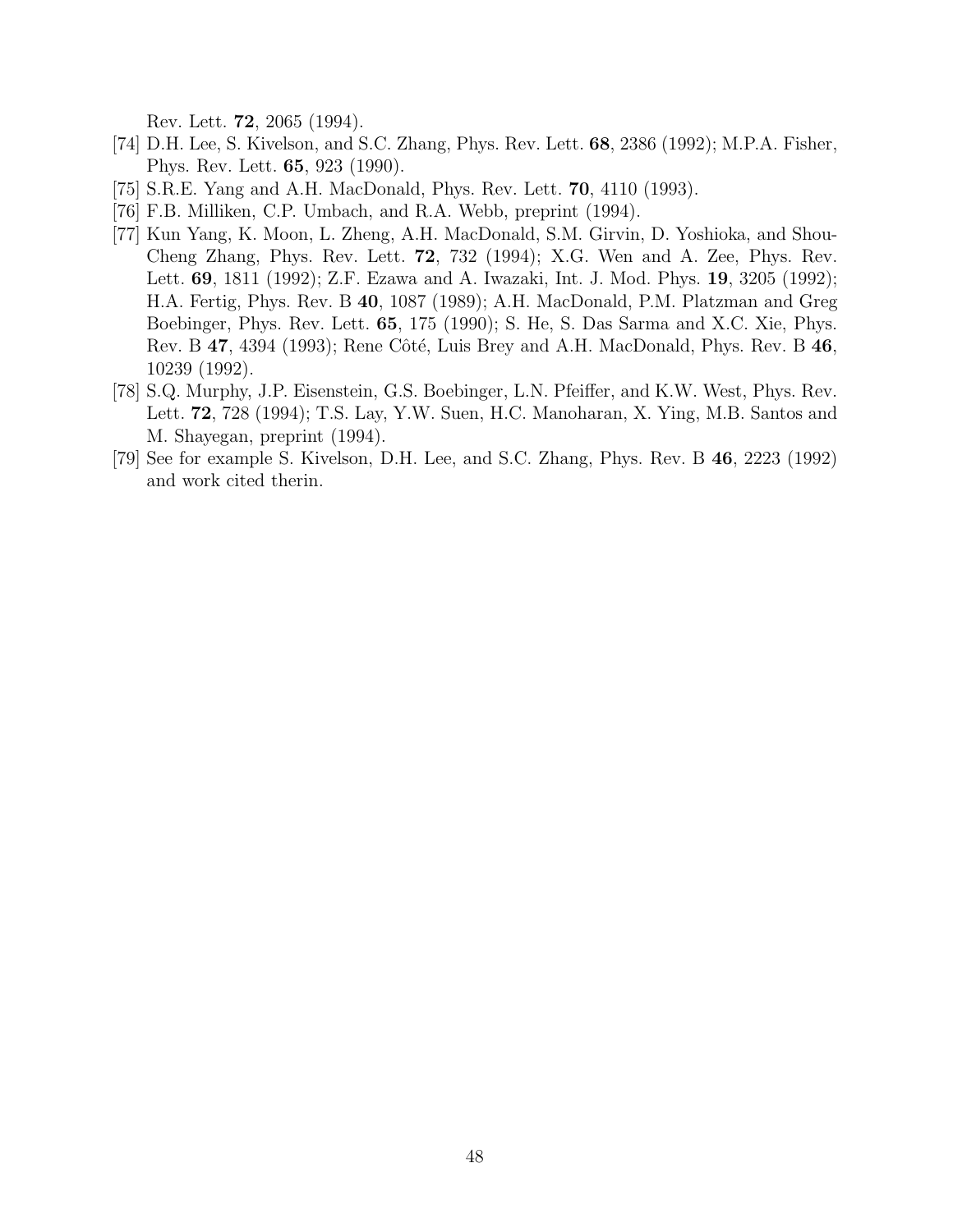## FIGURES

<span id="page-48-0"></span>FIG. 1. Band edge profiles for a typical two-dimensional electron gas system at a  $GaAs$  $A l_xGa_{1-x}As$  interface. The electrons are bound to the interface because of charge transfer of electrons from ionized donors in the larger bandgap semiconductor. I will limit my attention here to the case where the two-dimensional electron gas occurs in the conduction band, as illustrated. I take the direction perpendicular to the interface to be the  $\hat{z}$  direction. Its single-particle Schrödinger equation has bound states at the interface whose energetic separation may be considered as a large energy. This leads to two-dimensional 'subbands'; we will assume that all electrons are confined to the lowest energy 'subband'. Electrons move freely parallel to the interface but see a random potential which has contributions from remote ionized donors, as well as from ionized acceptors in the  $GaAs$  and from imperfections in the interface between the two-semiconductors. The effective mass for the two-dimensional electron system in the lowest subband depends weakly on the details of a particular system but is typically quite close to the bulk  $GaAs$  conduction band effective mass,  $m^* \approx 0.067 m_e$ .

FIG. 2. Hall bar geometry. In this typical six probe measurement a current, I, flows from source to drain. The dissipative resistance,  $R$ , is the ratio of the voltage drop along the direction of current flow  $(V_A - V_B$  or  $V_D - V_C)$  to I. The Hall resistance,  $R_H$ , is the ratio of the voltage drop across the sample  $(V_A - V_D)$  or  $V_B - V_C$  to I.

FIG. 3. Dissipative and Hall resistivity data for a typical two-dimensional electron gas system in the integer quantum Hall regime. These measurements were made by H.P. Wei and D.C. Tsui.

FIG. 4. Dissipative and Hall resistivity data for a typical two-dimensional electron gas system in the fractional quantum Hall regime. These measurements were made by H.P. Wei and D.C. Tsui.

FIG. 5. Complex number description of a classical cyclotron orbit.

FIG. 6. A large but finite two-dimensional electron gas. In panel (a) the chemical potential lies in a gap and the only low-energy excitations are localized at the edge of the system. In panel (b) the chemical potential lies in a mobility gap so that there are low-energy excitations in the bulk but they are localized away from the edge. In panel (c) a net current is carried from source to drain by having local equilibria at different chemical potentials on upper and lower edges.

FIG. 7. The rate at which the edge current changes with chemical potential in a gap (a) and in a mobility gap (b). This illustration is for the case where the disorder potential varies in one direction only. The properties at the edge do not change as the scale of the disorder is increased so that states localized in the bulk of the system occur at the chemical potential.